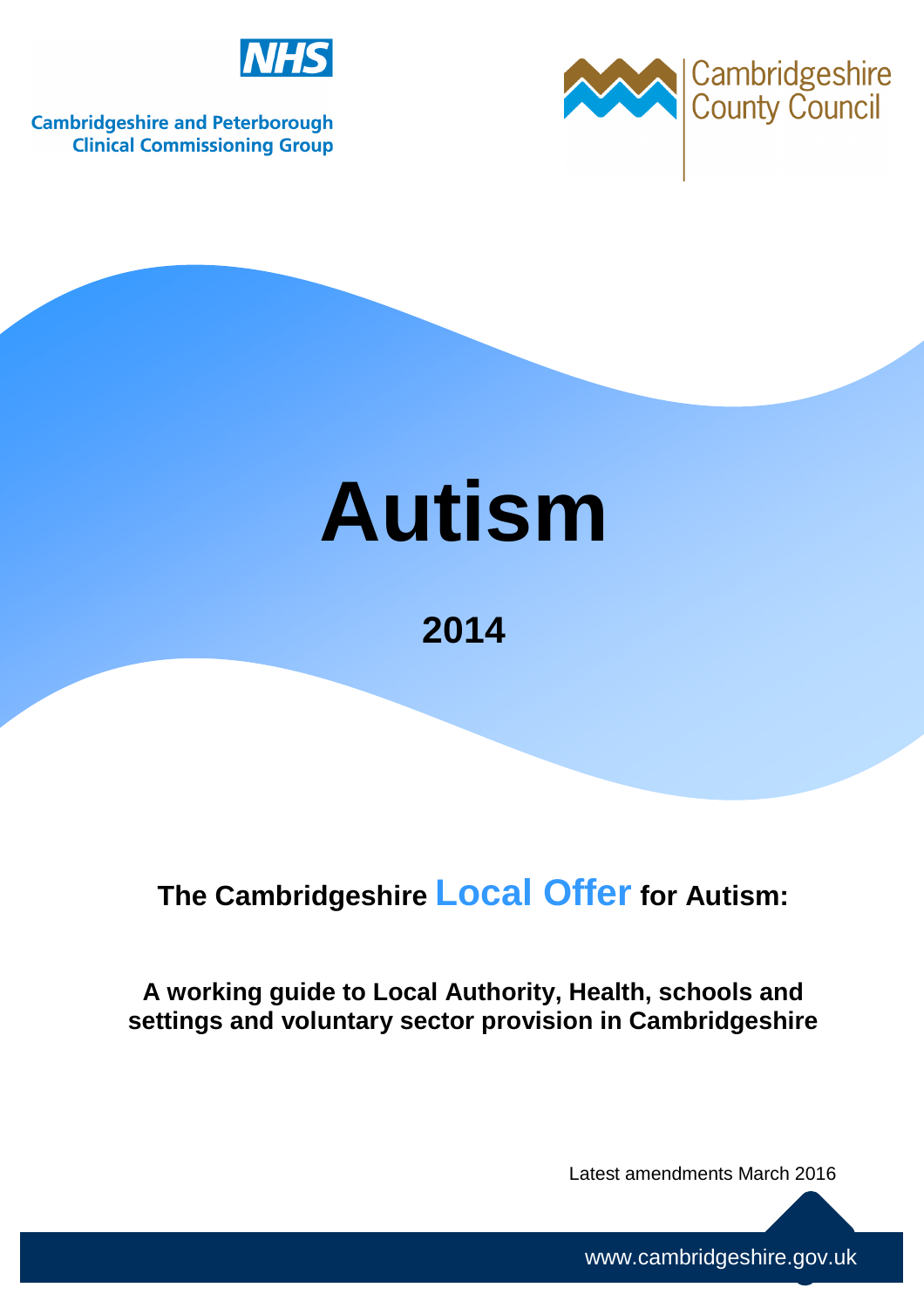# **A working document for parents/carers and professionals**

| <b>Contents</b>                           | page           |
|-------------------------------------------|----------------|
| <b>Autism Provision in Cambridgeshire</b> | 3              |
| The Autism Pathway Overview               | $\overline{4}$ |
| What is autism?                           | 6              |
| <b>First concerns</b>                     | 9              |
| <b>Assessment and diagnosis</b>           | 11             |
| <b>Educational provision</b>              | 22             |
| <b>Further support</b>                    | 28             |
| <b>Transitions</b>                        | 36             |
| <b>Route through to Adult Services</b>    | 38             |
| <b>Appendix</b>                           |                |
| Signs and symptoms of autism              | 41             |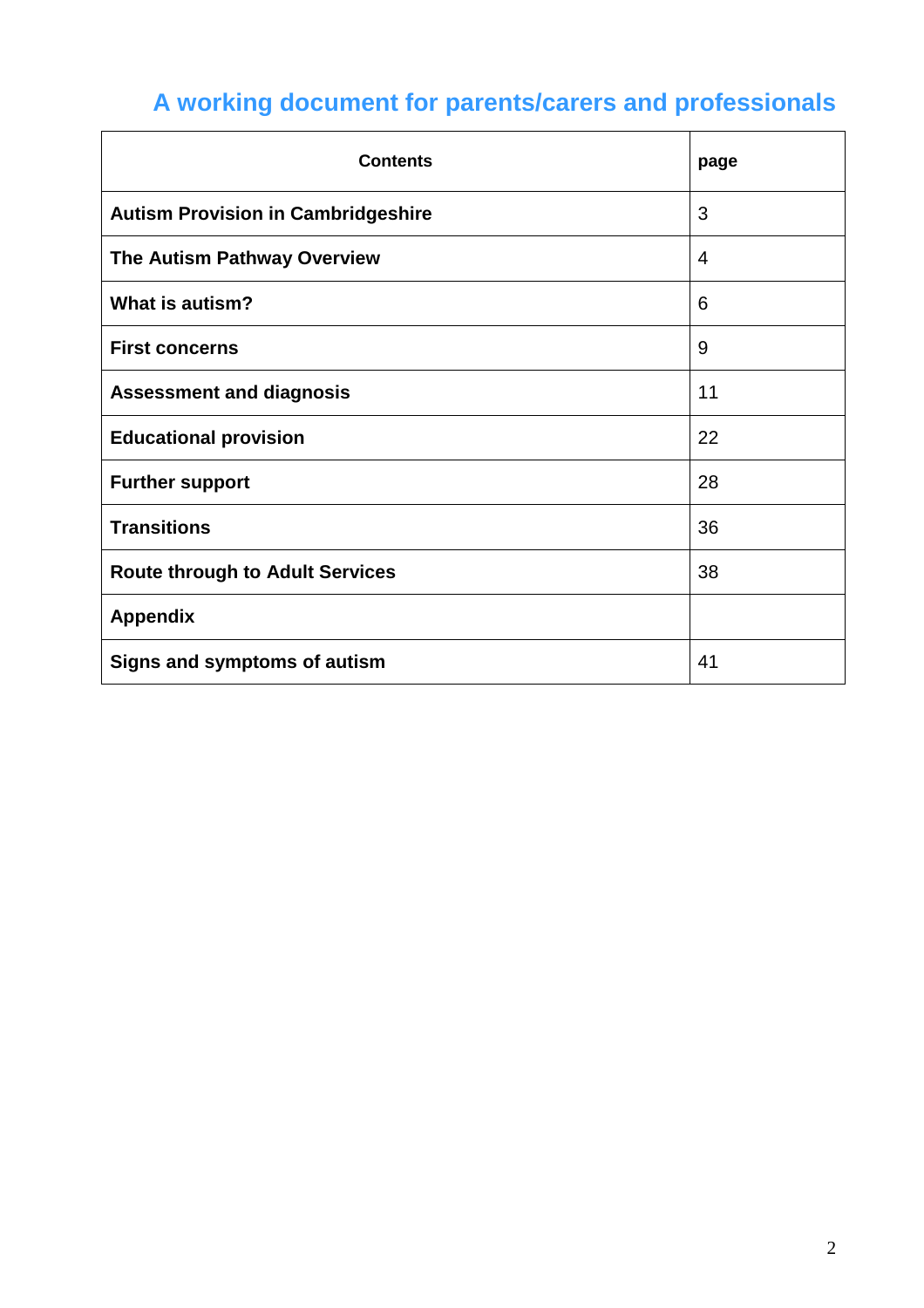# **Autism Provision in Cambridgeshire**

### **What is the Autism Local Offer?**

Provision for autism in Cambridgeshire is described in the Autism Local Offer. It is being developed with support from parents and carers of children with autism, young people and adults with autism and professionals working in autism. We are committed to providing easy access to information relating to autism for parents, carers and professionals who may not be specialists in this field. This includes how we identify, refer, diagnose, support and provide for children and young people with autism in Cambridgeshire.

The Autism Local Offer is part of the wider Cambridgeshire Local Offer which covers information on provision for Special Educational Needs (SEN) and Disability. All Local Authorities are required to produce their Local Offer. A Local Offer has two main purposes:

- To provide clear, comprehensive, accessible and up-to-date information about the available provision and how to access it; and
- To make provision more responsive to local needs and aspirations by directly involving disabled children and those with SEN and their parents and disabled young people and those with SEN and service providers in its development and review.

### **What is the Autism Pathway?**

The Autism Pathway describes the route a child or young person with possible autism and their family can expect to follow from when concerns are first noticed (at whatever age these become apparent 0-25 years), and covers assessment, diagnosis, support and transition into adulthood. It includes provision from services the local authority, health, schools and other educational settings and the voluntary and community sector. It shows how professionals should work together with the child or young person and their family at the centre of planning and decision making. We have produced a diagram to show an overview of the Autism Pathway.

If you have any recommendations for further improvements to this resource we would be grateful if you could contact teresa.grady@cambridgeshire.gov.uk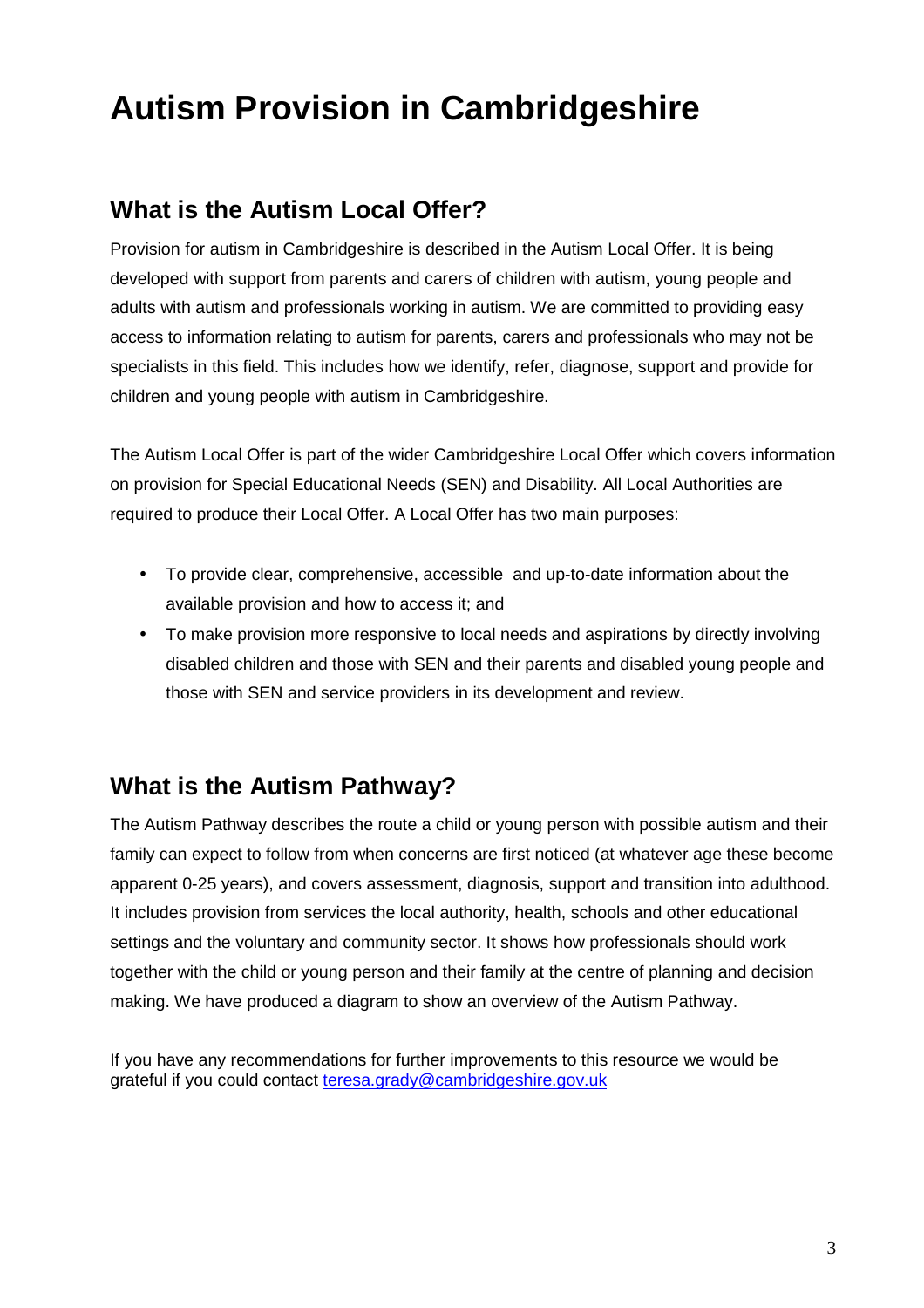# **The Cambridgeshire Autism Pathway Overview**

#### **First concerns and support**



• Adult Services in Health and Adult Transition Services become involved as the young person approaches 16 years.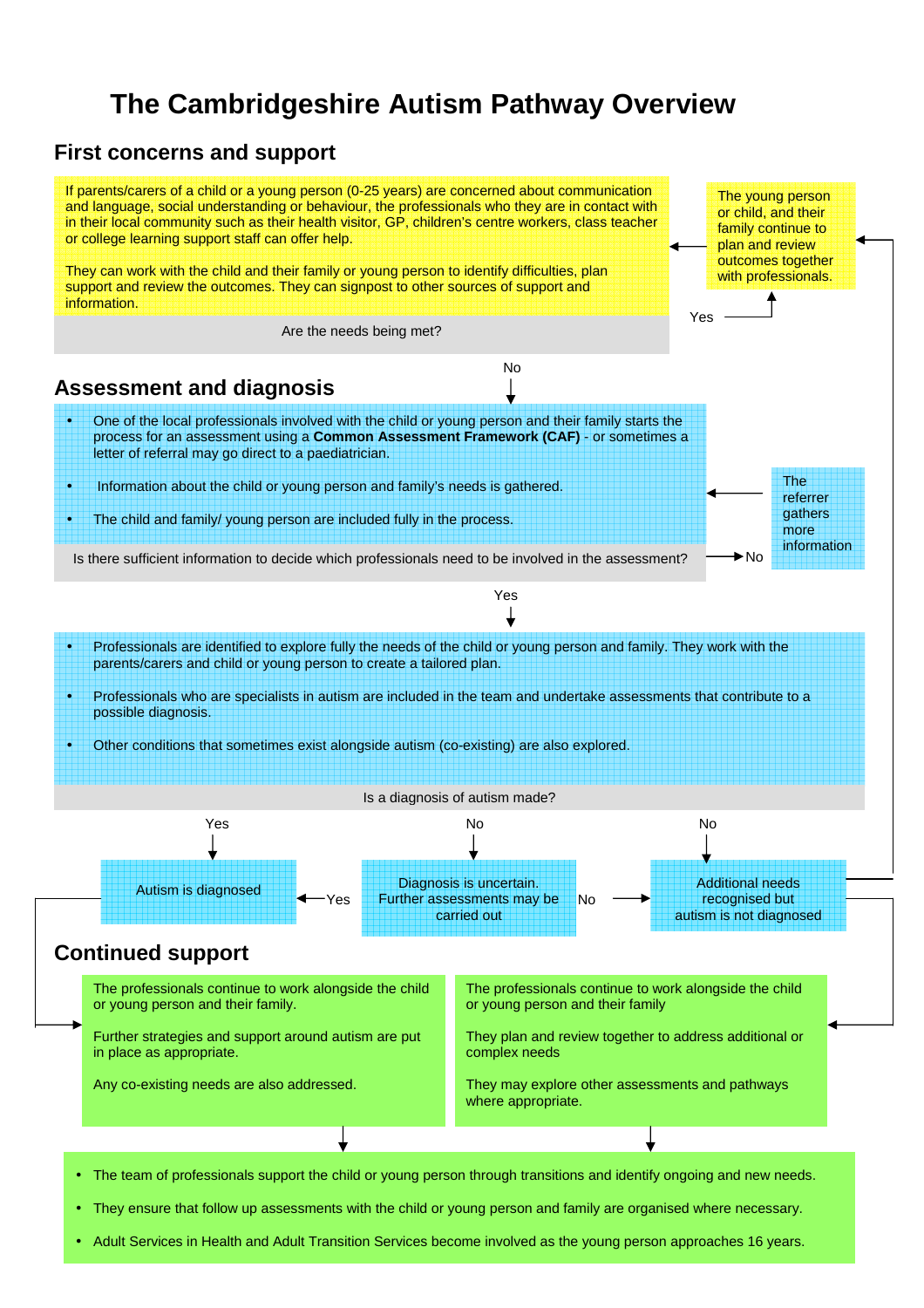### **What is the Cambridgeshire Autism Strategy Group?**

The Cambridgeshire Autism Strategy Group is a multi-agency group with representation from:

- Child Health Services
- Child Mental Health Services
- Children, Family and Adult Services, Cambridge County Council
- Social Care
- Parent and carer service users
- The voluntary sector

The aims of this group include to:

- Support the development of the Local Offer for provision for autism in **Cambridgeshire**
- Improve early recognition of autism by raising awareness of the signs and symptoms of autism through multi-agency training
- Ensure relevant professionals are aware of the local Autism Pathway and how to access diagnostic services
- Support the smooth transition to Adult Services for young people
- Ensure data collection and audit of the pathway take place
- Inform future commissioning of provision for children and young people with autism
- Engage stakeholders and service users views about service development and auditing current provision

#### **Contact details for the Autism Strategy Group**

Teresa.grady@cambridgeshire.gov.uk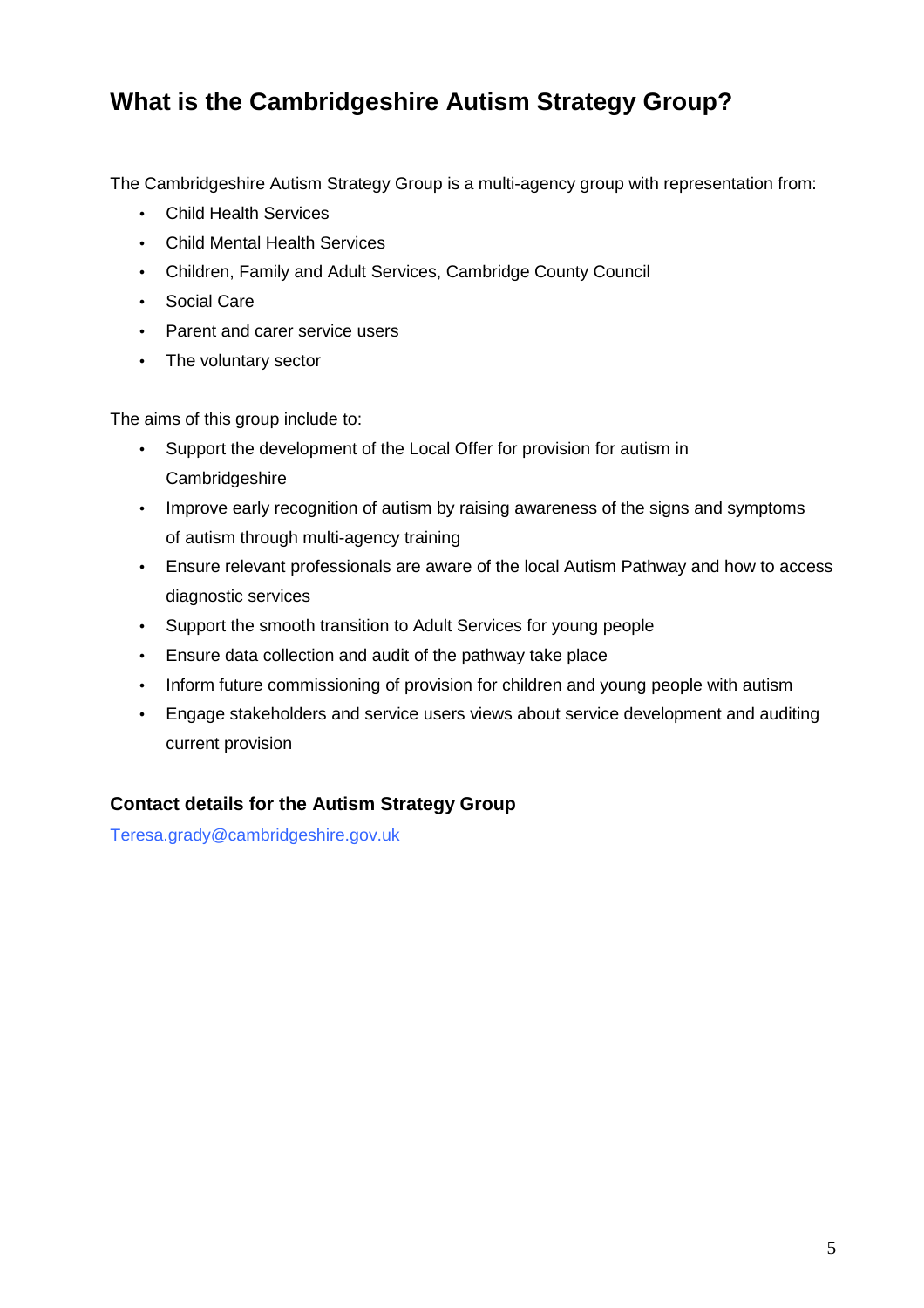### **What is Autism?**

Autism is a lifelong developmental disability that affects how a person communicates with, and relates to, other people and the world around them. It is a spectrum condition, which means that, while all people with autism share certain areas of difficulty, their condition will affect them in different ways. There are two models that are frequently used to describe autism. The first identifies three 'areas' of difference for children and young people with autism. It is referred to as the 'Triad of Impairment'. The three areas are:

- Language and communication
- Social and emotional understanding
- Flexibility of thought and behaviour

The model that we have used for the Cambridgeshire Autism Pathway includes a fourth area, sensory factors (see next page).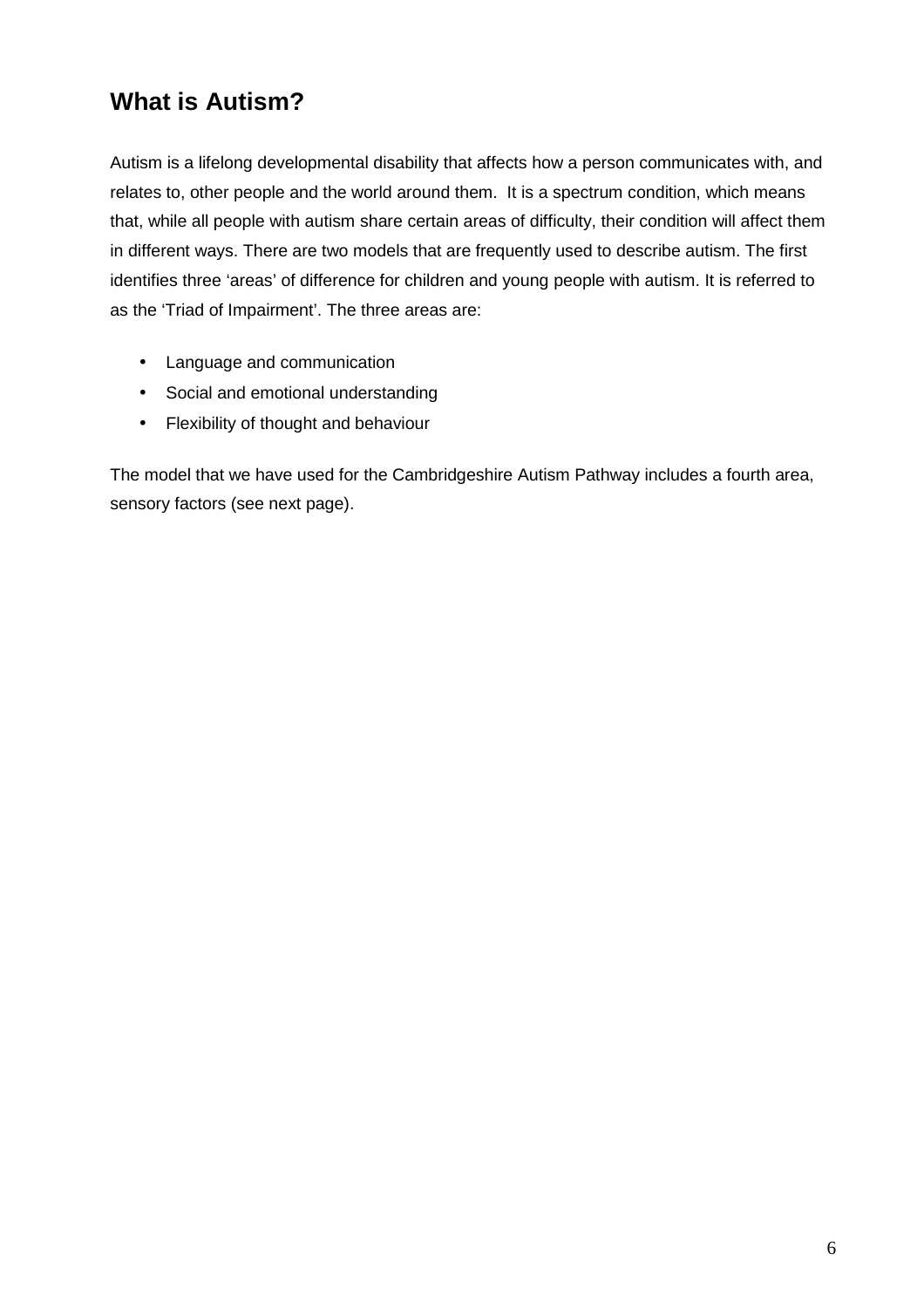#### **Areas that may be different for children and young people with autism**

#### **Language and communication**

#### Social use of language

- Initiating or sustaining conversation
- Use of facial expression and body language
- Literal interpretations
- Understanding jokes and sarcasm
- Playing make believe or pretend
- Unusual or repetitive language
- Speech difficulties

#### **Social and emotional understanding**

- Awareness of others' feelings
- Empathy
- Absent or unusual eye-contact, gestures and expressions
- Difficulties with friendships
- Difficulty working with others
- Spontaneously sharing interest and enjoyment with others
- If distressed may not seek comfort
- Social and emotional understanding Language and communication Flexibility of thought and behaviour **Sensory factors**

#### **Flexibility of thought and behaviour**

- Disliking change
- Difficulty with problem solving
- Liking rigid routines
- Obsession with particular objects
- Restricted range of interests
- Unusual or repetitive gestures or actions

#### **Sensory factors**

- Sensory processing difficulties associated with seeing, hearing, touching tasting and smelling
- Heightened or reduced sensitivity to sounds, tastes, smells, visual and other sensory stimuli
- Difficulties sensing where their body is and maintaining balance

It is important that individual needs are acknowledged and adjustments made to ensure an appropriate environment for example in the home, nursery, school or work environment.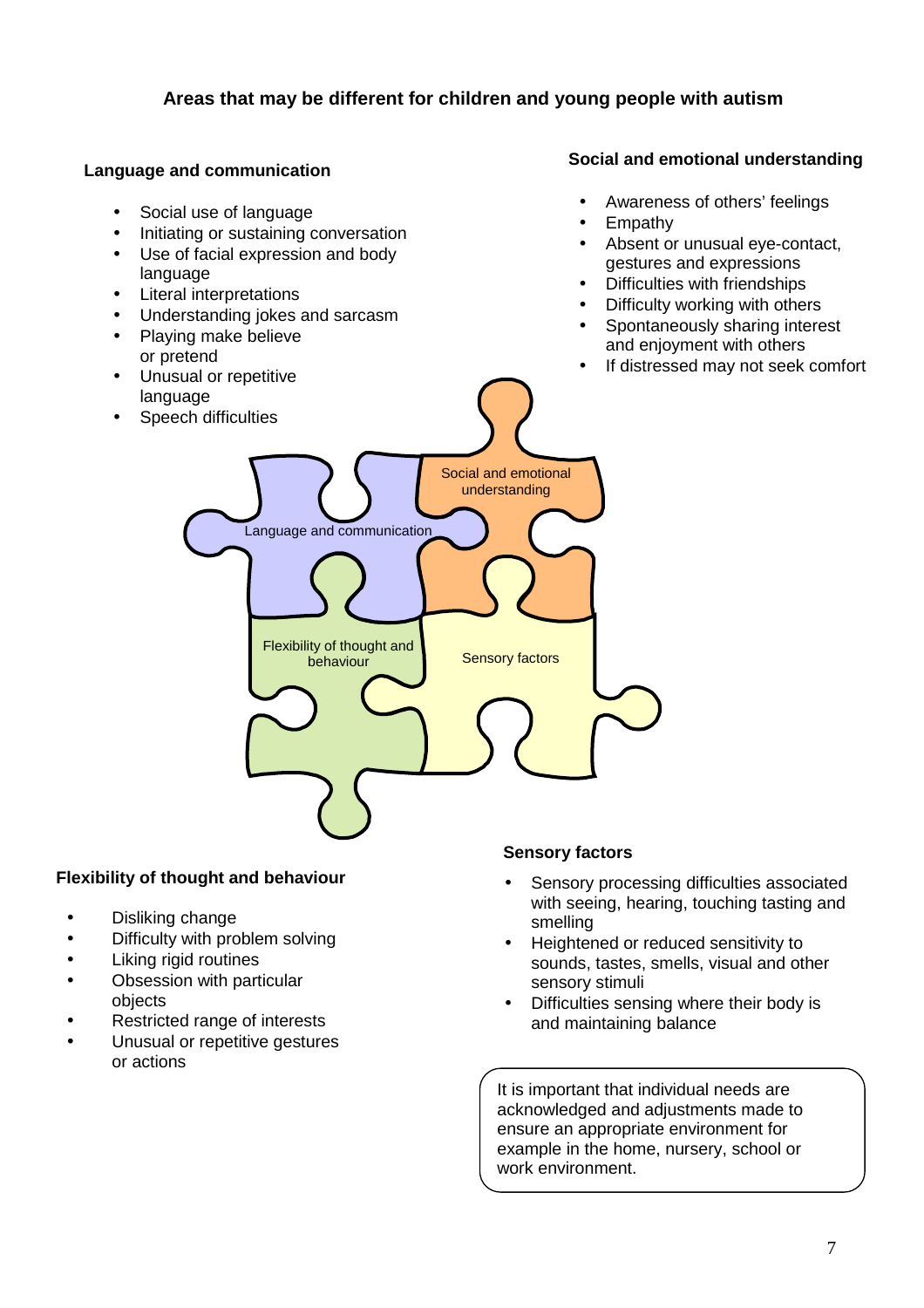In this resource we use both the terms autism and autism spectrum to refer to this range. Professionals often use the term Autistic Spectrum Disorder (ASD) when referring to a clinical diagnosis of autism, though some parents and professionals prefer to use the phrase Autistic Spectrum Condition (ASC). The National Autistic Society (NAS) advocates using the phrase 'person with autism' or 'person on the autistic spectrum'. Asperger syndrome is a form of autism.

#### **Other difficulties that may accompany autism**

Some children and young people with autism may also have other difficulties in the following areas:

- learning ability (difficulty with tasks involving thinking, logical reasoning and problem solving)
- physical difficulties (particularly with coordination)
- mental health problems e.g. anxiety and low mood

#### **Individuality**

Each child or young person with autism is an individual. They have a variety of needs and strengths. The severity of autism and learning ability of the individual can vary considerably. Other factors that lead to differences between individuals include:

- degree of sociability some seek social contact, while others avoid it
- personality
- nature and intensity of any special interests and activities

It is important to get to know the child or young person's strengths and difficulties and not make assumptions. Support needs to be adapted to meet the specific needs of the individual and the family.

Autism is a lifelong condition that has a great impact on children, young people and adults and their family or carers. Diagnosis and assessment can offer an understanding of why a person is different from their peers, can inform support from education, health and social care services and provide a route into support from voluntary organisations and contact with other people and families with similar experiences. All this can improve the lives of people with autism and their families.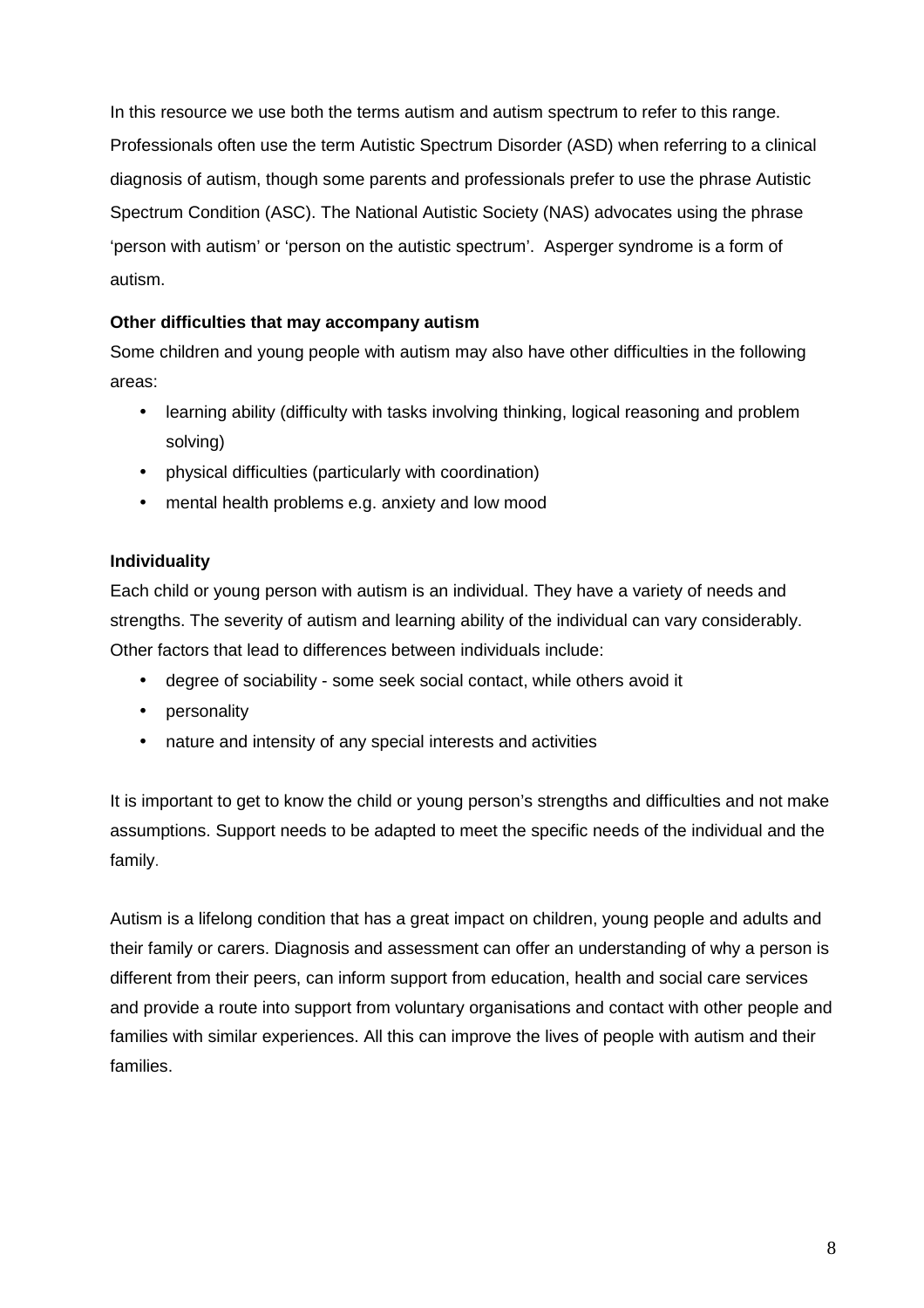# **First concerns**

Parents or professionals may become concerned about a child or young person's communication and language, social and emotional understanding or behaviour at any age. Sometimes concerns may be noticed in the first few years of life. Other children may appear to manage early on but may struggle later when faced with the social demands of secondary school. Similarly, coping with the less structured learning and living environments of college or university may be a tougher challenge than for other students. At whatever age concerns become apparent, there are professionals in the community to whom the parent or young person can turn to for support.

#### **Who can a parent or carer go to in the local area if they are concerned?**

Professionals in the local community are experienced in offering help for children and young people who may have autism or related needs. Parents are encouraged to raise their concerns with any of the local professionals they are in contact with, such as their:

- Health visitor
- GP
- Children's Centre worker
- Early Years provider e.g. childminders and playgroup workers
- Teacher or tutor in the child or young person's school, college or university
- Special Educational Needs Co-ordinator (SENCo) in a school, nursery or playgroup
- School nurse

These professionals will listen to the parents concerns and identify needs. They will also let parents know of other forms of support and advice in the local area such as voluntary and community parent support groups.

#### **What support can be expected?**

The professional with whom the child and family are in contact (e.g. health visitor, teacher, Special Educational Needs Coordinator (SENCo) or learning support tutor in the child or young person's playgroup, school, college or university) will start to put in place appropriate support as soon as concerns are noted, whether a diagnosis of autism is eventually given or not. They may use checklists to clarify the child or young person's needs and identify the type of support required.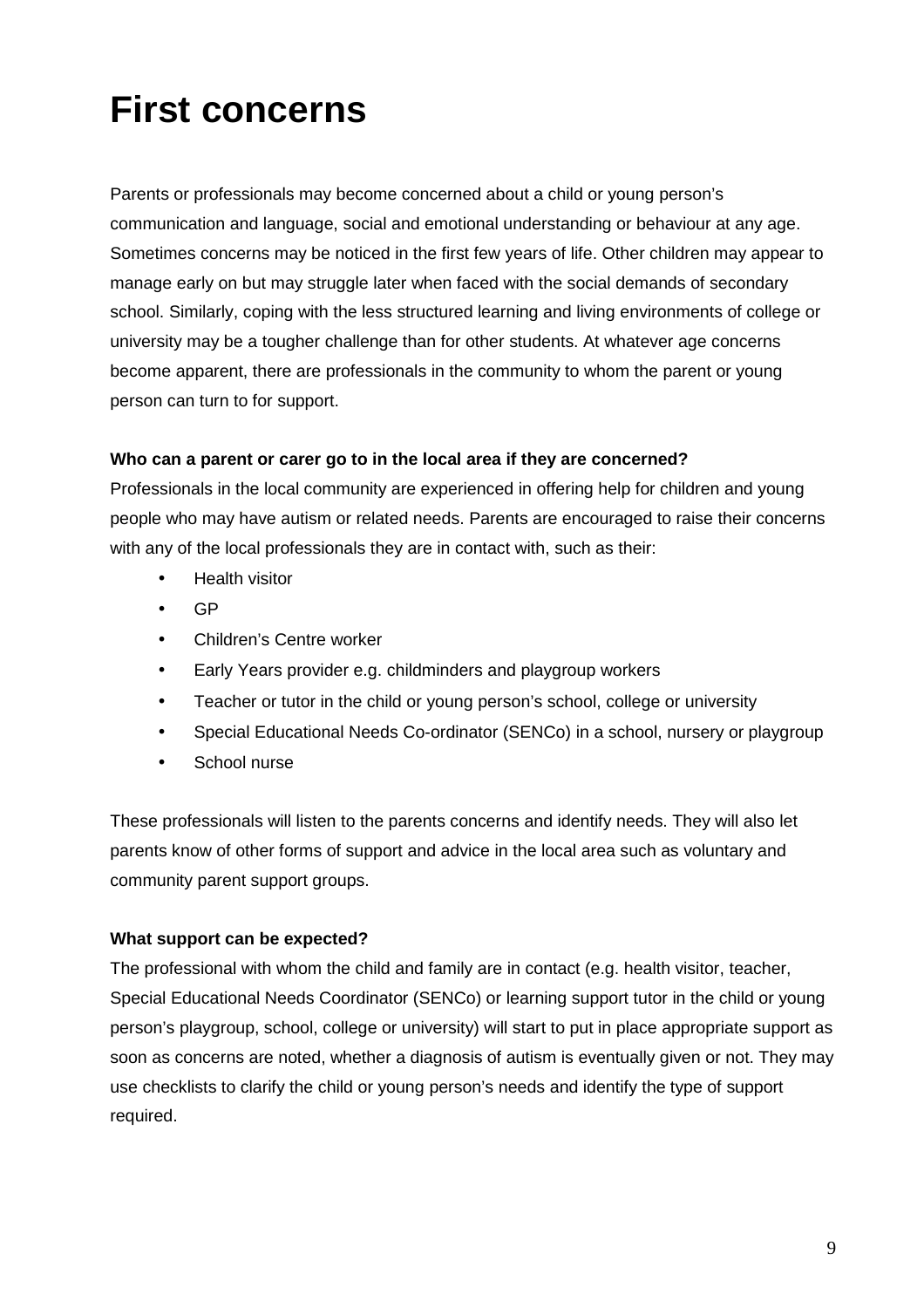#### **Checklists to help identify difficulties and actions**

Professionals use checklists to help them identify any difficulties that a child or young person may have and the actions that need to be taken. The findings from these are used to make sure that the right support is put in place to match the identified needs. Checklists that professionals might use include:

- The Two Year Old Health Check and Record
- The Early Years Foundation Stage Profile
- The Early Years Graduated Response to Special Educational Needs
- Speech and Language Descriptors (school age)
- Social Communication Descriptors (school age)
- The Strengths and Difficulties Questionnaire (SDQ)
- Sensory Audit

#### **First concerns**

#### **Prompts for SENCos and support staff in Early Years settings, schools and colleges**

If you are concerned about a child or young person's emotional well-being or behaviour (or a parent/carer or young person comes to you with concerns about their child) consider if they may have social communication difficulties and may be autistic:

- 1. Complete the **Speech and Language Descriptors** and the **Social Communication Descriptors.** Involve parents with this. These will help clarify the concerns and point to the right responses and actions that can be taken to support the child or young person at home and at school.
- 2. If there are sensory issues that cause the child or young person distress, discuss these with the child or young person and the parents/carers and carry out a **Autism Sensory Audit** of the environment. Make any reasonable adjustments to the environment.
- 3. Plan, do and review the impact of short term interventions such as 'Talking Partners' or Social Stories.
- 4. If despite support being in place the child or young person's social communication needs are hindering their ability to enjoy and achieve in school or at home ask parents permission to begin a **Common Assessment Framework (CAF).**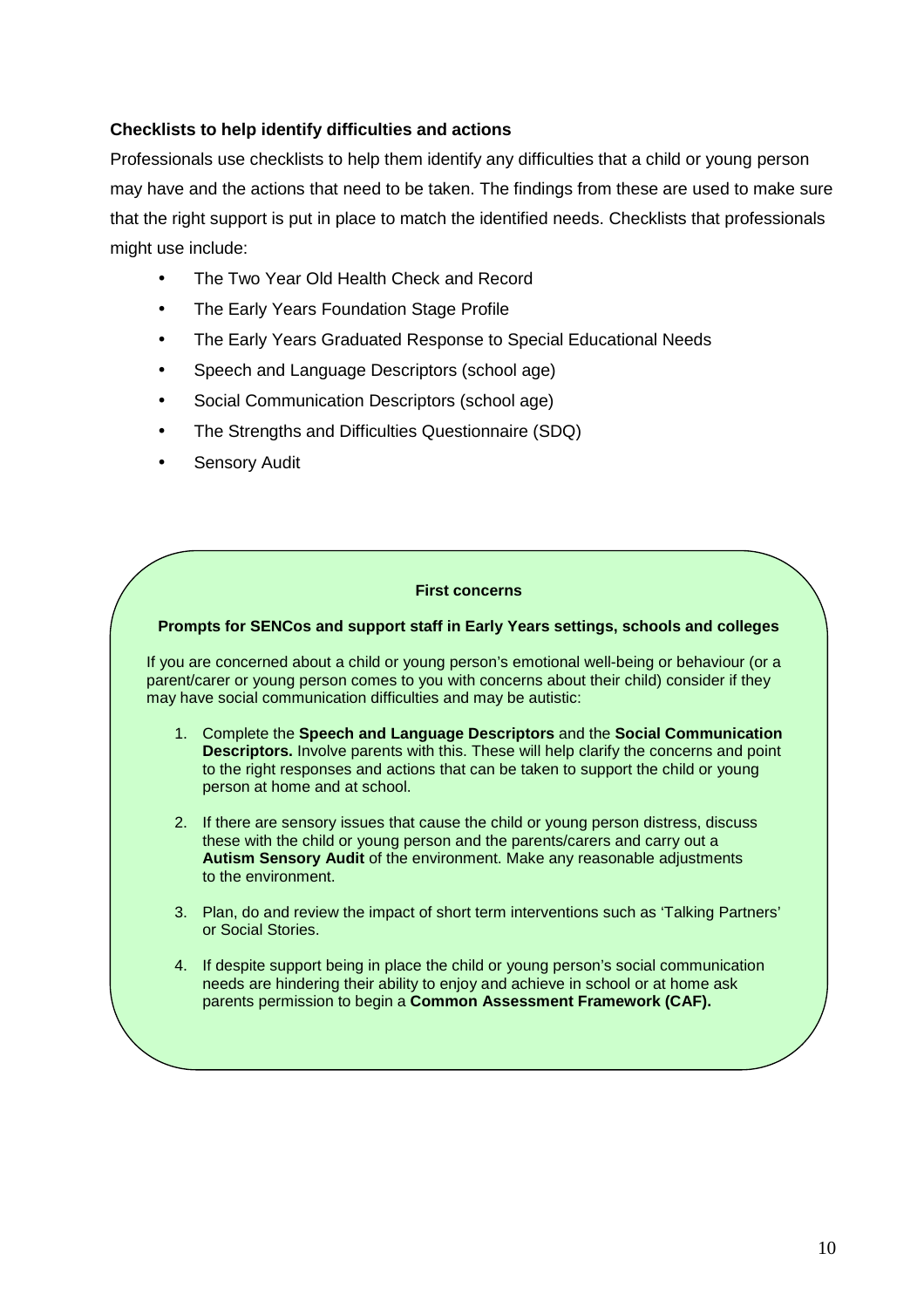# **Assessment and diagnosis**

#### **How does the assessment process start?**

A professional with whom the child or young person and family are in contact such as the health visitor, GP, school nurse, Children's Centre worker, Early Years setting or school's Special Educational Needs Coordinator (SENCo) or college learning support staff may suggest that further, more specialist advice is needed.

Alternatively a parent, carer or young person may approach one of these professionals and ask for an assessment to be considered.

Sometimes, despite support being put in place, the difficulties continue to be a barrier to the child or young person's development. In these cases the professional who knows the child well will start to bring information together using a Common Assessment Framework (CAF)**.**

#### **What is a Common Assessment Framework (CAF)?**

A Common Assessment Framework is a way of gathering information on a child or young person and their family taking into account a variety of contexts e.g. school, home etc. The professionals working with the child and family or the young person build a profile of their needs and implement a personalised plan. If the needs are quite specific, only one or two professionals may need to be involved. If the needs are more complex, a number of agencies may be included. The parents/ carers are encouraged to be actively involved and are treated as equal partners by the professionals on the team. They are led, initially, by the referring professional (lead professional).For information on the Common Assessment process please go to www.cambridgeshire.gov.uk/caf

#### **Early Support (0-5 years)**

If the child is younger than 5 years old when a Common Assessment Framework is started, and the level of need is significant and complex, the referring professional will make a referral to Early Support (0-5 years). Early Support is for children who have complex needs which require ongoing specialist support from across education, health and social care. This includes children who have great difficulty communicating, have sensory or physical difficulties and/or complex health needs. All need additional support with much of their daily lives and it is probable that there will be a long term impact on their development and learning.

For more information on Early Support (0-5years) please go to www.cambridgeshire.gov.uk/early-support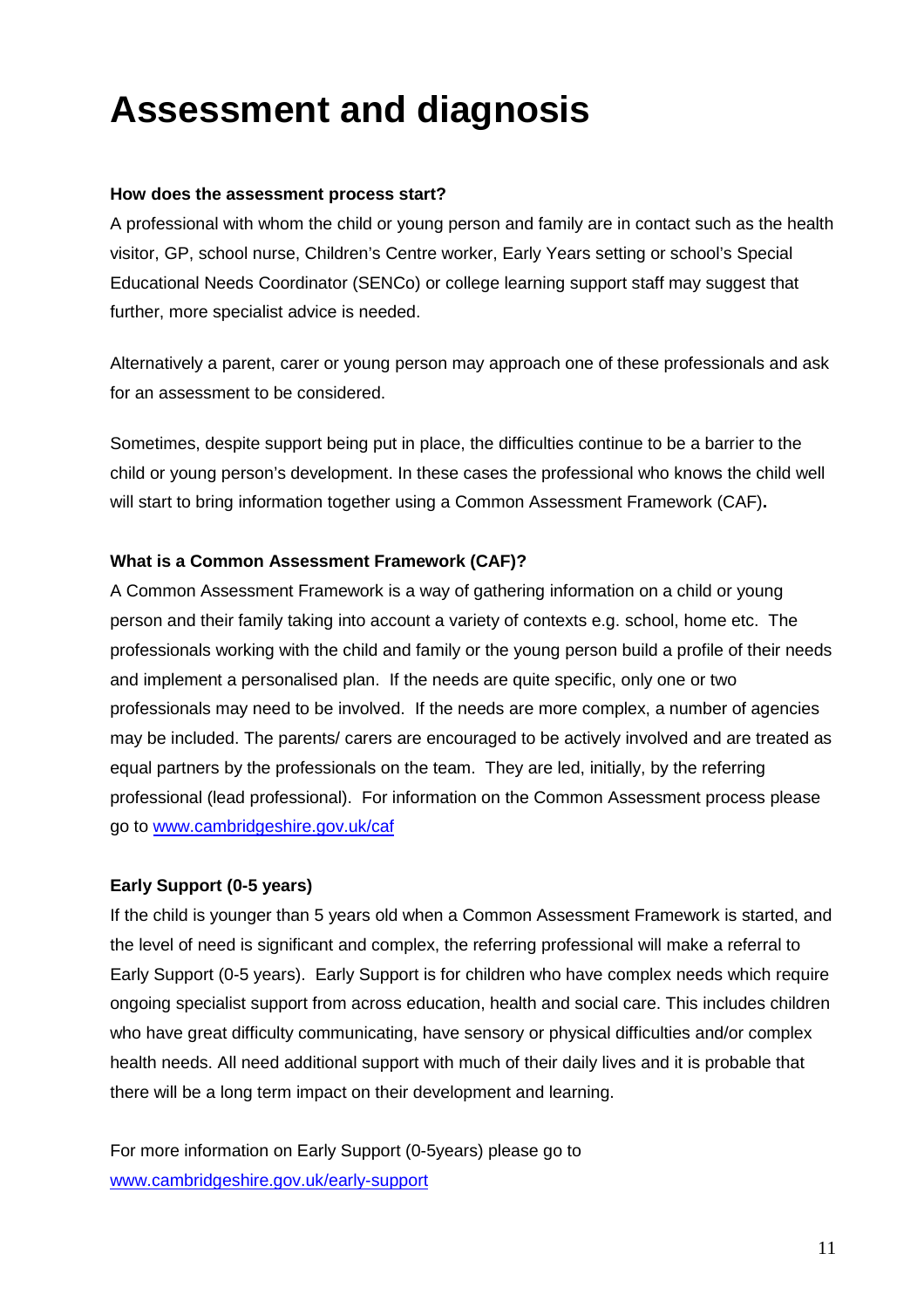#### **Building a team**

For a Common Assessment Framework (CAF) professionals are identified to explore fully the needs of the child or young person and the family. Sometimes this may require just one or two professionals working with the child and family e.g. a specialist teacher and the class teacher. In complex cases it may require more professionals to be involved from the early stages e.g. speech and language therapist, occupational therapist, educational psychologist, disability social worker.

Some of the professionals who may become involved through a CAF are:

| <b>Community paediatrician</b>                                                     | Community educational psychologist                                |
|------------------------------------------------------------------------------------|-------------------------------------------------------------------|
| <b>Occupational therapists</b>                                                     | <b>Specialist teachers</b>                                        |
| Speech and language therapist                                                      | <b>Locality family workers</b>                                    |
| Specialist health visitor or nurse                                                 | <b>Disability social workers</b>                                  |
| <b>Home visiting workers</b>                                                       | The voluntary sector e.g. the National<br><b>Autistic Society</b> |
| <b>Class teachers/Special Educational Needs</b><br>Co-ordinators (SENCo) in school | <b>Early Years practitioners</b>                                  |

Information on the roles of professionals and the level at which they are likely to become involved can be found in the Cambridgeshire Families Information Directory at www.cambridgeshire.gov.uk/families.

The parents/carers and team of professionals identify a 'lead professional' to coordinate their work and all members of the team use a 'key working' approach.

#### **What is a 'key working' approach?**

A 'key working' approach requires all members of the team to ensure they:

- identify a clear single point of contact for the family
- listen and respond to the views of the child and family
- ensure the parents and carers have access to the information that they need to make informed choices
- respond to new or emerging needs of the child and family and involve the right professionals at the right time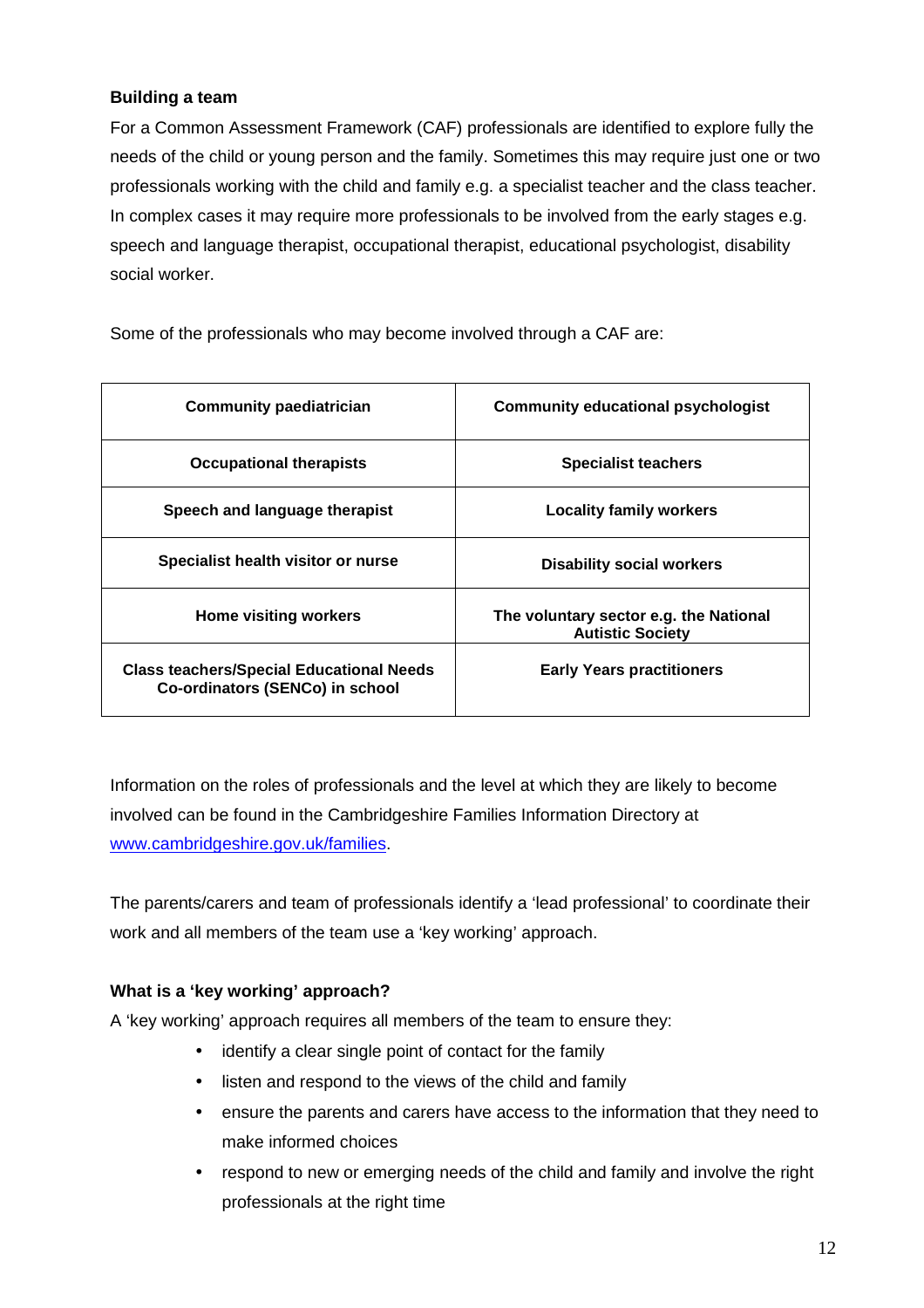- eliminate the need for parents and carers to repeat the same information to different professionals
- agree and share meeting times and dates in advance
- work together to build up a 'profile' of the child or young person

The membership of the team may change over time. If the child or family display new, emerging needs this may mean that professionals with different expertise may be required and others can exit. In addition, individual professionals may move or change job. Whenever there is a change in membership of a team, careful consideration will be given to transferring information, and parents/ carers will be informed.

#### **Building a profile of the child**

To develop a profile of a child or young person, the professionals, with the child and family, gather the existing information. The parents or carers are invited to share their concerns about their child's development with the professionals and discuss what has and has not worked to date. Whenever possible, this will also be discussed with the child or young person. If the child or young person's needs are found to be significant and complex it may be felt that a diagnostic assessment is needed. This will usually involve the community paediatric team or sometimes the Child and Adolescent Mental Health Service (CAMHS) if there are mental health concerns.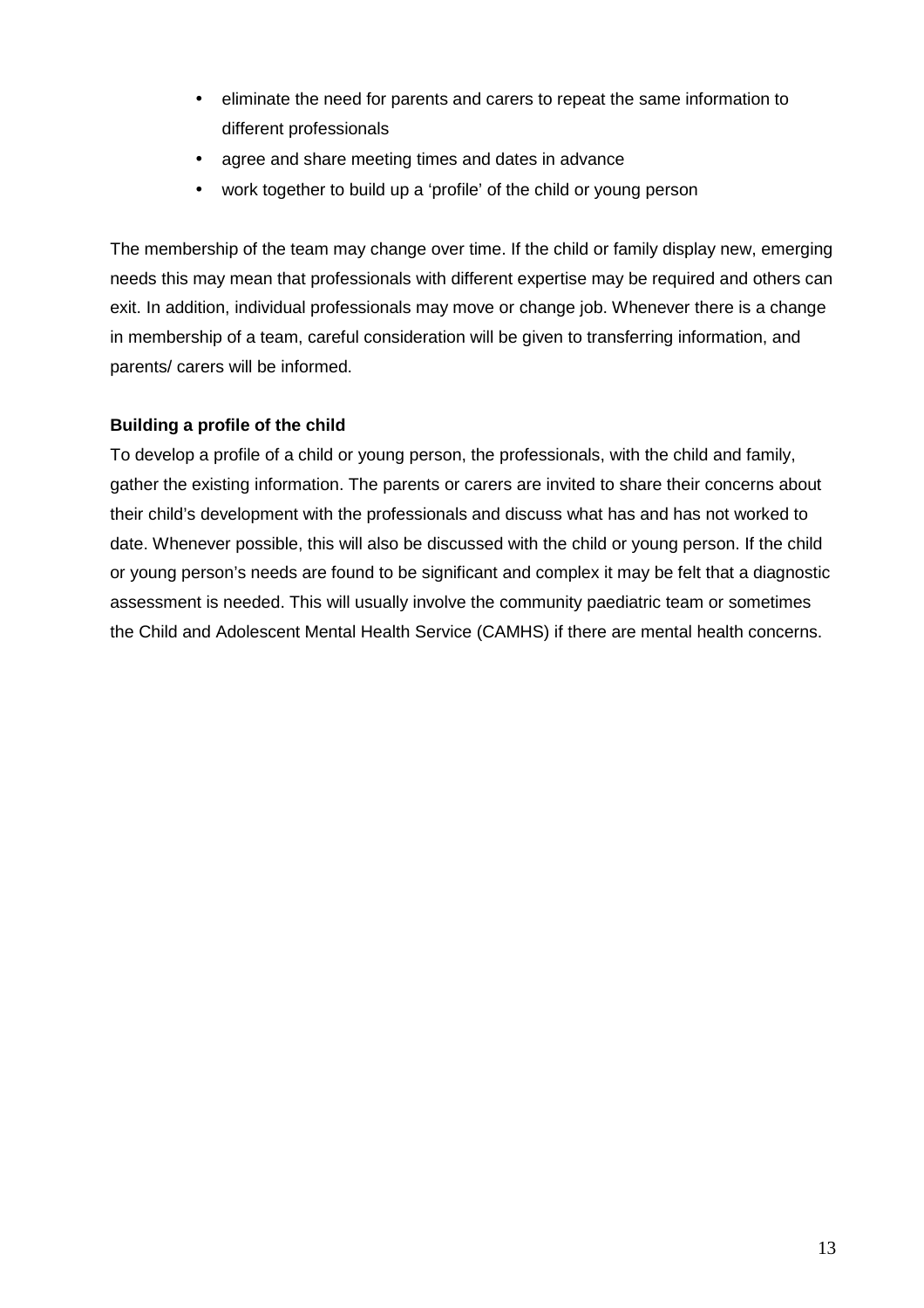#### **Referrals for a diagnostic assessment**

#### **0-5 years**

Where the possibility of autism is identified at pre-school age the referrals are made to diagnostic Community Child Health Services, Cambridgeshire Community Service, NHS Trust (CCS).

#### **5-11 years**

School-age children up to the age of 11 are also referred to Community Child Health Services, Cambridgeshire Community Services, NHS Trust (CCS).

#### **12-17 years**

After the age of 11, when the main presenting needs are mental health (and thresholds are met) the referral route for a diagnosis is through the Child and Adolescent Health Service (CAMHS), Cambridgeshire and Peterborough Foundation Trust (CPFT).

Looked After Children (LAC) and those receiving support from the Youth Offending Service (YOS) who are 12 years old and above and require an assessment for autism can access Child and Adolescent Health Service (CAMHS), Cambridgeshire and Peterborough Foundation Trust (CPFT).

#### **18+ years**

Diagnosis for autism post 18 can be made through the Cambridge Branch of the National Autistic Society CLASS (Cambridge Lifespan Asperger Syndrome Service) clinic. For more information please go to www.cambridge-autism.org.uk or if you would prefer to speak to someone please phone 07920 150407.

#### **What happens when a Common Assessment Framework (CAF) is not used and a direct referral is made by a GP?**

A GP may make a referral direct to the community paediatrician and not complete a Common Assessment Framework (CAF). Information will be requested from school/pre-school and the other professionals involved before a child is given an appointment. As this can slow things down it is advisable to make a referral through a CAF and to have ensured the following prompts are followed: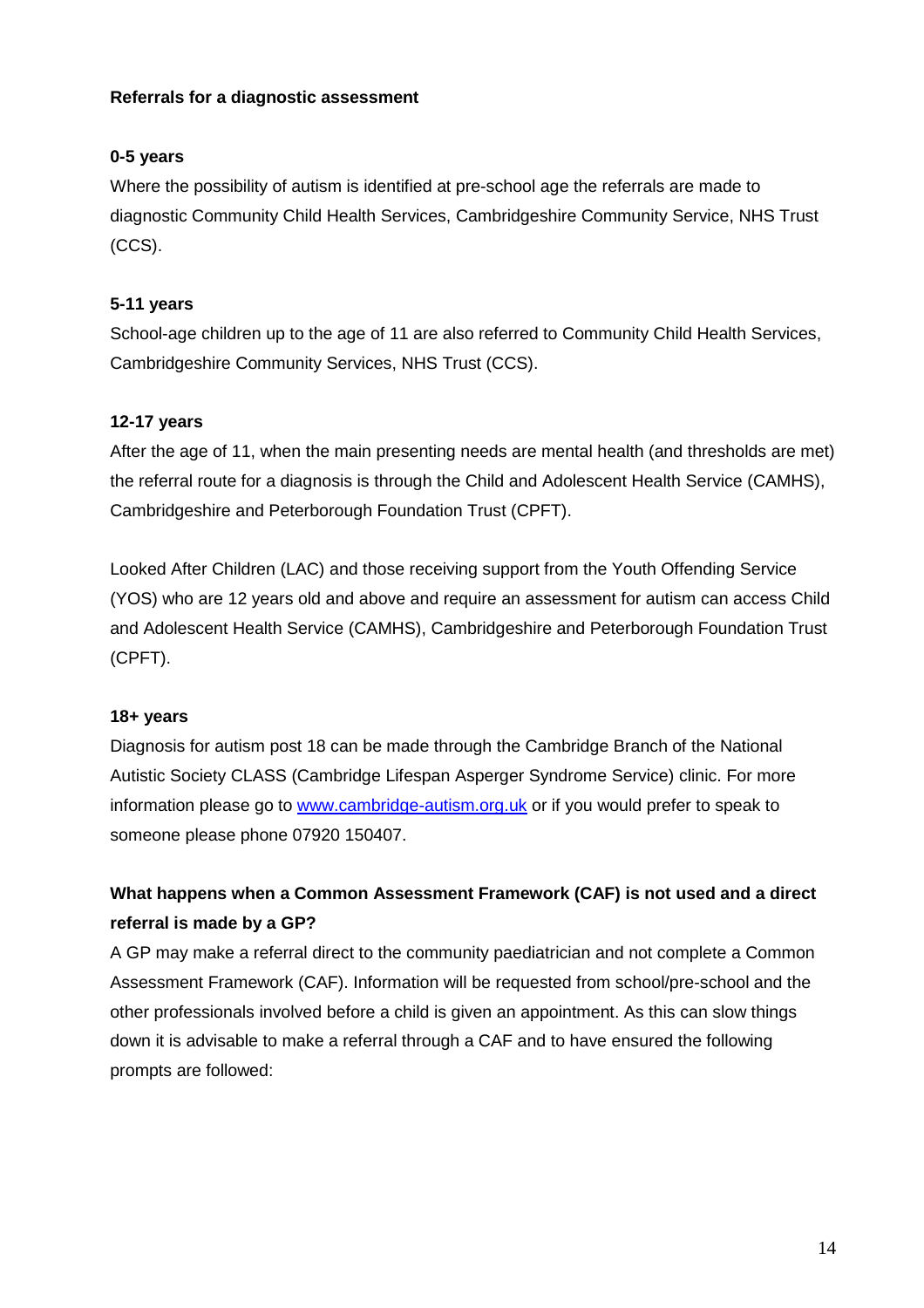#### **AUTISM**

#### **Prompts for GPs**

When making a referral to a community paediatrician for a child or young person who may be autistic:

- 1. Invite parents/carers to allow information to be shared between professionals working with their child e.g. nursery, school, health visitor, Children's Centre.
- 2. Encourage parents to start a file which gathers information in one place which they can share with professionals and avoid having to repeat e.g.
	- Concerns they have noted<br>• The child's strengths and s
	- The child's strengths and successes
	- What helps/makes a difference
	- Copies of development checks or assessments
	- Descriptors (Speech and Language Descriptors and Social Communication Descriptors) that have been carried out by early years settings or schools
	- Anything else they would like professionals to be aware of

#### **The community paediatric assessment**

When a request is made for a community paediatric assessment the child and parent will be seen at a clinic within 13 weeks of the requested information being received.

#### **Parents and carers**

Your views and experiences with your child are central to the diagnostic assessment. The child's developmental history will be discussed with you.

The paediatric assessment will build on previous information from you and professionals with whom you and your child have been in contact. You may like to keep a Family Information File from which you can share information with others as you feel appropriate.

The community paediatrician will, however, ask to hear the developmental history from you first hand as it can be very helpful to hear it in your own words.

Before seeing a child and parent in clinic, the community paediatrician will:

- have information available from the professional who made the referral (e.g. CAF or referral letter)
- request additional information from the child's school or setting and other professionals who are involved with the child if it is not already available. This may include records of personalised plans showing the support implemented to date and progress made. It may also include social communication descriptors and observations of the child in their school, setting or home
- request additional information from the parent (e.g. questionnaires)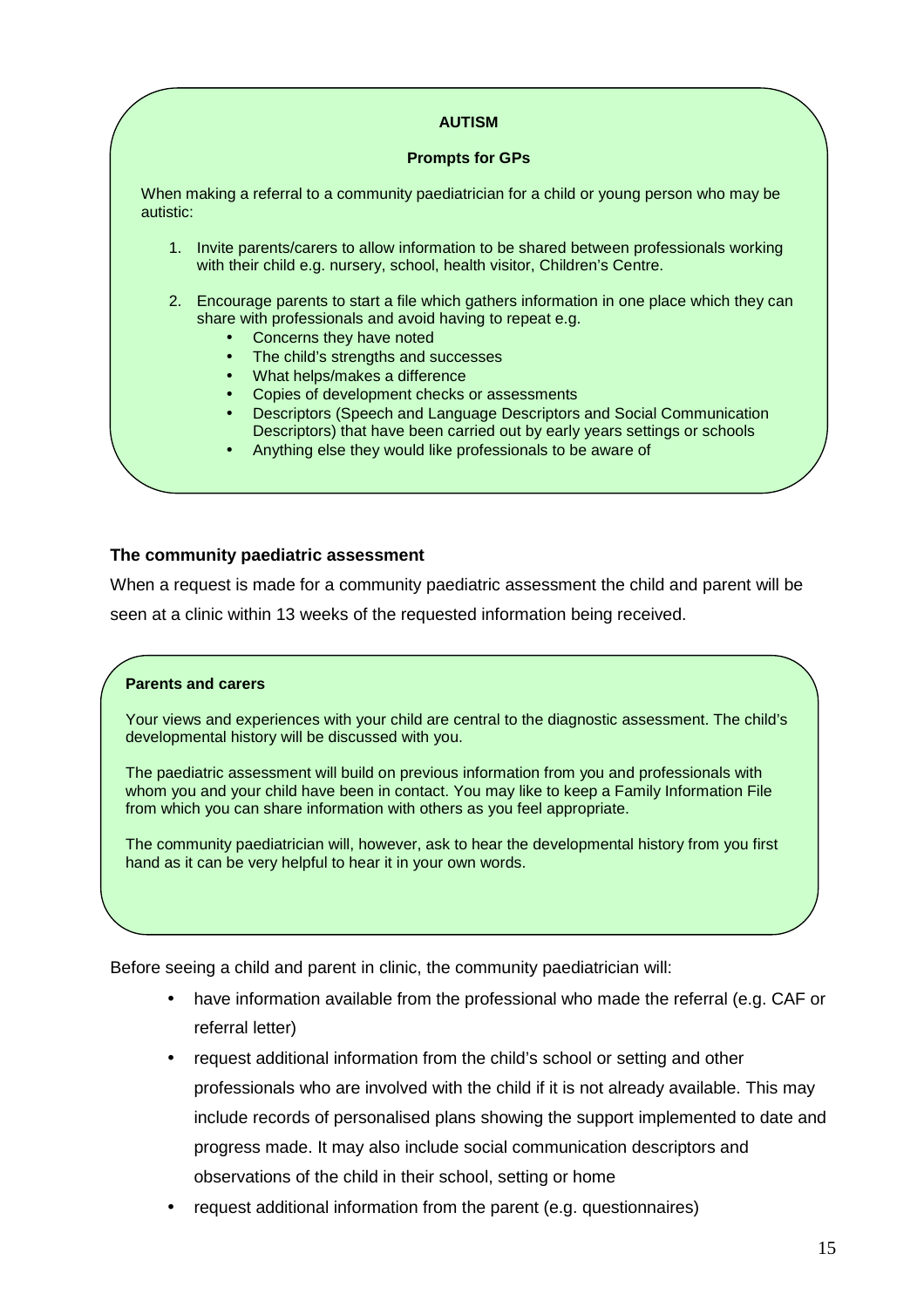#### **Parents and carers**

Diagnosis of autism is a clinical opinion (usually by a community paediatrician) based on careful consideration of all gathered information from parents/carers and the young person, observation of the child or young person and a range of other sources (see below).

The assessment will include some of the following:

- a developmental history taken during a clinic appointment (information from the parent about their child's development)
- observation of the child in clinic
- observations of the child in other settings (e.g. home, school, preschool)
- Occasionally, the use of recognised clinical assessment tools such as the Autism Diagnostic Observation Schedule (ADOS) to gather information about signs and symptoms of autism in a structured way. These are tools that can help in the assessment and should not be used to make or rule out a diagnosis of autism on their own
- reference to internationally recognised diagnostic criteria such as ICD10 and DSM V

The assessment may take place at any point in the child or young person's life. The assessment happens over a period of time which can vary in length depending on the complexity of the particular needs of the child or young person. This is to ensure that there is a comprehensive picture of their strengths and difficulties. The assessment is likely to have taken into account all of these areas:

- learning ability/academic skills
- speech, language and communication
- hearing
- fine and gross motor skills
- adaptive behaviour (including self-help skills)
- mental and emotional health (including self-esteem)
- physical health and nutrition
- sensory sensitivities
- behaviour likely to affect day-to-day functioning and social participation
- social skills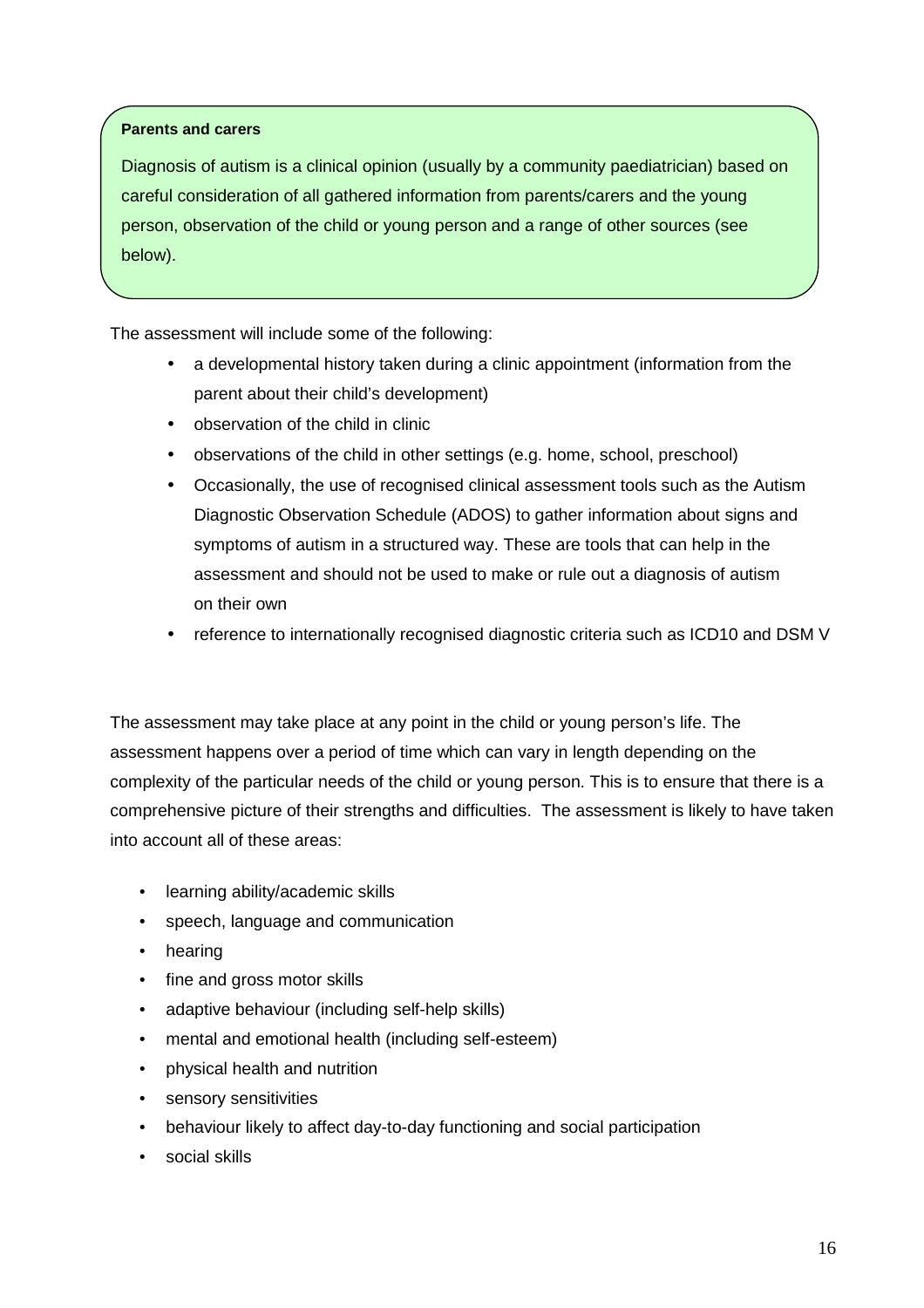#### **What happens after the assessment?**

It can be an anxious time for a family as they await the outcome of the assessment. The outcome, should be discussed sensitively, without delay and in person with parents and, if appropriate, with the child or young person. The reasons for the assessment decision will be explained clearly to parents whether the outcome is a diagnosis of autism or not. A clear, written account of the assessment will also be made available to the parents.

If the assessment can not be completed and shared with parents in a timely way, parents will be given an update on progress and an explanation of why it is necessary for the assessment to take longer. The next steps will be made clear.

Parents will be asked to give their permission for the result of the assessment to be shared with key professionals involved in the child's care, including those in education and social care.

#### **The assessment outcome could be:**

- a diagnosis of Autistic Spectrum Disorder (ASD) or sometimes this is referred to as Autistic Spectrum Condition (ASC)
- a diagnosis of ASD with another condition
- an uncertain diagnosis. This will be followed with a period of 'watchful waiting' with planned reviews
- ASD not diagnosed, but difficulties identified along a continuum of social communication difficulties
- ASD diagnosis not made. Further approaches to identifying and meeting the child or young person's additional needs will be considered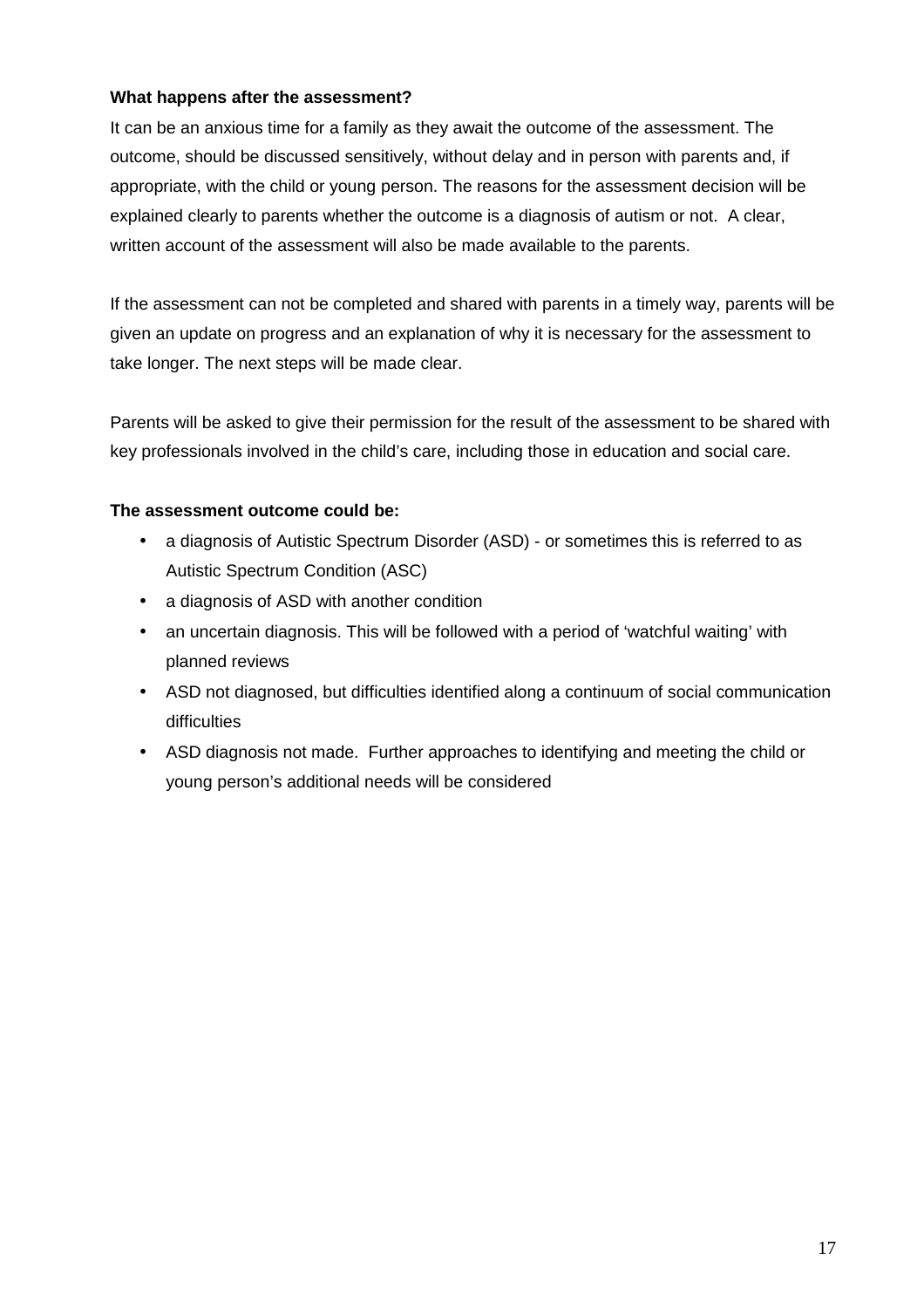#### **What happens when a child is diagnosed with Autistic Spectrum Disorder (ASD)?**

Hearing for the first time that a child has been diagnosed with autism can be a difficult and challenging time for many parents. When a child or young person is diagnosed with ASD one of the professionals involved in the assessment will offer another appointment shortly after the end of the assessment so that they can talk about the diagnosis and ask any questions they may have. Support for the child and family will be tailored to their specific level and type of needs. If not already in place it may include:

- Signposting for emotional and practical support for the parents and siblings as well as the child. For example through the Parent Partnership Service providing Cambridgeshire's SEND Information, Advice and Support Service (SENDIASS), Cambridgeshire National Autistic Society, Pinpoint, and other local parent groups in the area
- Home visits from the Social Communication Home Visiting Team (SCoT) to support the family of pre-school age children
- Involvement of the local authority Early Years Support for Learning Team who provide support to children in early years settings such as playgroups and childminders and the home
- Referral to Early Support (0-5 years)
- Advice and support to schools and other educational settings (or sometimes in the home) by the Educational Psychology Service or Specialist Teaching Team
- An offer of a parent/carer training programme in autism such as the Cambridgeshire Social Communication Interaction and Learning Skills (SCILS) programme, Early Bird or Early Bird Plus
- A visit by one of the professionals to discuss the diagnosis with early years, primary, secondary school or college staff
- Further assessment and support as appropriate for the individual child
- Ongoing approach of assessing, planning, doing and reviewing as appropriate for the individual child or young person

#### **Parents and carers**

To find out more about each of the above please see the section on **'Further Support'** or visit the SEND Local Offer at www.cambridgeshire.gov.uk/send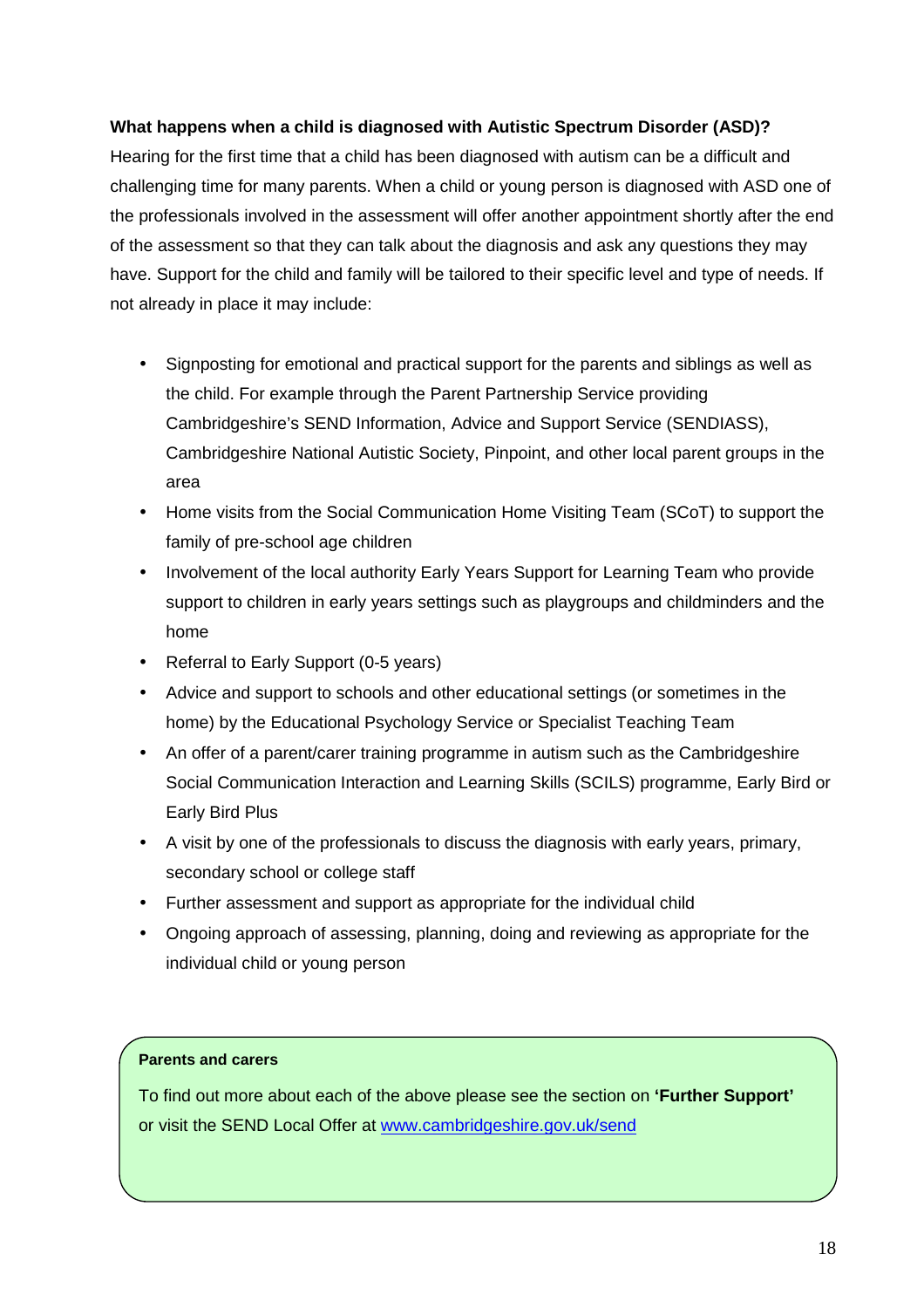#### **What happens when diagnosis is uncertain?**

Sometimes there can be uncertainties when diagnosing autism. The professionals will continue to work alongside the child or young person and their family. They will plan and review together to meet any additional needs. The professionals who are specialist in autism may suggest a period of 'watchful waiting' and offer to see the child again. For other reasons it may be difficult to confirm a diagnosis of autism, particularly when:

- children younger than 24 months
- children or young people with a developmental age of less than 18 months
- children or young people for whom there is a lack of available information about their early life (for example some looked-after or adopted children)
- children or young people with a complex coexisting mental health disorder, sensory impairment or a motor disorder

#### **Further assessment for co-existing needs**

If there are significant co-existing needs, other relevant professionals will be called upon to offer advice if they have not already been involved e.g. for:

- visually and hearing impaired children and young people a referral to the Sensory Impairment Service (Cambridgeshire County Council)
- learning needs a referral to SEND Services (Cambridgeshire County Council)
- behavioural needs a referral to Locality Teams and SEND services (Cambridgeshire County Council)
- epilepsy a referral to a neurologist, Cambridgeshire Community Services (CCS)
- sensory issues a referral to an occupational therapist, Cambridgeshire Community Services (CCS)
- mental health needs including signs of depression, anxiety, Attention Deficit, Hyperactivity Disorder (ADHD), attachment disorder, Obsessive Compulsive Disorder (OCD) a referral to The Child and Adolescent Mental Health Service (CAMHS**),** Cambridgeshire and Peterborough Foundation Trust (CPFT) at www.cpft.nhs.uk

**Information on these services can be found in the Families Information Directory at www.cambridgeshire.gov.uk/families**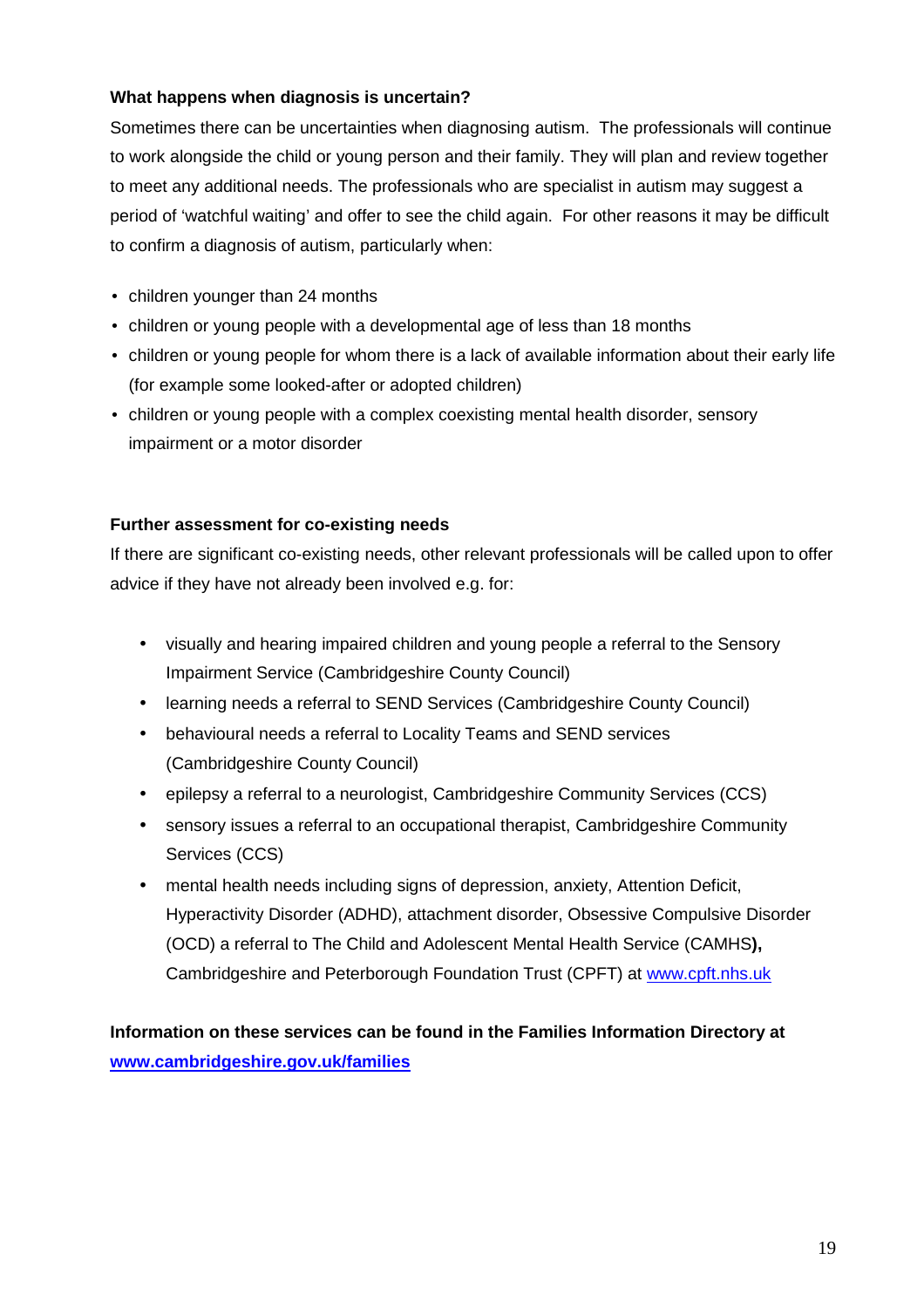#### **Referrals to Child and Adolescent Mental Health Service (CAMHS)**

For children and young people with signs of significant mental health needs a referral to Child and Adolescent Mental Health Service (CAMHS) can be made by one of the professionals currently working with the child and family through the Single Point of Access (SPA).The information from an existing Common Assessment Framework (CAF) is passed on and, if available, any other clinical assessments. This ensures that the all relevant history is received and that other professionals and services who have been involved previously are identified. CAMHS offer assessments for the mental health needs of the child or young person and, where appropriate, provide interventions which may include specific medication for certain difficulties. This may include an assessment for autism in children that are already being seen for their mental health needs. For more information on CAMHS and the Single Point of Access (SPA) pathway please go to www.cpft.nhs.uk.

#### **What happens when ASD is not diagnosed but there are difficulties with social communication and interaction?**

Although a child or young person may not receive a diagnosis of ASD, they may still have a range of needs relating to communication, social and emotional understanding and behaviour. Sometimes, not having a clear diagnosis can be equally difficult for a parent to come to terms with. Those professionals most in contact with the child and family will continue with a cycle of 'assess, plan, do and review' in line with the **SEND Code of Practice (2014)**. For more information please visit www.gov.uk/government/publications/send-code-of-practice-0-to-25**.**  The child and family are at the centre of this process. If the school, college, nursery, playgroup or children's centre setting continues to have concerns about the child or young person they can request a consultation with the community educational psychologist, early years area Special Educational Needs Coordinator (SENCo), or specialist teaching team. For example, when there has been an unexplained change in the child or young person's behaviour. Although the CAF may be closed after an assessment it can be re-opened again to address these new or changing needs.

#### **What happens when autism is not diagnosed but there are other additional needs?**

If the child or young person does not have autism they may still have additional needs. Those professionals most in contact with the child and family will continue with a cycle of 'assess, plan, do and review' in line with the **SEND Code of Practice (2014).** For more information please visit www.gov.uk/government/publications/send-code-of-practice-0-to-25. The child and family are at the centre of this process. They may explore other assessments and interventions where appropriate. This may involve new professionals from other specialist areas.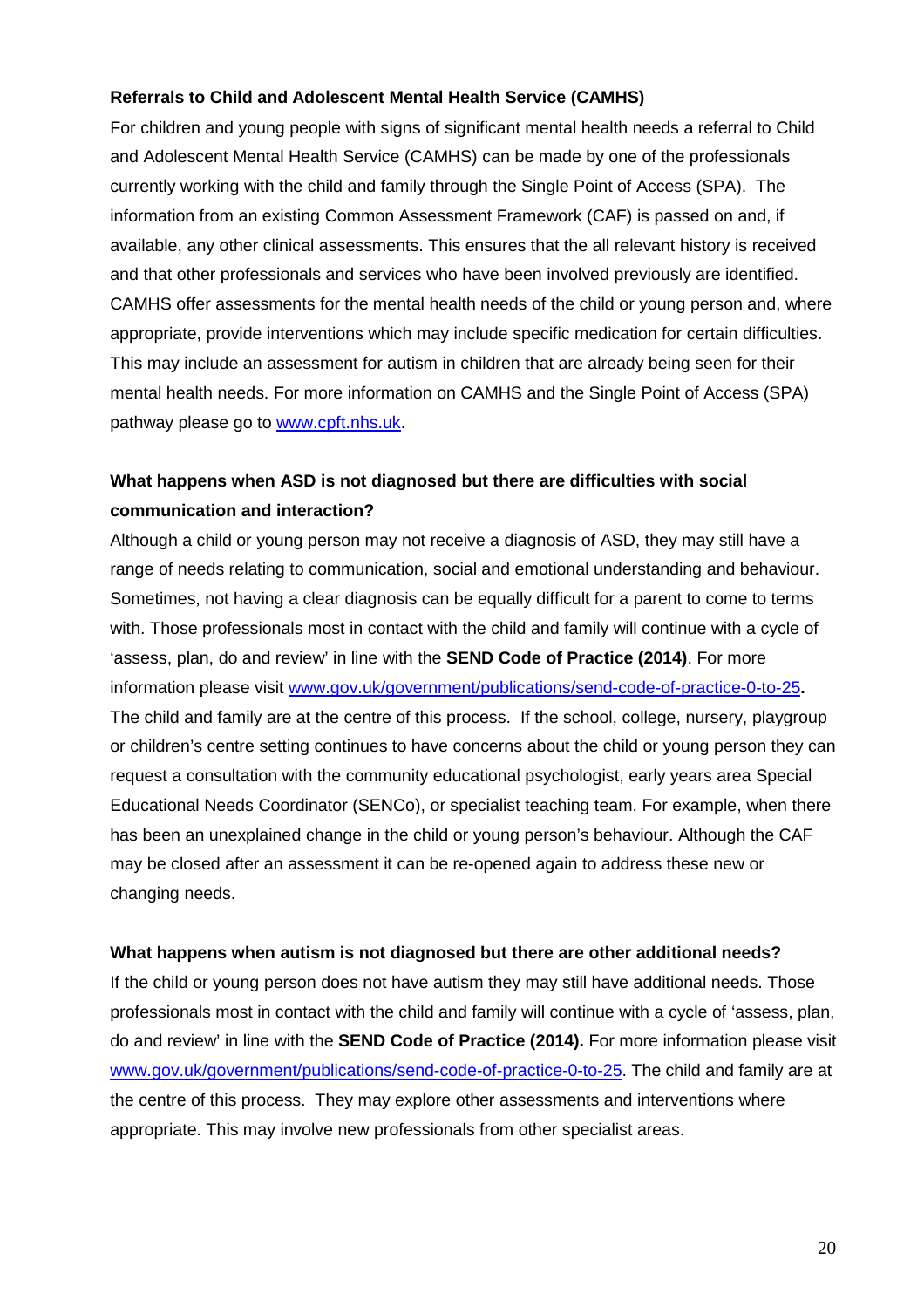#### **Parents and carers**

#### **Second opinions**

The Parent Partnership Service providing Cambridgeshire's Special Educational Needs and Disability Information, Advice and Support Service (SENDIASS) and the Patient Advice and Liaison Service (PALS) can advise parents/carers what to do if they are unhappy with the outcome of the assessment for autism.

| Who to contact                | When                                                                                                           | <b>Contact Details</b>                                                                |
|-------------------------------|----------------------------------------------------------------------------------------------------------------|---------------------------------------------------------------------------------------|
| <b>Patient Advice and</b>     | When parents and carers are                                                                                    | www.nhs.uk                                                                            |
| <b>Liaison Service (PALS)</b> | concerned about a service/<br>decision from the Health<br>Service                                              |                                                                                       |
| <b>SENDIASS</b>               | When parents, carers and<br>young people require general<br>advice and signposting about<br>services/decisions | www.cambridgeshire.gov.uk/pps<br>Tel: 01223 699214<br>Email:pps@cambridgeshire.gov.uk |
|                               |                                                                                                                |                                                                                       |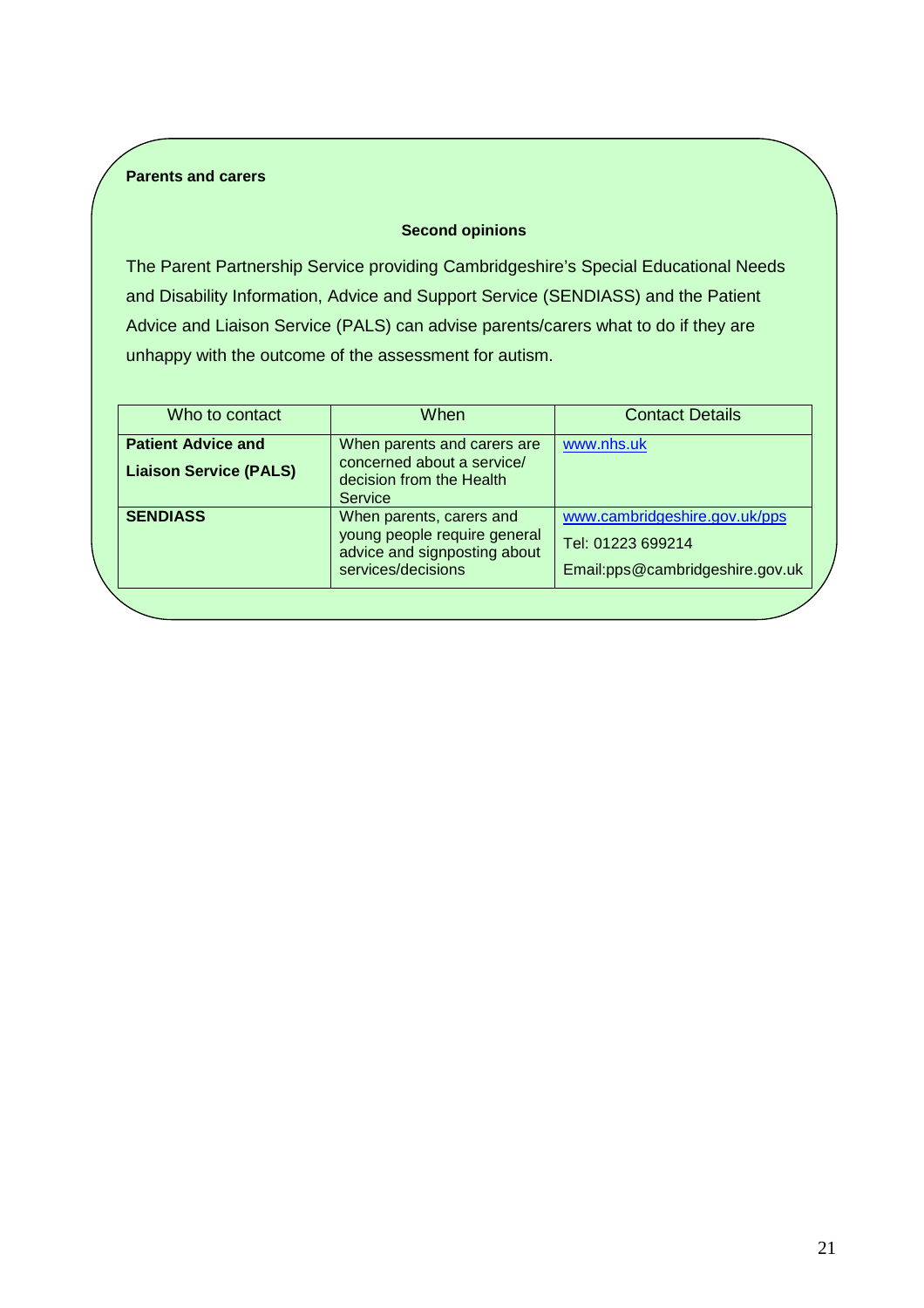# **Autism Pathway Educational provision**

#### **Mainstream early years settings, schools and colleges**

The majority of children with special educational needs, including those with autism, will have their needs appropriately met in their local mainstream early years setting, school or college. All schools and settings are expected to have a good understanding of the child's special educational needs, a positive attitude, and an appropriate level of expertise. Each must publish information on their website of their offer for children on young people with special educational needs.

#### **Best practice guidance and accreditation**

It is reasonable for parents/carers and young people with autism to expect schools and settings to be able to demonstrate how they meet or are working towards meeting best practice standards. An example of best practice guidance is that provided by the **Autism Educational Trust (AET) National Autism Standards for Schools and Educational Settings**. These standards enable educational settings to evaluate their practice in addressing the needs of pupils on the autism spectrum. There are 4 areas identified covering 43 standards in total. The areas are:

- The individual pupil (how to understand and address their strengths and needs)
- Building relationships (with staff; parents/carers and peers)
- Curriculum and learning (adjustments to the way in which activities are presented, selection of priorities and modifications to the timetable)
- Enabling environments (how to create good classroom and school environments for pupils with autism).

Additionally, some special schools and centres may seek to gain **National Autism Accreditation.** This is an externally moderated two year programme. The accreditation process provides a unified standard of excellence and a systematic framework for continuous selfexamination and development of provision for young people with autism. For further information contact the Autism Education Trust (AET) at: www.autismeducationtrust.org.uk/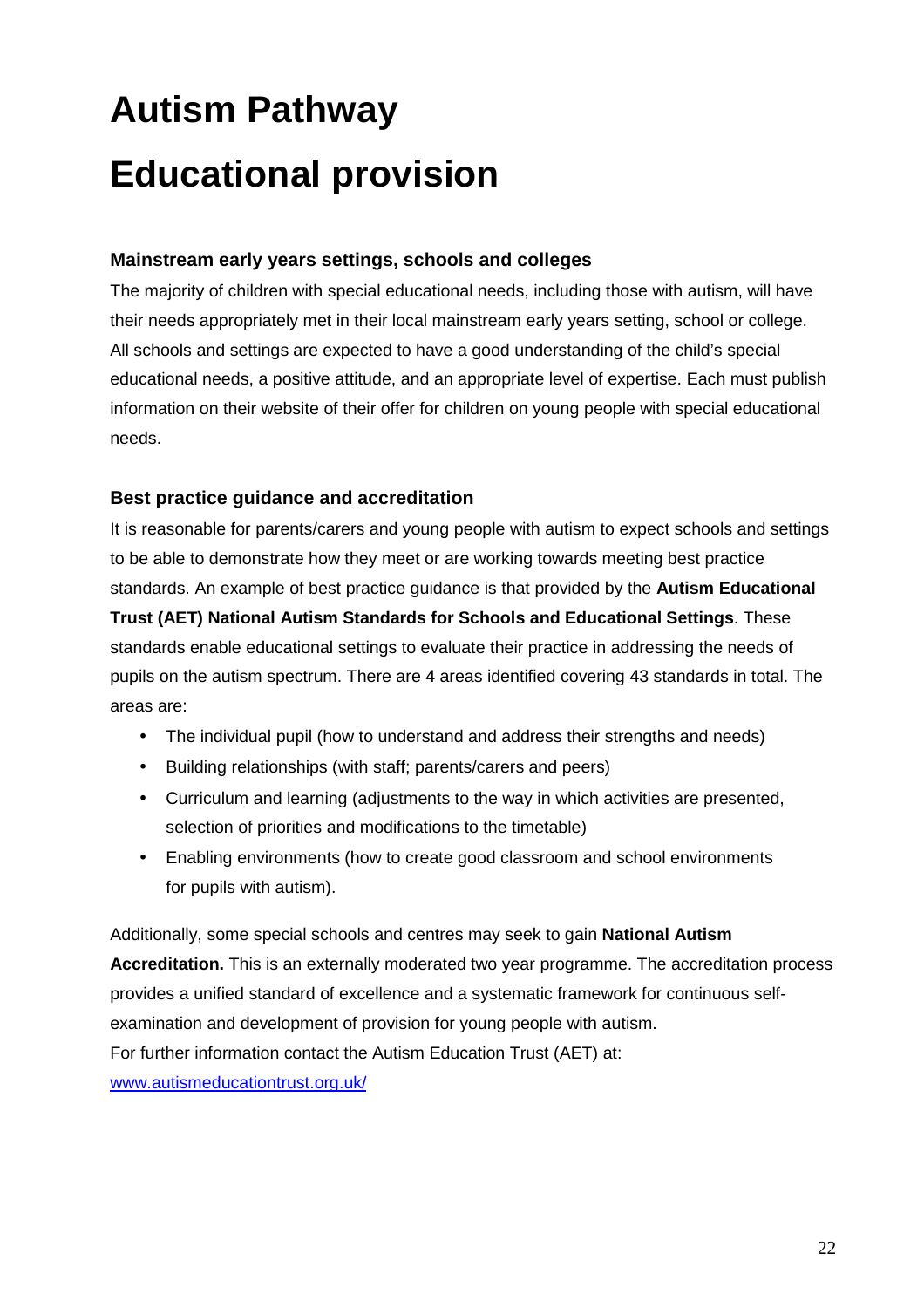Below are some of the resources available to support schools and settings:

| Guidance and tools for schools and settings                                                       | <b>How to find</b>                                                                                                             |
|---------------------------------------------------------------------------------------------------|--------------------------------------------------------------------------------------------------------------------------------|
| Autism Education Trust (AET) National Autism<br>Standards for Schools and Educational Settings    | www.autismeducationtrust.org.uk                                                                                                |
| Autism Education Trust (AET) Professional Competency<br>Framework                                 | www.autismeducationtrust.org.uk                                                                                                |
| Speech, Language and Communication Inclusion<br>Development Programme (IDP) Early Years           | http://webarchive.nationalarchives.gov.uk                                                                                      |
| Autism Inclusion Development Programme (IDP) Early<br>Years                                       | http://webarchive.nationalarchives.gov.uk                                                                                      |
| Development Matters 2012. Guidance for revised Early<br>Years Foundation Stage (EYFS)             | www.foundationyears.org.uk                                                                                                     |
| Early Support: Information About Autistic Spectrum<br><b>Disorders</b>                            | http://councilfordisabledchildren.org.uk/what-<br>we-do/networks-campaigning/early-<br>support/resources/information-resources |
| Speech, Language and Communication Inclusion<br>Development Programme (IDP) Primary and Secondary | http://webarchive.nationalarchives.gov.uk                                                                                      |
| Autism Inclusion Development Programme (IDP)<br><b>Primary and Secondary</b>                      | http://webarchive.nationalarchives.gov.uk                                                                                      |
| <b>Think Autism</b>                                                                               | www.gov.uk/government/publications/think-                                                                                      |
|                                                                                                   | autism-an-update-to-the-government-adult-                                                                                      |
|                                                                                                   | autism-strategy                                                                                                                |

#### **How do schools identify difficulties and put support in place?**

Autism is not always diagnosed before a child starts school. Sometimes it is the parents/carers who first approach the school or setting with concerns about their child's development. They may feel that their child does not respond in the same way as older siblings or as peers their own age. Sometimes it will be the school who first notices that the child or young person is having difficulties. In both cases there should be early discussion between the school and parents/carers and child or young person to explore the needs and identify the support required. In the case of a young person, they may express concern directly to a member of staff.

#### Listening to early concerns.

A discussion around early concerns needs good listening based around conversations that are structured to:

- explore concerns
- identify aspirations
- plan responses
- review progress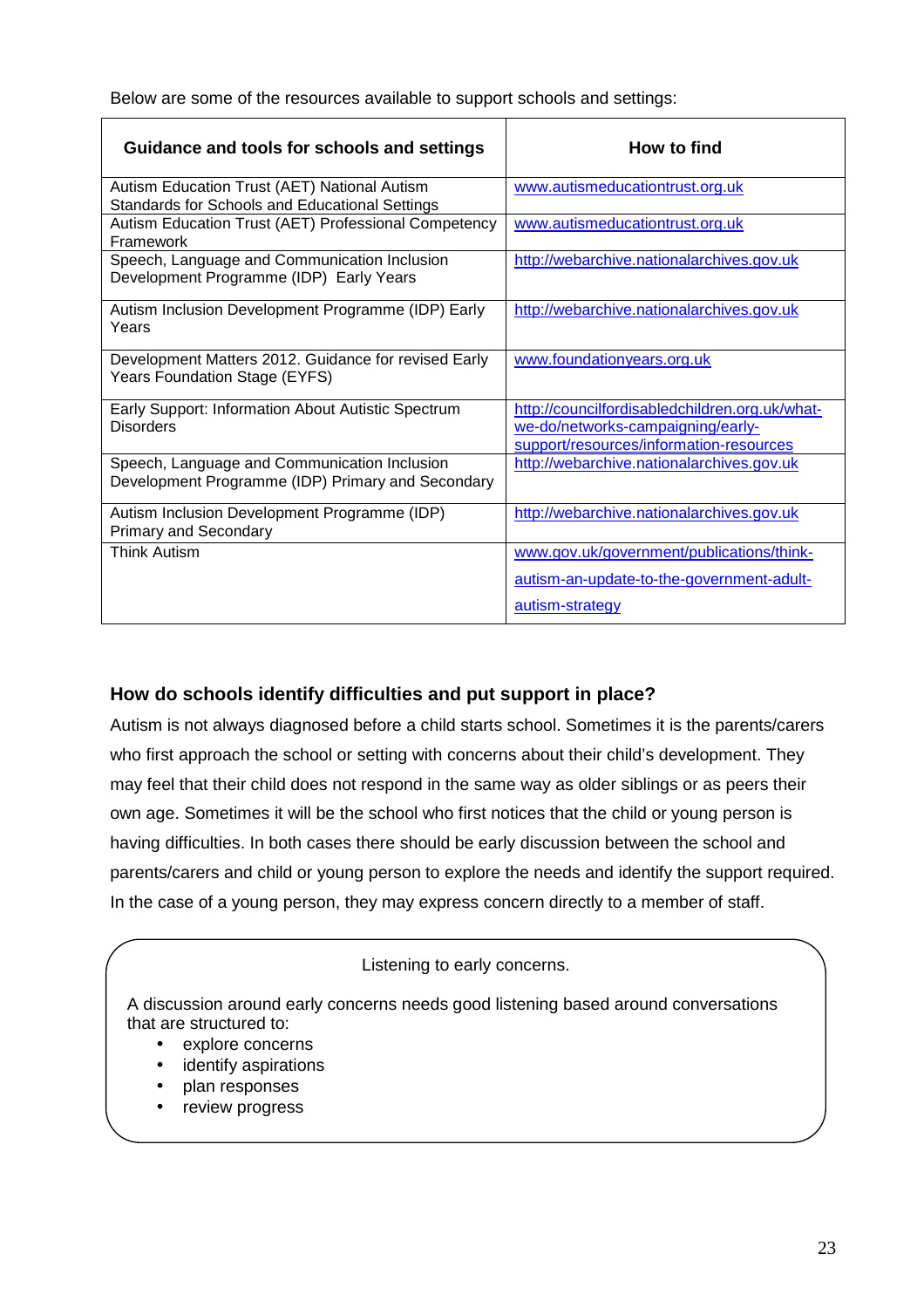With the help of parents/carers and the child or young person, the school will gather information, carry out observations and complete checklists. These will help identify the specific needs of the individual child. Examples of checklists include:

- The Speech and Language Descriptors
- The Social Communication Descriptors
- The Strengths and Difficulties Questionnaire (SDQ)
- The Autism Sensory Audit

The findings from the checklists indicate the responses and actions that need to be put in place to support the child or young person at school and at home.

Below are some of the actions that schools and settings commonly take to support children with communication and interaction difficulties, including autism.

| Action                                                                                         | In place |
|------------------------------------------------------------------------------------------------|----------|
| Explain any changes in routines or systems in advance                                          |          |
| Use visual timetables to show what will be happening during the day/week                       |          |
| Set explicit and clear expectations. Use unambiguous language                                  |          |
| Always tell the pupil what to do, not what not to do.                                          |          |
| In lessons, set tasks with clear goals and provide step-by-step instructions with visual clues |          |
| on worksheets, posters, whiteboard etc                                                         |          |
| Provide frameworks (scaffolds) for writing e.g. step-by-step templates, mind maps, bubble      |          |
| diagrams, cloze procedure etc.                                                                 |          |
| Have clear plans for unstructured times of the day e.g. breaktime, lunchtime, before and       |          |
| after school, movement between lessons.                                                        |          |
| Use visual aids to support a child to gauge and communicate how they are feeling e.g.          |          |
| emotional barometers, traffic light signs etc.                                                 |          |
| Provide access to temporary personal working spaces that offer a degree of separation e.g.     |          |
| by screens, booths in the classroom. These can be used for specific time-limited tasks or      |          |
| for positive time-out.                                                                         |          |
| Expect to teach the child social skills e.g. what to do when praised, how to ask for help,     |          |
| enter a room and greet people, sustain a conversation, make and sustain friendships with       |          |
| their peers, and how to regulate their own behaviour.                                          |          |
| Allow ample time for learning social skills through rehearsal and practice                     |          |
| Use simple step-by-step visual illustrations to describe and rehearse an event or social       |          |
| interaction. Comic strips, sequential photographs or pictures etc. can be created for a wide   |          |
| range of situations.                                                                           |          |
| Use immediate and individualised reward systems based on the pupils likes and interests        |          |
| e.g. collecting stickers, extra time on the computer                                           |          |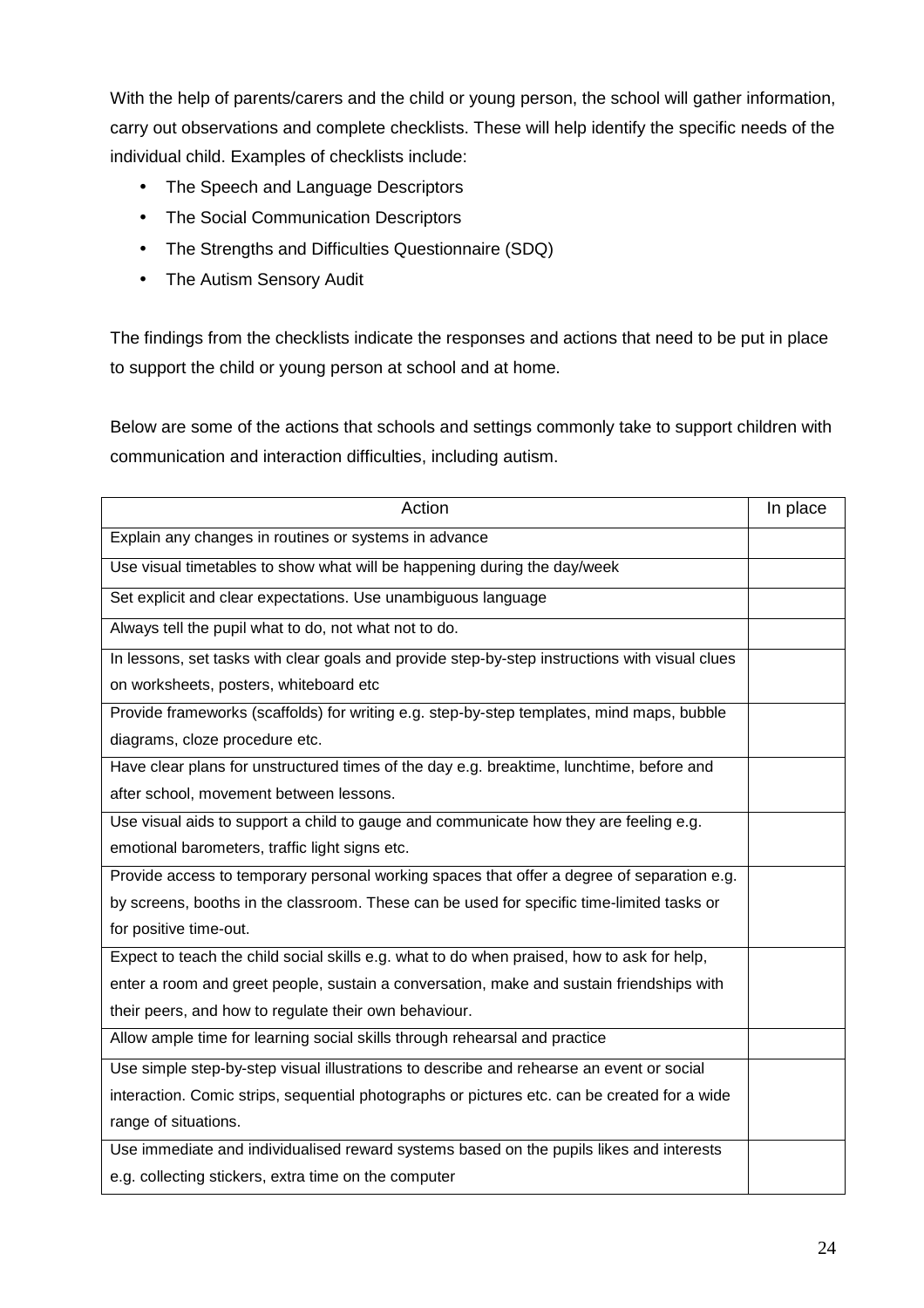Many schools will already have systems in place to share information on all pupils e.g. learning profiles, communication passports. Staff, parents/carers and the young person can create these together to give key information on strengths, needs, likes and dislikes.

#### **Does my child have Special Educational Needs?**

If a child or young person requires support that is additional or different to the range of support offered in the classroom (universal support), they may be identified as having Special Educational Needs and, with parental agreement, placed on **SEND Support.** A person-centred approach will be adopted to meet their needs. Parents/carers and the child or young person will be invited to actively participate in identifying aspirations. A regular cycle of 'Assess, Plan, Do, Review' will be put in place by the school/setting in collaboration with parents/carers and the child or young person to support them in meeting their short and long term goals.

Further support (targeted support) will be arranged by the school/setting to address specific areas of need as appropriate. This will sometimes take the form of time-limited interventions. Interventions will have clear goals, objectives and review arrangements. The school will describe their use of interventions in their **Information Report** on their website. Schools are likely to use a Provision Map to set out their offer of interventions.

There are a range of resources to support school-based interventions with children and young people with autism. For information on evidence based interventions please see the **SEND Guidance 0 – 25** available from:

http://www.cambridgeshire.gov.uk/info/20136/special\_educational\_needs\_and\_disabilities\_local \_offer/531/about\_special\_needs\_and\_disabilities/2

#### **Can the school get advice and support?**

Your school will use its best endeavours – that means to do its very best - to give your child (and family) the support they need. This could include working in partnership with you and any specialists who are supporting you and the family (such as the community educational psychologist, speech and language therapist, early years or specialist teaching teams). It may also involve links with locality teams, social care and health services, where appropriate. A school or setting can request a consultation from the local authority SEND Services (specialist teaching teams, early years support for learning teams or community educational psychologists). These teams offer advice on providing for children and young people with special educational needs, including autism. The Families Information Directory holds details of support services visit www.cambridgeshire.gov.uk/families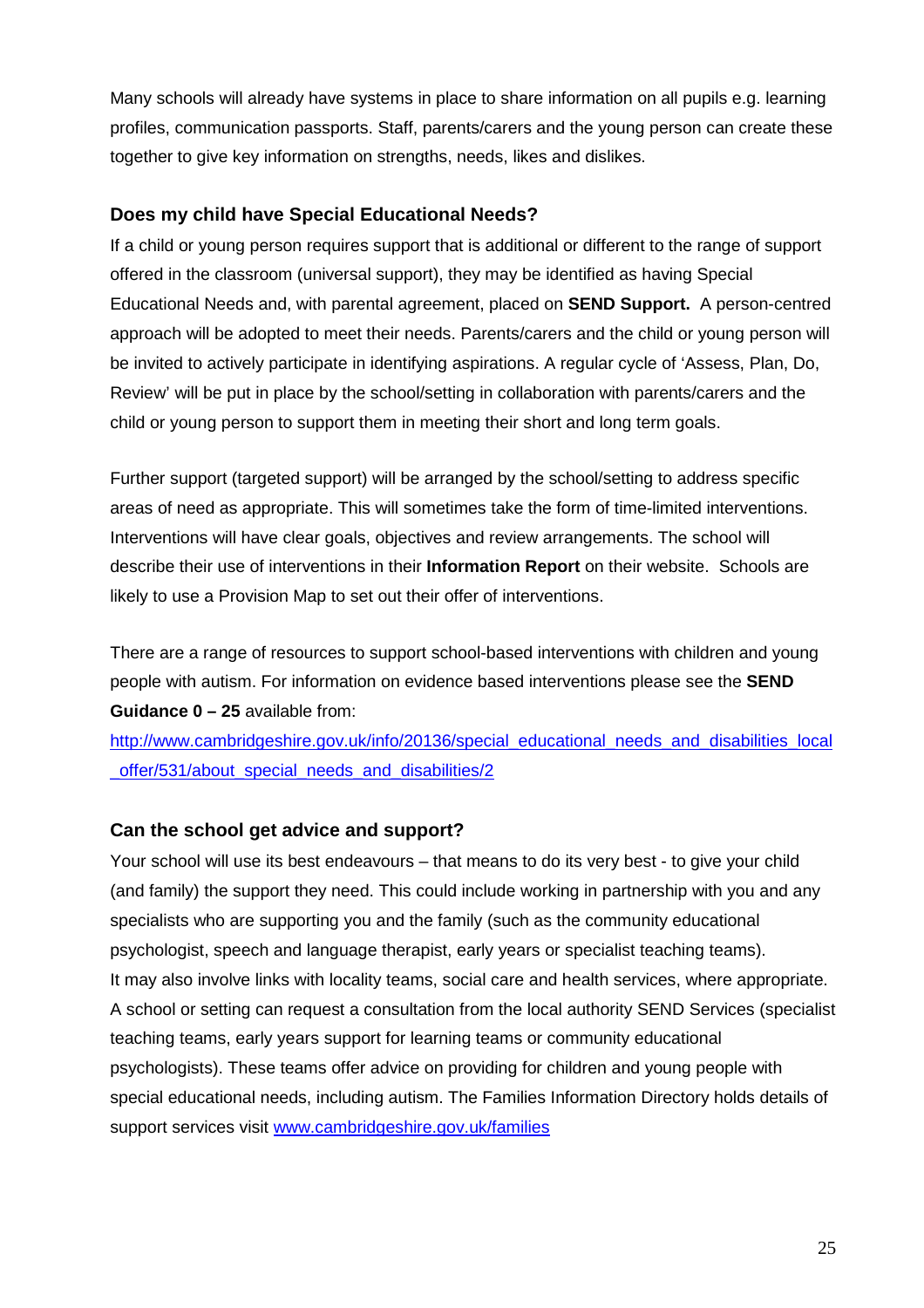#### **Will my child need an Education, Health and Care Plan?**

Some children with the highest level of need will require an Education, Health and Care Needs Assessment which may lead to an Education Health and Care Plan. For more information on the thresholds for this level and the processes involved, please go to www.cambridgeshire.gov.uk/ehcplan . If you would like help to access this information, please contact the Statutory Assessment and Resources Team (START) on 01480 372600 or the Parent Partnership Service providing Cambridgeshire's SEND Information, Advice and Support Service on 01223 699214.

#### **Will my child need to attend a special school?**

Most children and young people with autism, including those with an EHC Plan, will benefit from and have their needs fully met at their local mainstream school. All schools are expected to ensure they offer an inclusive environment that is adapted to meet needs. Some children and young people, however, have an exceptionally severe level of autism. They may also have other challenging and complex needs. These children and young people may require alternative provision to mainstream education, either part-time or full-time, short term or long term. Cambridgeshire local authority has a small number of special schools and specialist centres across the county. To attend a special school or centre a child will have a Statement of Educational Need or an Education, Health and Care Plan (from September 2014). Decisions for placement are made by a local authority panel based on level and complexity of need. Information from parents, young people and all professionals working with and supporting the child is taken into consideration when a placement is being considered and they will be included in decision making. The Parent Partnership Service providing Cambridgeshire's SENDIASS or other voluntary agencies can support parents through the process.

**Information on special schools and specialist centres across Cambridgeshire is available in the Families Information Directory at www.cambridgeshire.gov.uk/families**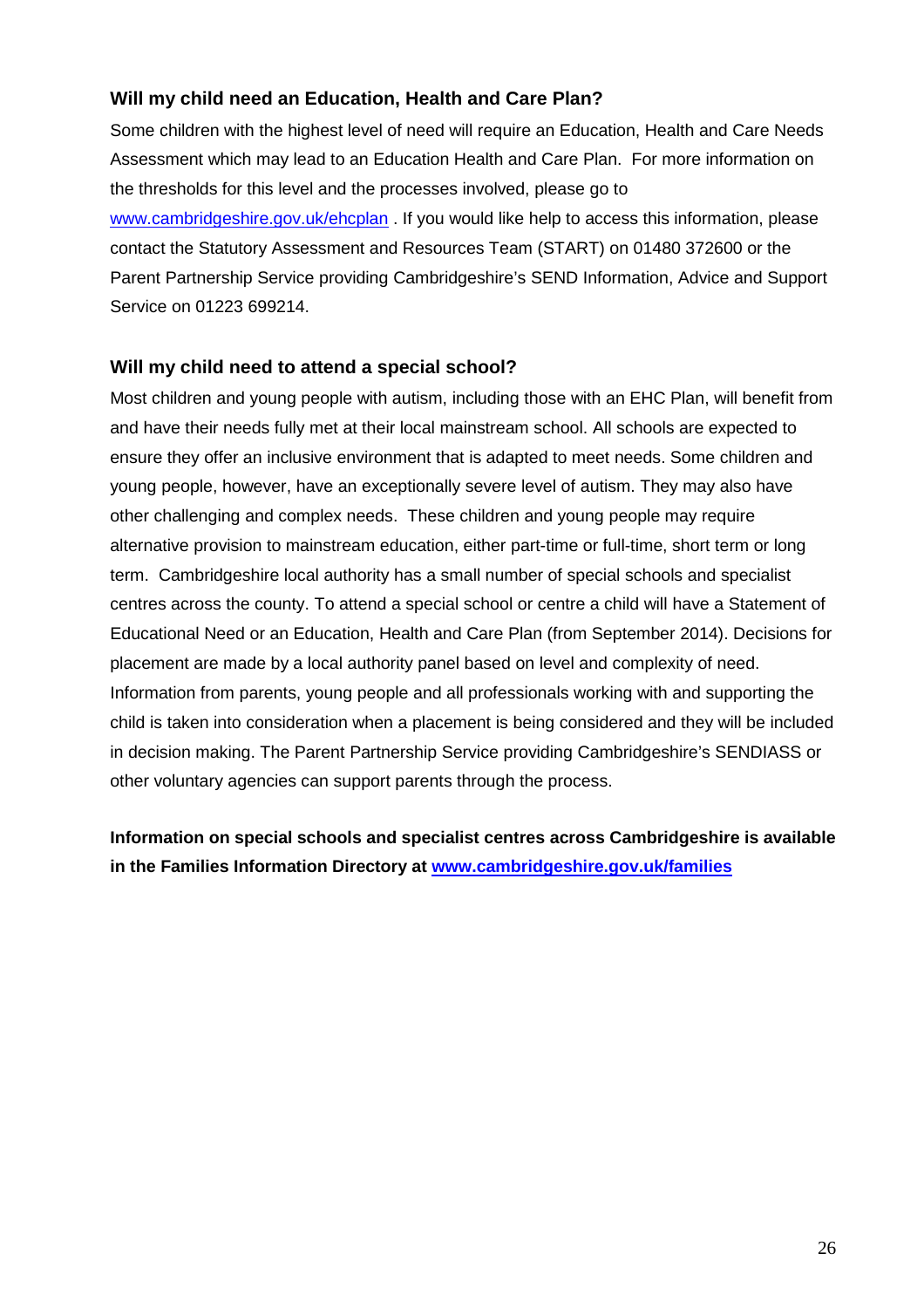#### **What training is available in autism for schools and settings?**

Autism training for schools is available locally through the Autism Education Trust. Cambridgeshire Local Authority is the training hub for the Autism Educational Trust Eastern Region. This training has a very good evidence base and has been shown to equip school staff with the knowledge and skills needed to support children and young people with autism. There are three levels of training:

#### **Level 1**

Level 1 is a 90 minute basic awareness training delivered by a specialist teacher / community educational psychologist and parent. This level is suitable for teaching and non-teaching staff who need an understanding of autism in their role (including office staff, governors, caretakers, drivers and escorts).

#### **Level 2**

Level 2 is a one day training course for all staff who directly support a child with autism, delivered by specialists in the field, at venues across the region. The course looks more specifically at classroom based strategies and is suitable for teaching assistants, lunchtime staff and teachers.

#### **Level 3**

Level 3 is a two day training course for SENCos, other managers involved in supporting children with autism and those who may wish to pursue a training role. As with Level 2, this training is delivered by specialists in the field at venues across the region. Entry to Level 3 is via Level 2 or equivalent.

For more information please contact AutismTrainingAA3@cambridgeshire.gov.uk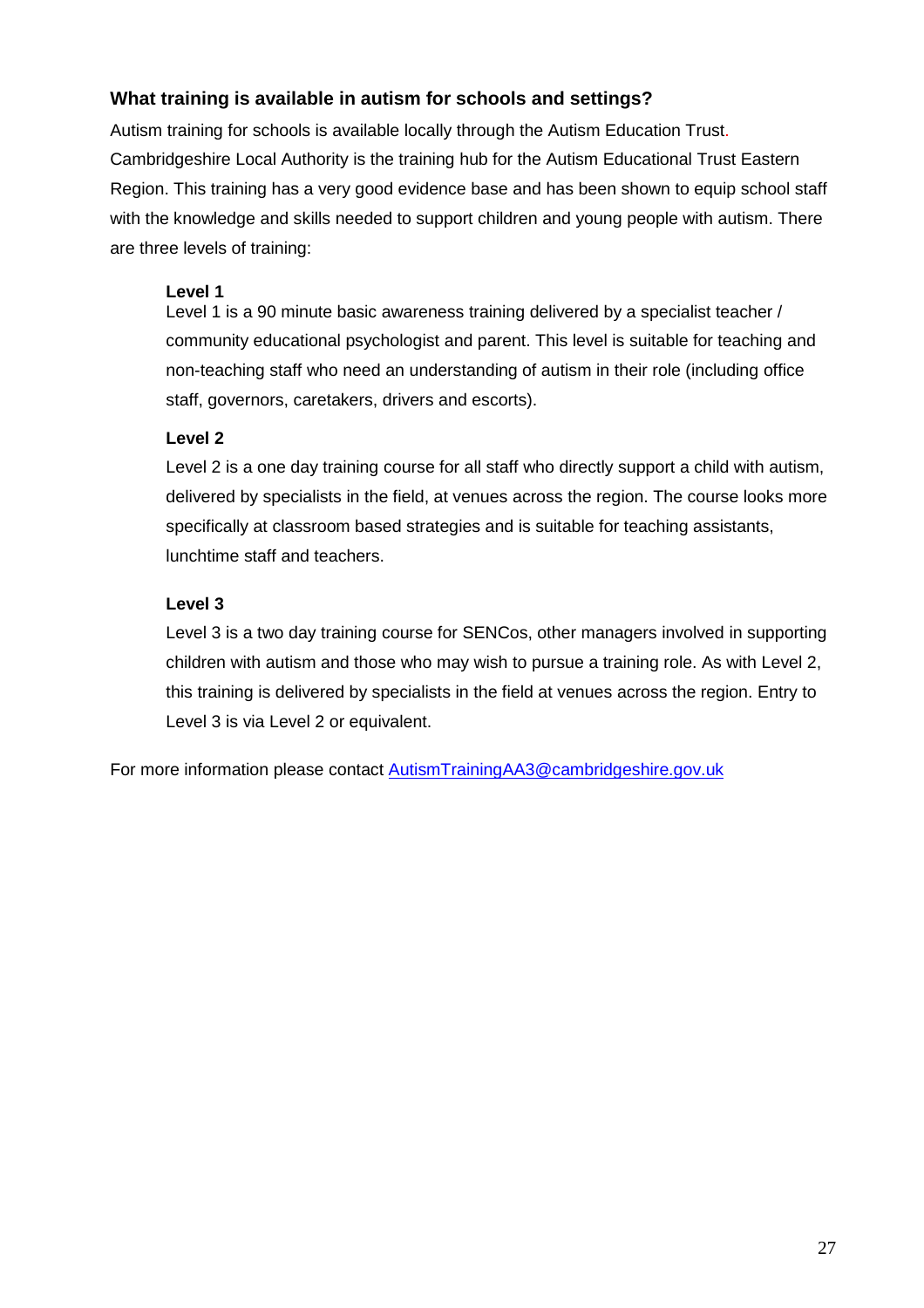# **Further support**

Parents can expect appropriate support to be available for children and young people with communication, social and behavioural needs including autism from the first early concerns through assessment and afterwards. The level and type of support will depend on the individual needs of the child and family and this may change over time. Information on provision for children with special educational needs and/or disability is published in the Cambridgeshire Family Information Directory which can be found at www.cambridgeshire.gov.uk/families.

Some examples of provision from the local authority, health, social care and voluntary agencies particularly relevant to children on the autistic spectrum and their families are listed below. If you have any queries about the support available please do not hesitate to contact the provider or phone the Parent Partnership Service providing Cambridgeshire's SENDIASS on 01223 699214.

#### **Children's Centres**

If parents/carers are worried about their child and think that they are not developing in the same way as children of a similar age, they can speak to a health visitor or family worker at a local Children's Centre. Further information, addresses and contact details can be found at www.cambridgeshirechildrenscentres.org.uk/

#### **Children's Centres may offer the following:**

- Health services midwives and health visitors
- Family support services trained staff who can support, advise and provide information
- Family events and activities
- Early years education/child care and advice about costs
- Employment, training and benefits advice
- Information for parents/carers and families
- 'Drop-in' sessions with professionals such as a Speech and Language Therapist or an Occupational Therapist. These sessions offer the opportunity to discuss any concerns about a child's social, communication and interaction development. Parents and carers do not need a referral to attend one of these sessions. Information on venues and contact details is available from local Children's Centres or on www.cambridgeshirechildrenscentres.org.uk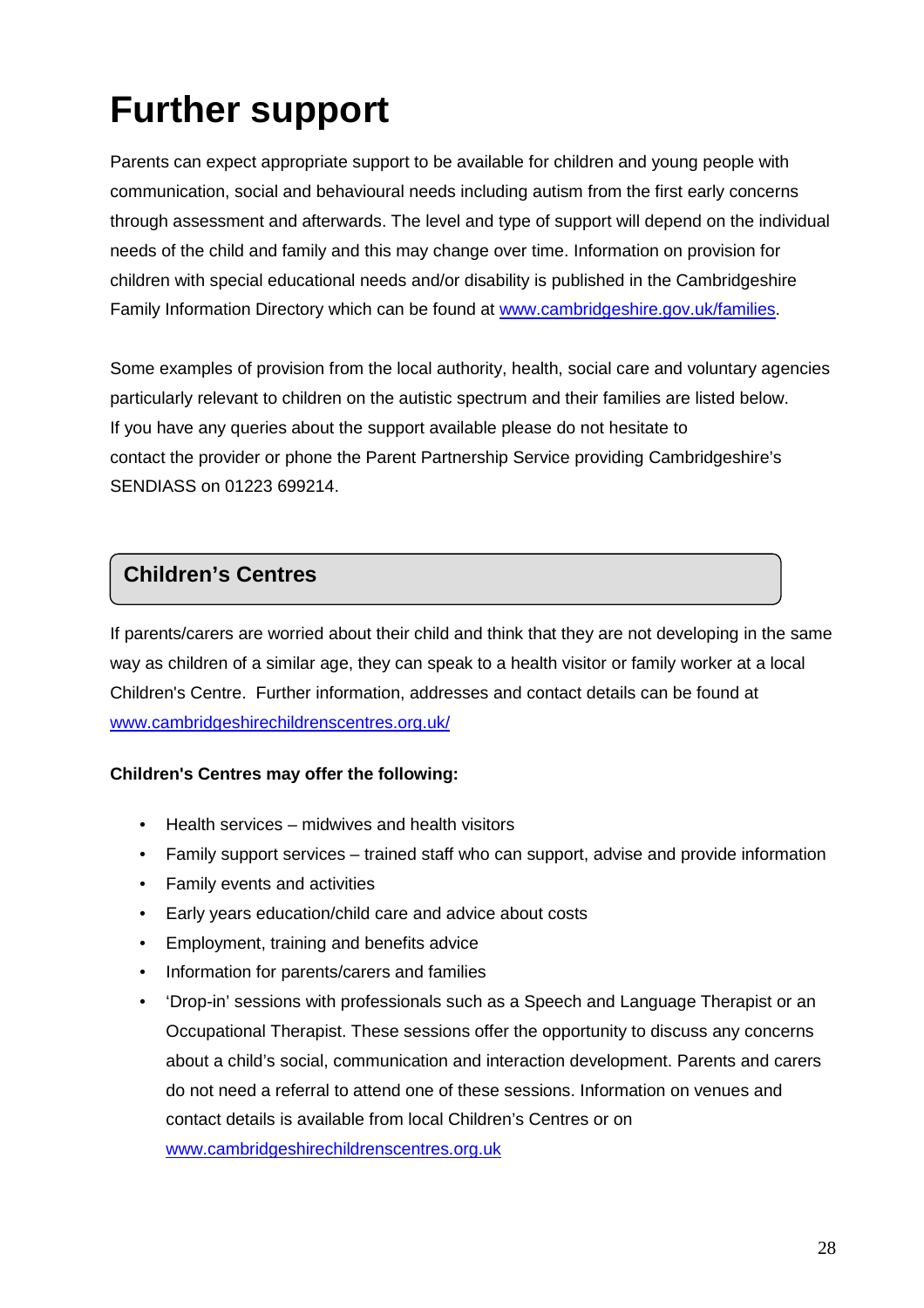### **Early Support (0-5 years)**

Early Support (0-5 years) is a family-centred approach for children who have complex needs and who are likely to need long-term specialist support from across education, health and social care. Information on Early Support in Cambridgeshire can be found at www.cambridgeshire.gov.uk/early-support.

### **Home visiting**

There are a range of ways that families can access support in the home for their child and their family. This includes family workers from the Locality Teams and home visitors such as Portage and the Social Communication Team (SCoT). The latter two are part of the Early Support response for children with significant and life long needs.

| <b>Title</b>                                                              | Who is eligible                                                                                                                                                 | What is offered                                                                                                                                                                                          |
|---------------------------------------------------------------------------|-----------------------------------------------------------------------------------------------------------------------------------------------------------------|----------------------------------------------------------------------------------------------------------------------------------------------------------------------------------------------------------|
| <b>Family workers</b>                                                     | Families of a child (0-19) with special<br>educational needs and/or disabilities<br>who require emotional and practical<br>support for caring for their family. | Tailored support for the family linked<br>to a plan.                                                                                                                                                     |
| <b>Early Years home</b><br>visitors for social<br>communication<br>(SCoT) | Families of a child 0-5 years with<br>significant and life-long speech and<br>communication needs.                                                              | A home visitor will work jointly with<br>parents, primarily in the home for up to<br>5 hours per week spread over 2 visits.<br>A structured programme is offered to<br>support learning and development. |
| <b>Early Years home</b><br>visitors (including<br>Portage)                | Families of a child 0-5 years with<br>significant and life-long complex<br>needs, including those with autism.                                                  | A home visitor will work jointly with<br>parents, primarily in the home on a<br>fortnightly or monthly basis on<br>targeted areas.                                                                       |

More information on family workers and the home visitors including relevant contact details can be found in the Families Information Directory at: www.cambridgeshire.gov.uk/families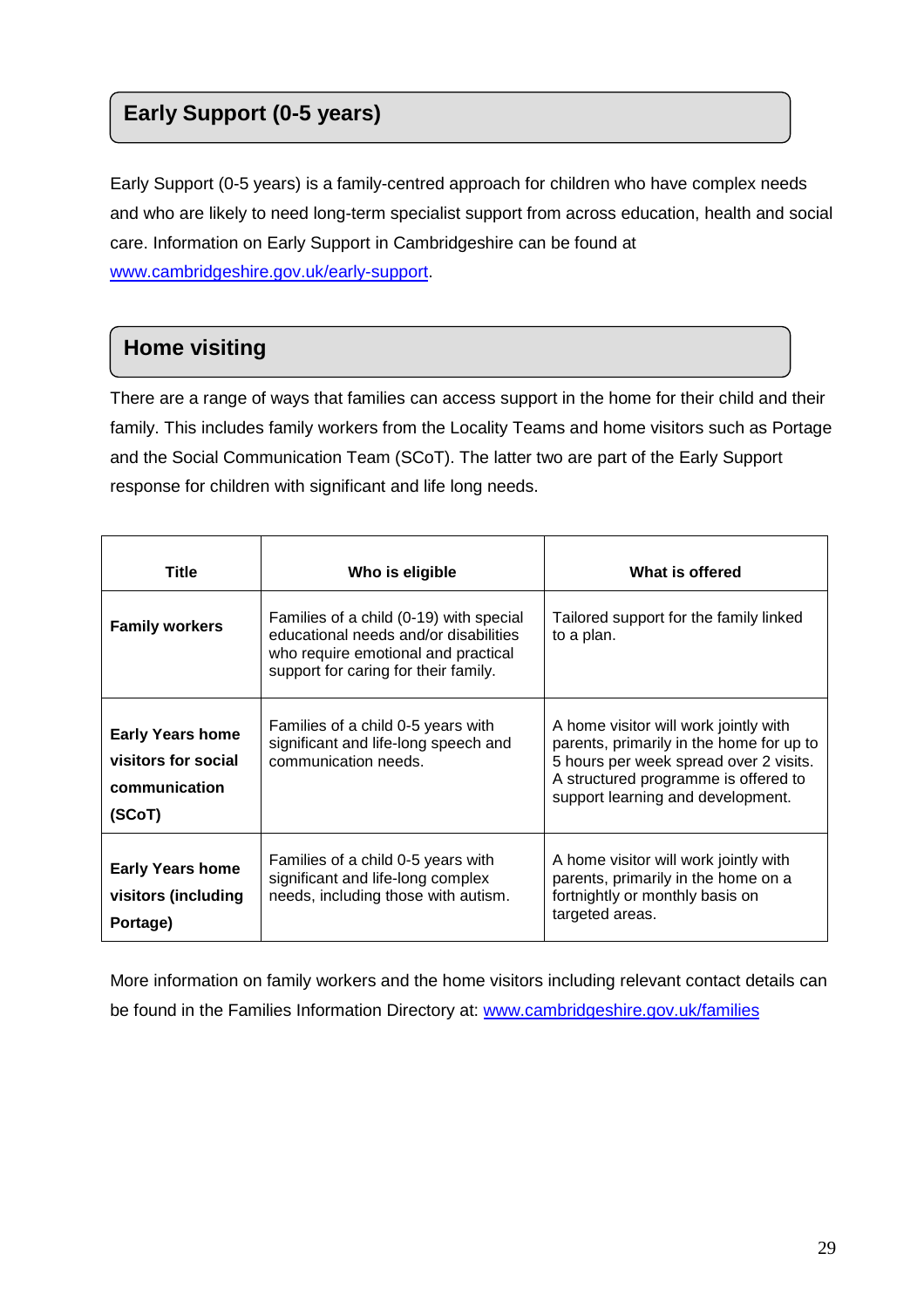#### **Parent and carer programmes**

There are a range of parent and carer courses and activities currently being offered in Cambridgeshire. For information on availability in your area, and costs where applicable, please go to the www.cambridgeshire.gov.uk/parenting or contact the Families and Childcare Information helpline on 0345 045 1360.

Examples that are available at different times and in different parts of the county include:

- **Stepping Stones:** A parenting programme to promote positive relationships between parents and their children. It provides appropriate and effective strategies for dealing with a range of childhood behaviour problems and common development issues
- **Social Communication Interaction and Learning Skills (SCILS):** A parenting programme for parents of a preschool child who has significant and complex social communication difficulties or a diagnosis of autism
- **Cambridgeshire National Autistic Society parent courses**: A series of one-day family support seminars for families of children and young people with autism, including Aspergers Syndrome. They provide information, advice and support to families. Details can be found at www.cambridge-autism.org.uk/
- **Early Bird/ Early Bird Plus:** These are courses for parents and carers whose child has received a diagnosis of autism spectrum disorder and is pre-school age (Early Bird) or 4-8 years (Early Bird Plus). The programme aims to support parents and carers in the period between diagnosis and school placement, empowering and helping parents to facilitate their child's social communication and behaviour in the home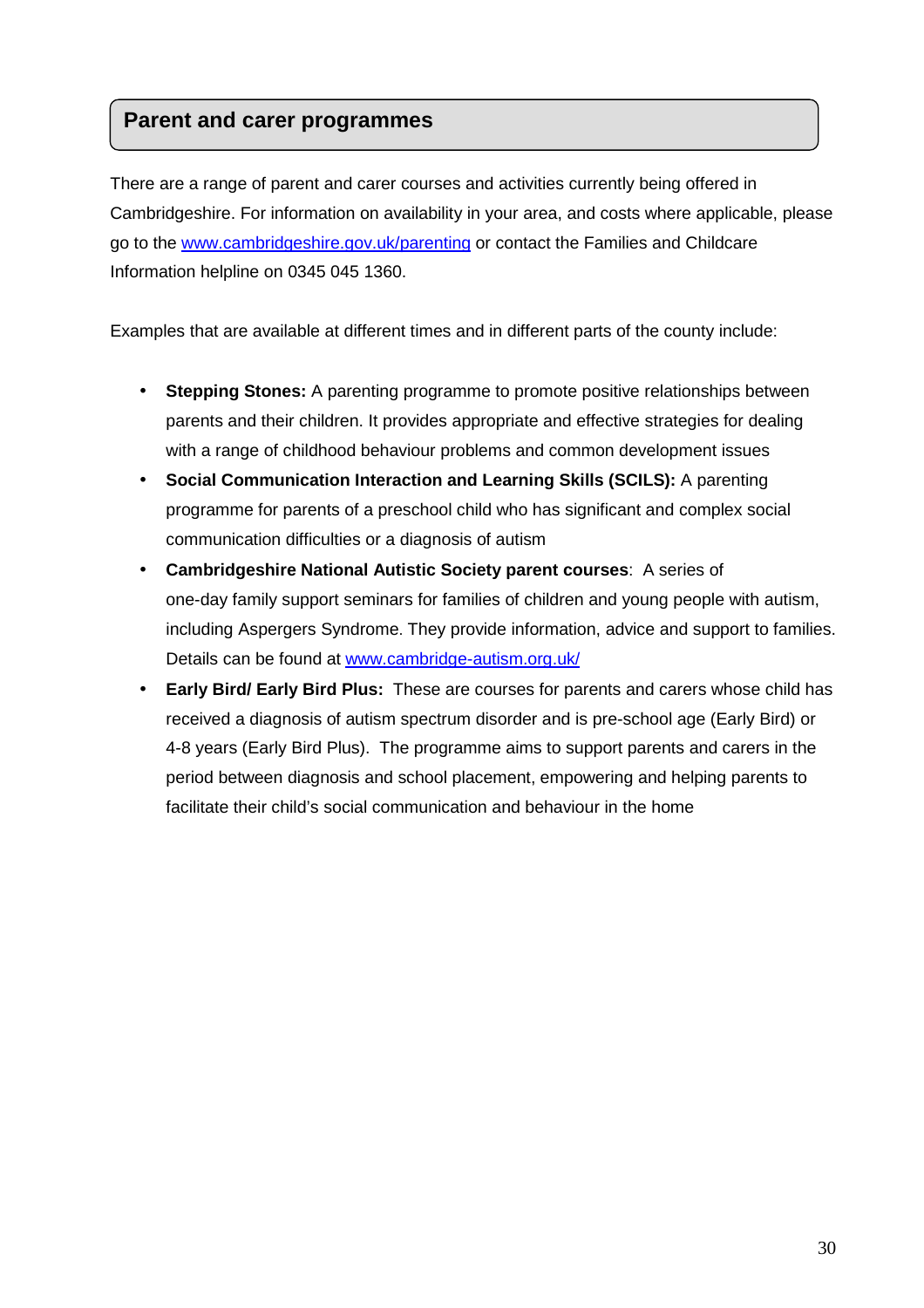#### **Short Breaks for disabled children**

Short breaks form part of a range of services, which support disabled children aged 0-19 and their families to give:

- disabled children and young people enjoyable experiences away from their primary carers, contributing to their personal and social development and reducing social isolation
- parents and families a necessary and valuable break from caring responsibilities
- families with disabled children support to enable them to do more things together as a family

For more information on short breaks please see the Cambridgeshire Short Break Duty Statement on www.cambridgeshire.gov.uk/short-breaks or contact the Disabled Children's Early Help team on 01480 379 800 or email short.breaks@cambridgeshire.gov.uk

#### **Activities and groups for children and young people**

The following websites and groups can provide information on activities, support and events across Cambridgeshire for all children and young people including those with additional needs or disabilities including autism:

| Who/ What                        | <b>Contact details</b>                   |
|----------------------------------|------------------------------------------|
| <b>Special needs Community</b>   | 鳳<br>www.cambridgeshire.gov.uk/scip      |
| <b>Information Point (SCIP)</b>  | Email: scip@cambridgeshire.gov.uk        |
|                                  | $\mathbb{R}$ :<br>01480 379827           |
| <b>NAS</b>                       | 鳳<br>www.cambridge-autism.org.uk         |
| <b>National Autistic Society</b> | Email: nascambridge@nas.org.uk           |
|                                  | ⋘<br>07920 150407                        |
| Pinpoint                         | 鳳<br>www.pinpoint-cambs.org.uk           |
|                                  | Email: information@pinpoint-cambs.org.uk |
|                                  | ₩<br>01480 499043                        |
| <b>Cambridgeshire.net</b>        | 鳳<br>www.cambridgeshire.net              |
|                                  |                                          |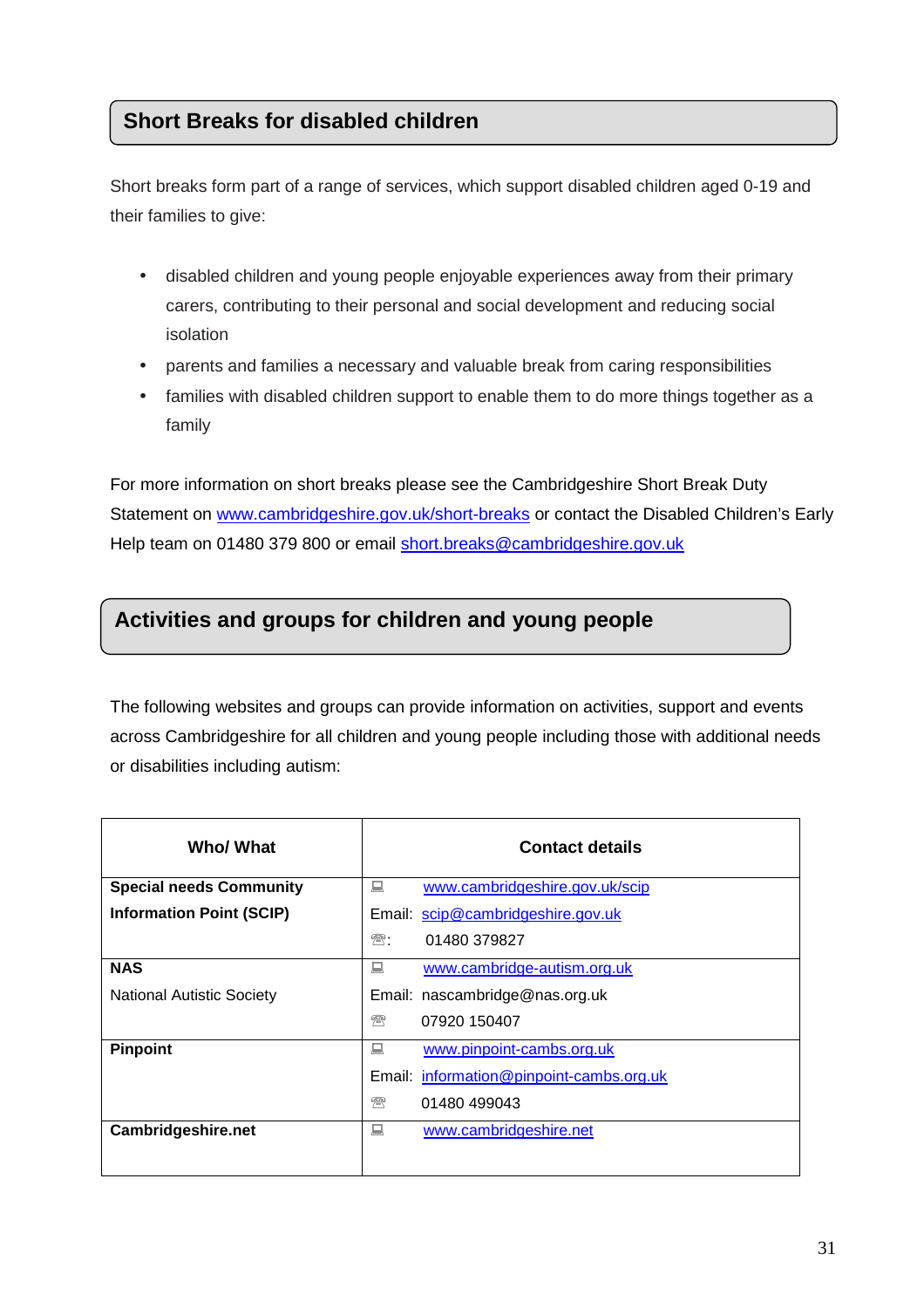#### **Benefits and other financial help**

Parents and carers and adults with autism may be entitled to benefits to help with the extra costs as a result of autism. These include Disability Living Allowance (DLA), Personal Independence Payment (PIP) (for over 16s), Carer's Allowance and Child Tax Credit.

Gov.uk (www.gov.uk) contains up-to-date information about all welfare benefits.

Contact a Family offer benefits advice and information on conditions and support groups www.cafamily.org.uk/.

The National Autistic Society runs specialist welfare rights service. Parents can contact it for personal advice and support at welfarerights@nas.org.uk or by calling 0800 8000 4104.

Papworth Trust provide free advice and information on benefits, grants and applications for families with disabled children and adults with disabilities in Cambridgeshire. Details can be found at www.papworth.org.uk or by calling 0800 952 5000.

#### **Independent living and housing**

Supported housing is managed by District Councils; support provided varies between schemes.

| Who                    | What                                      | <b>Contact details</b>                   |
|------------------------|-------------------------------------------|------------------------------------------|
| Cambridgeshire         | General information on                    | http://www.cambridgeshire.gov.uk/send    |
| <b>County Council</b>  | housing and links to district<br>councils |                                          |
| Cambridgeshire         | General information on                    | www.cambridgeshire.gov.uk/careandsupport |
| County Council - Adult | housing and<br>accommodation for adults   |                                          |
| Social Care            | with autism                               |                                          |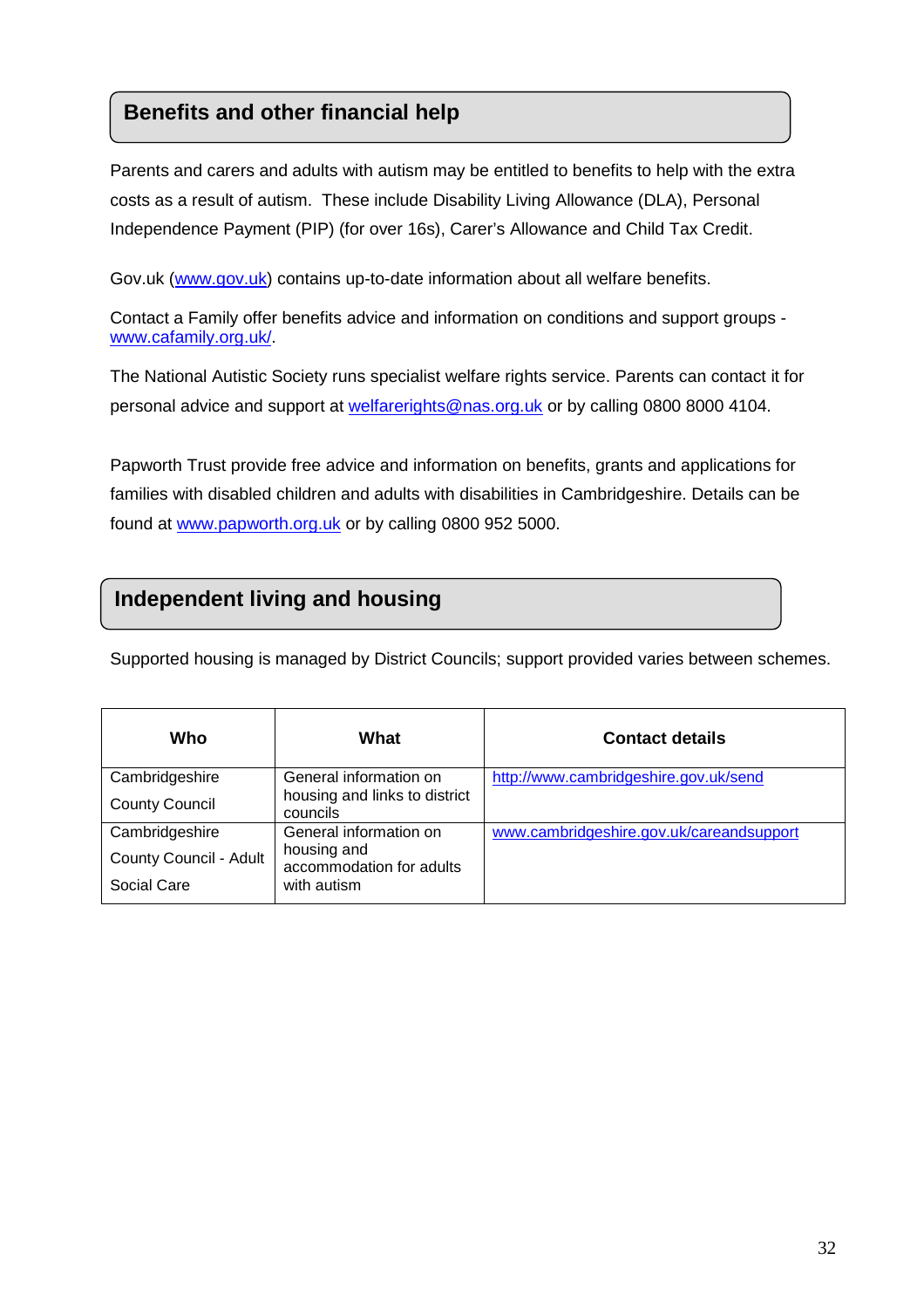#### **Living near Local Authority borders**

Families living near Local Authority borders may find that some services will be provided by one Local Authority and other services by another. The Cambridgeshire Local Offer at www.cambridgeshire.gov.uk/send will be the 'front door' into information from Education, Health and Social Care in Cambridgeshire. Details of services in other Local Authorities can be found by accessing their Local Offer which will be published on their website.

Professionals working with a family who is receiving support from more than one Local Authority must ensure that communication channels are clarified and agreed between the family and other professionals. A key worker should be identified who can coordinate the work of those involved. The key worker could be an early years practitioner, health visitor, school SENCo, speech and language therapist, a chosen advocate of the family or any other professional with whom the family is in regular contact. This person may change over time and any changeover should be planned in advance so that families do not have to repeat the same information and so that there is no loss of continuity.

#### **Support for siblings**

As part of the development and review of the Local Offer for autism, parents and carers asked us to emphasise the need for professionals in Early Years, schools and other educational settings to be particularly mindful of the needs of siblings. It is helpful if conversations with the family are structured in such a way that the needs and aspirations of the whole family are considered and supported as appropriate. Further advice is available from the national and local organisations below.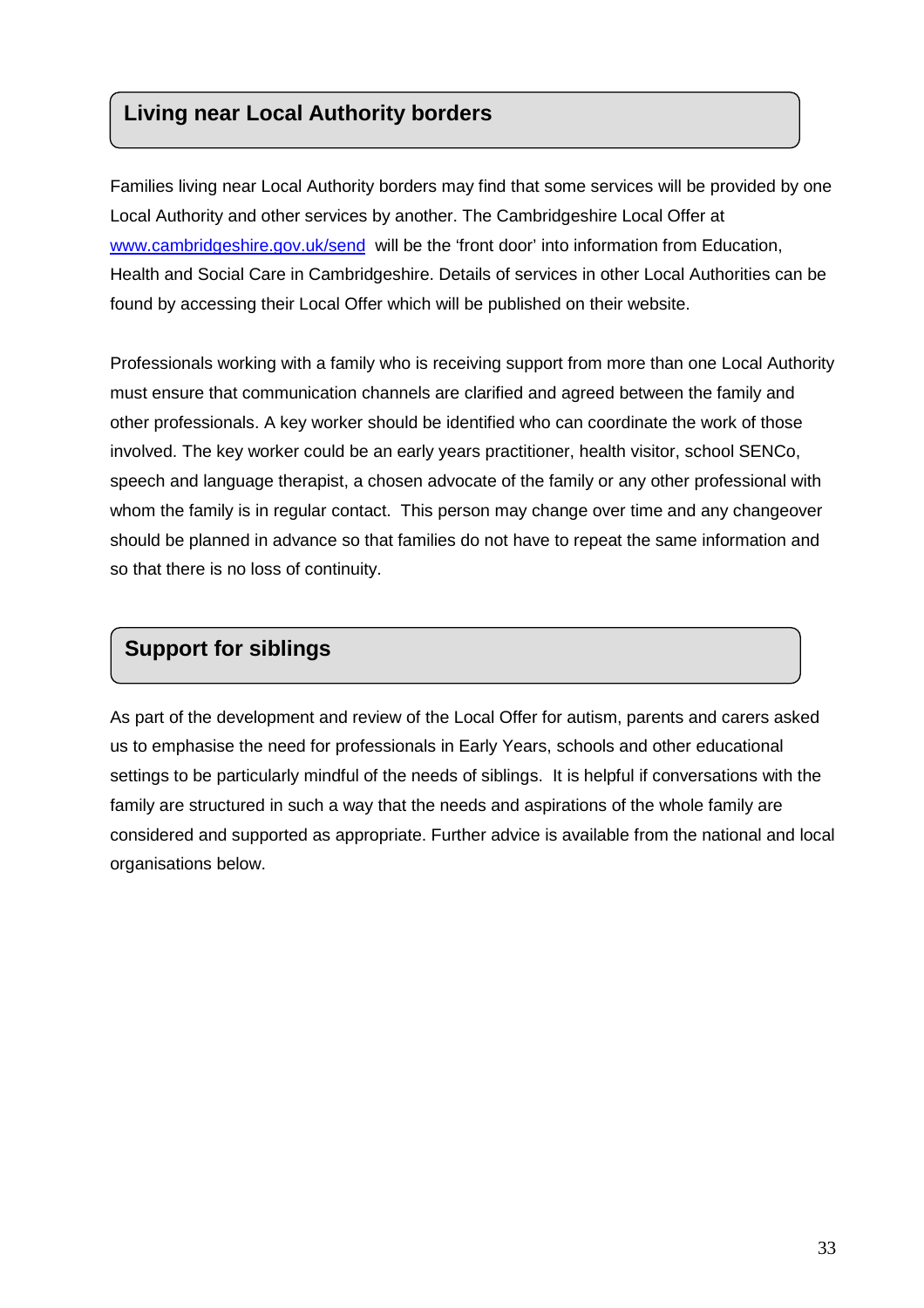### **National and local organisations**

The National Autistic Society is a UK charity for people with autism (including Aspergers syndrome) and their families. They provide information, advice and support and campaign on behalf of people with autism.

The NAS produces information sheets aimed at supporting families, including help for brothers and sisters. Parents can request them from the Autism Helpline or print them form the NAS website.

| ☎ | <b>National Autistic Society (NAS) Autism Helpline</b>              |
|---|---------------------------------------------------------------------|
|   | 0808 800 4104 (Monday to Friday, 10 am - 4pm)                       |
| ⊠ | c/o Chitra Sethia Autism Centre, Cambridge Road, Fulbourn, CB31 5EF |
| @ | Direct from the website or autismhelpline@nas.org.uk                |
| W | www.nas.org.uk                                                      |

#### **NAS Branch in Cambridgeshire**

The group meet monthly on a Monday evening and is open to anyone with Autism Spectrum Disorder or their family.

| 雷 | 07920 150407                                                        |
|---|---------------------------------------------------------------------|
| ⊠ | c/o Chitra Sethia Autism Centre, Cambridge Road, Fulbourn, CB21 5EF |
| @ | nascambridge@nas.org.uk                                             |
| w | www.cambridge-autism.org.uk                                         |

#### **Support for adults with autism who live in Cambridgeshire**

NAS Cambridge has two Autism Support Managers, working in partnership with Cambridgeshire County Council. They work with adults across Cambridgeshire providing support, information and help with accessing things like work, leisure, vocational, volunteering opportunities.

For more information:

www.nascambridge.org.uk/adults/cambridgeshire-autism-support-managers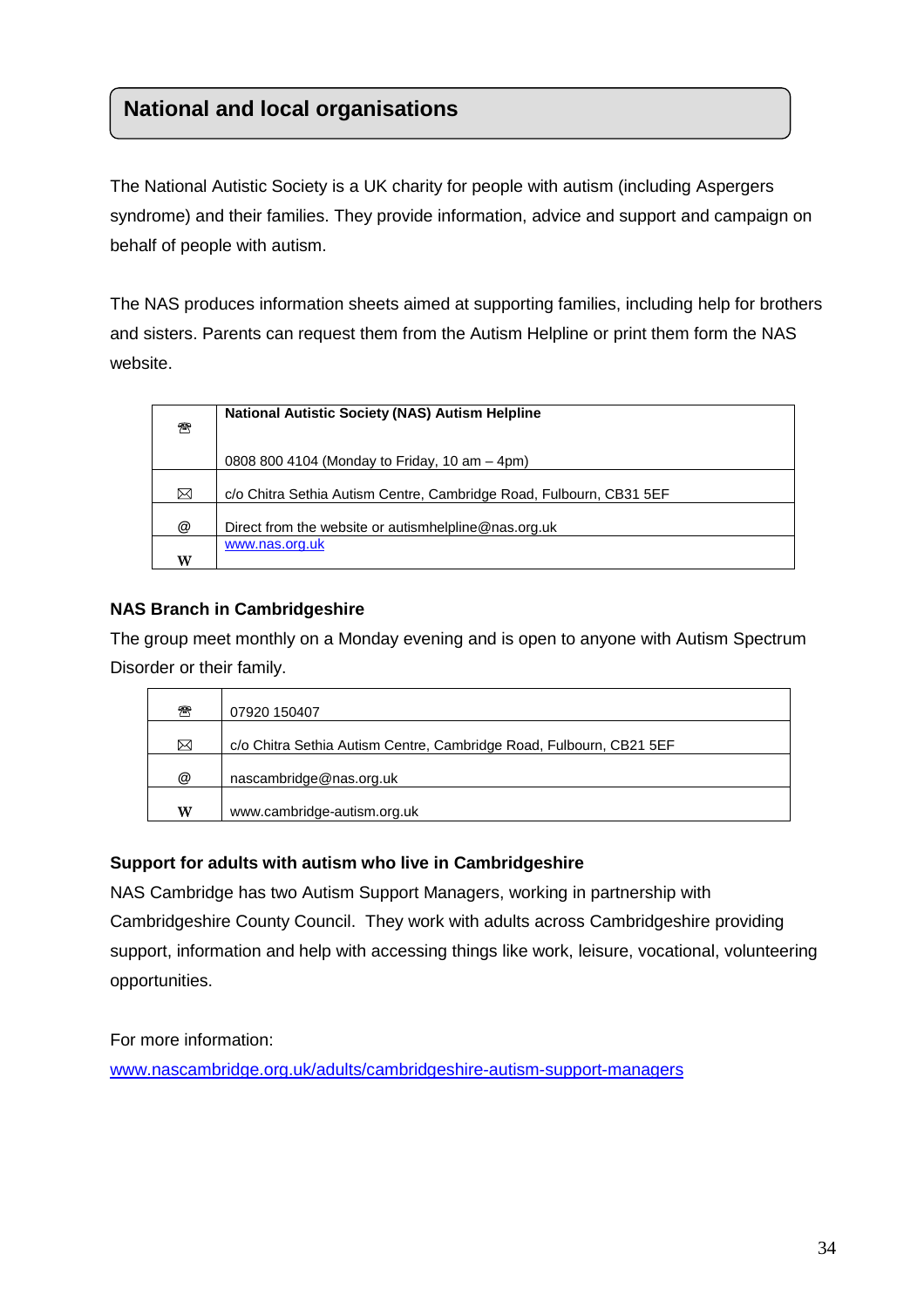#### **Pinpoint**

pinpoint is a Cambridgeshire charity supporting and informing parents of children with special educational needs, disabilities or additional needs. It is run for parents by parents. Pinpoint holds regular events and meeting for parents of children of all ages with any disability or additional need, including autism. Parents can get involved in shaping services and developing information for parents, as well as meet other parents in a similar situation.

| 需 | 01480 499043                      |
|---|-----------------------------------|
| @ | information@pinpoint-cambs.org.uk |
| w | www.pinpoint-cambs.org.uk         |

# **Parent Partnership Service providing Cambridgeshire's SEND Information, Advice and Support Service (SENDIASS)**

SENDIASS offer confidential and impartial advice and support to make sure that parents, carers and young people get information and guidance on SEND matters, eligibility and entitlements.

| 霥 | 01223 699214                  |
|---|-------------------------------|
| @ | pps@cambridgeshire.gov.uk     |
| W | www.cambridgeshire.gov.uk/pps |

### **Families and Childcare Information Team**

The Families and Childcare Information Team provides access to online information for all families with children 0-19 years and up to the age of 25 for those with Special Educational Needs or disabilities (SEND).

If you would prefer to speak to someone contact the Families and Childcare Information helpline.

| 雷        | 0345 045 1360                  |
|----------|--------------------------------|
| $\omega$ | fis@cambridgeshire.gov.uk      |
| w        | www.cambridgeshire.gov.uk/send |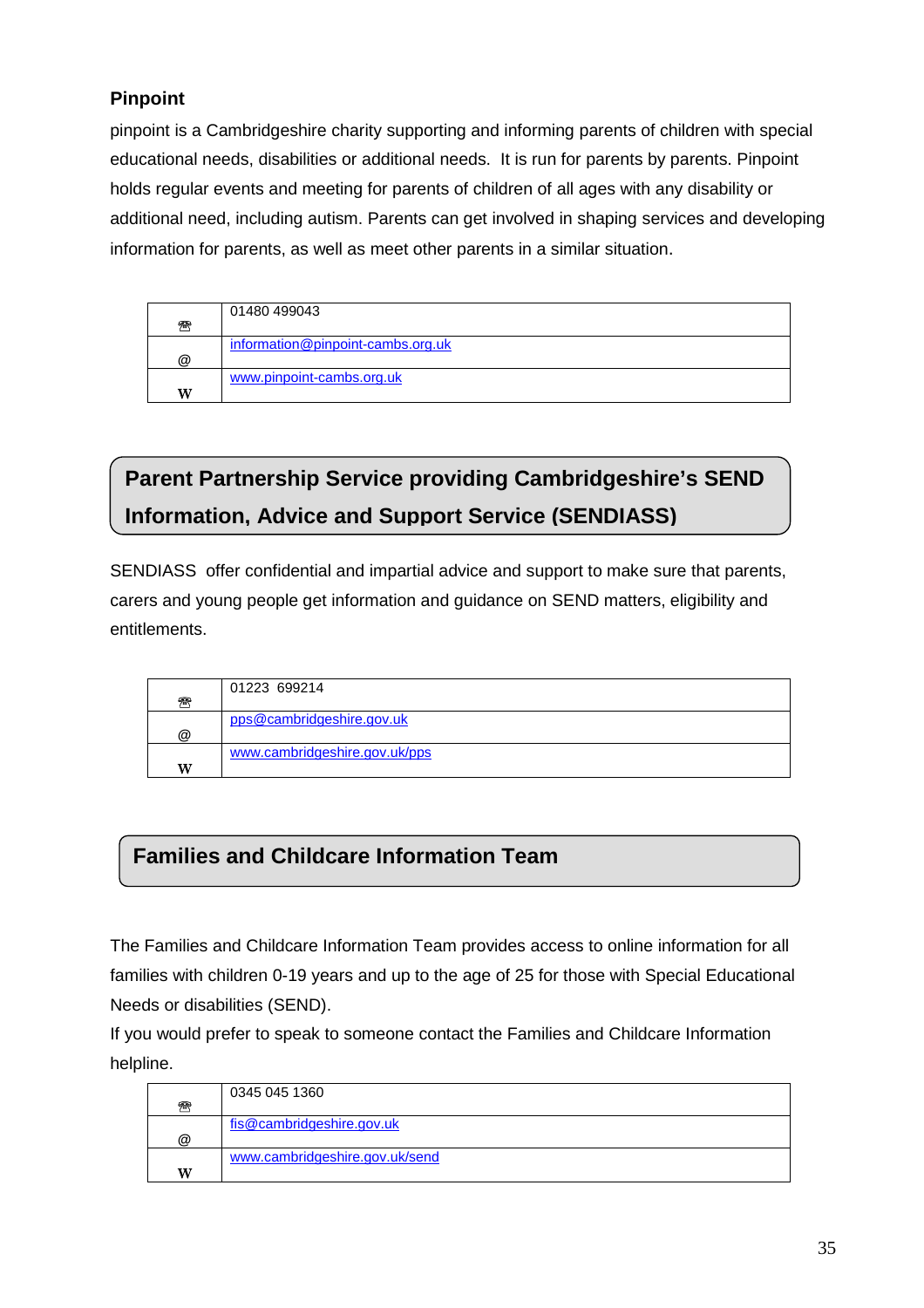# **Transitions**

#### **Preparing for times of change**

Transitions (times of significant change) can be difficult for all children and young people but can be especially so for those with autism or additional needs. The professionals working alongside the child or young person and their family will identify ongoing and new needs prior to the transition and ensure support arrangements are in place.

Below are some points of change that will need special consideration:

- into Reception
- into Key Stage One
- from primary to secondary school
- into Key Stage Four
- into further education
- to a new teacher or support professional
- to a new school
- to independent living
- to training or employment
- to adult services

We have listened to children and young people with autism, their families and those who work with and support them. They recommend the following guidance at times of change of phase of education:

- prepare well in advance, even several years beforehand for a move to further education, training or employment
- ensure that parents and young people have enough information to make informed choices
- arrange advance visits. Take photographs that can be used to create a booklet to talk about and rehearse the new situation
- ensure information on strengths, difficulties and effective support is shared in advance with all those who will be contact with the child or young person
- plan the first weeks following change very carefully and ensure the child or young person has a 'buddy' and named member of staff or work colleague to support them
- ensure any unstructured times during the day are well planned and that the child or young person has a 'safe-place' to go to e.g. for break and lunch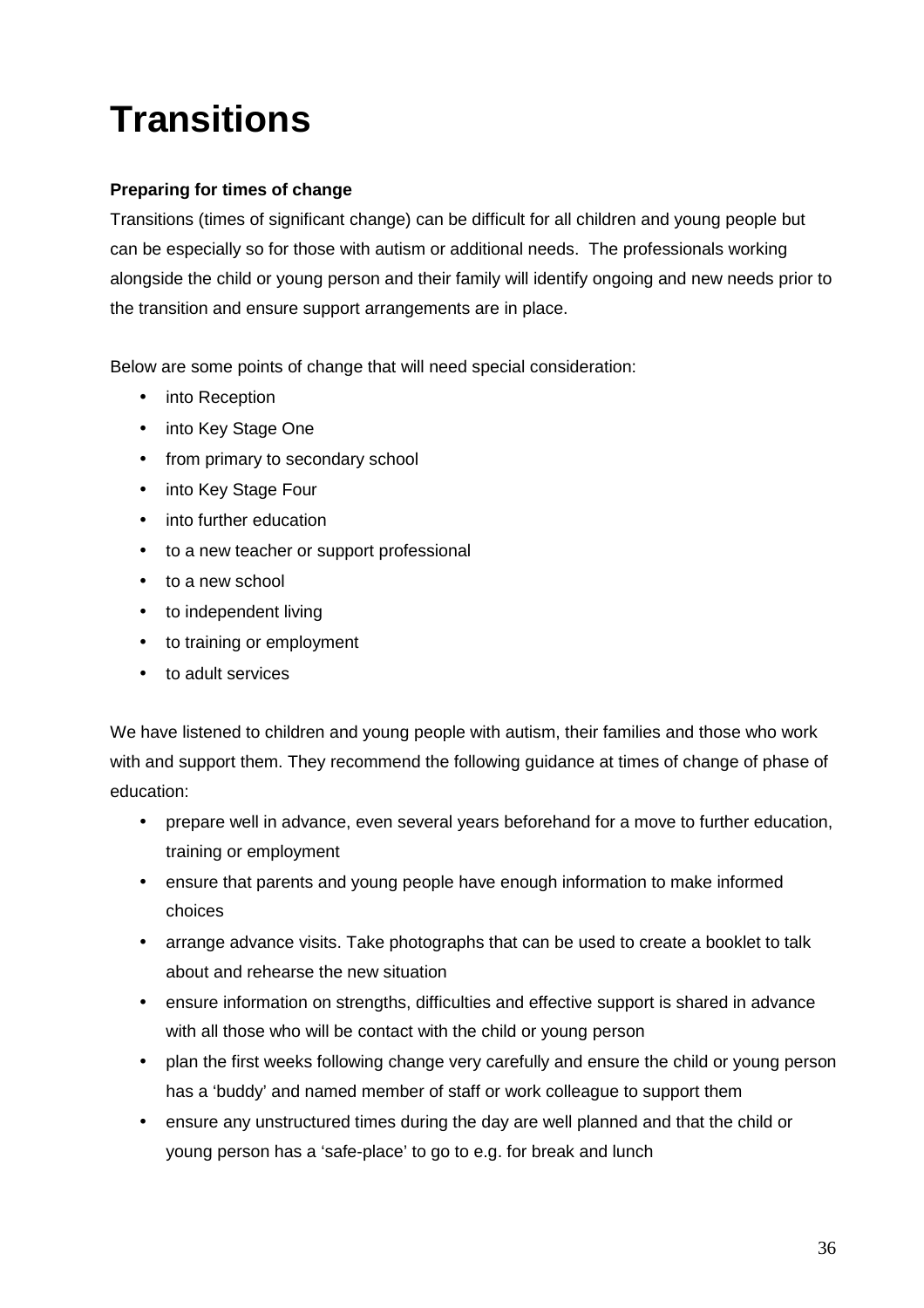- ensure channels of communication with parents are agreed e.g. home-school booklet, email contact, mobiles
- use structured approaches to conversations with children, young people and families as part of excellent communication at all times.

Other times of transition, or change that will need careful consideration and possibly specialist support include:

- moving to a new home
- moving in or out of hospital care
- moving in or out of Looked After care
- through a change in family circumstance
- through bereavement

Parents and young people are invited to discuss these changes with the professionals who they are most in contact with (e.g. health visitor, GP, school nurse, Children's Centre worker, early years setting or school's Special Educational Needs Coordinator (SENCo) or college learning support staff). They will work alongside the child or young person and family to plan actions to help them through the changes. They will also be able to signpost to any other specialist support where relevant. Information on specialist support at these of change can be found on the Cambridgeshire Local Offer www.cambridgeshire.gov.uk/send.

For information on transition events run by Pinpoint please see their website www.pinpointcambs.org.uk or contact them by email at information@pinpoint-cambs.org.uk or telephone 01480 499 043.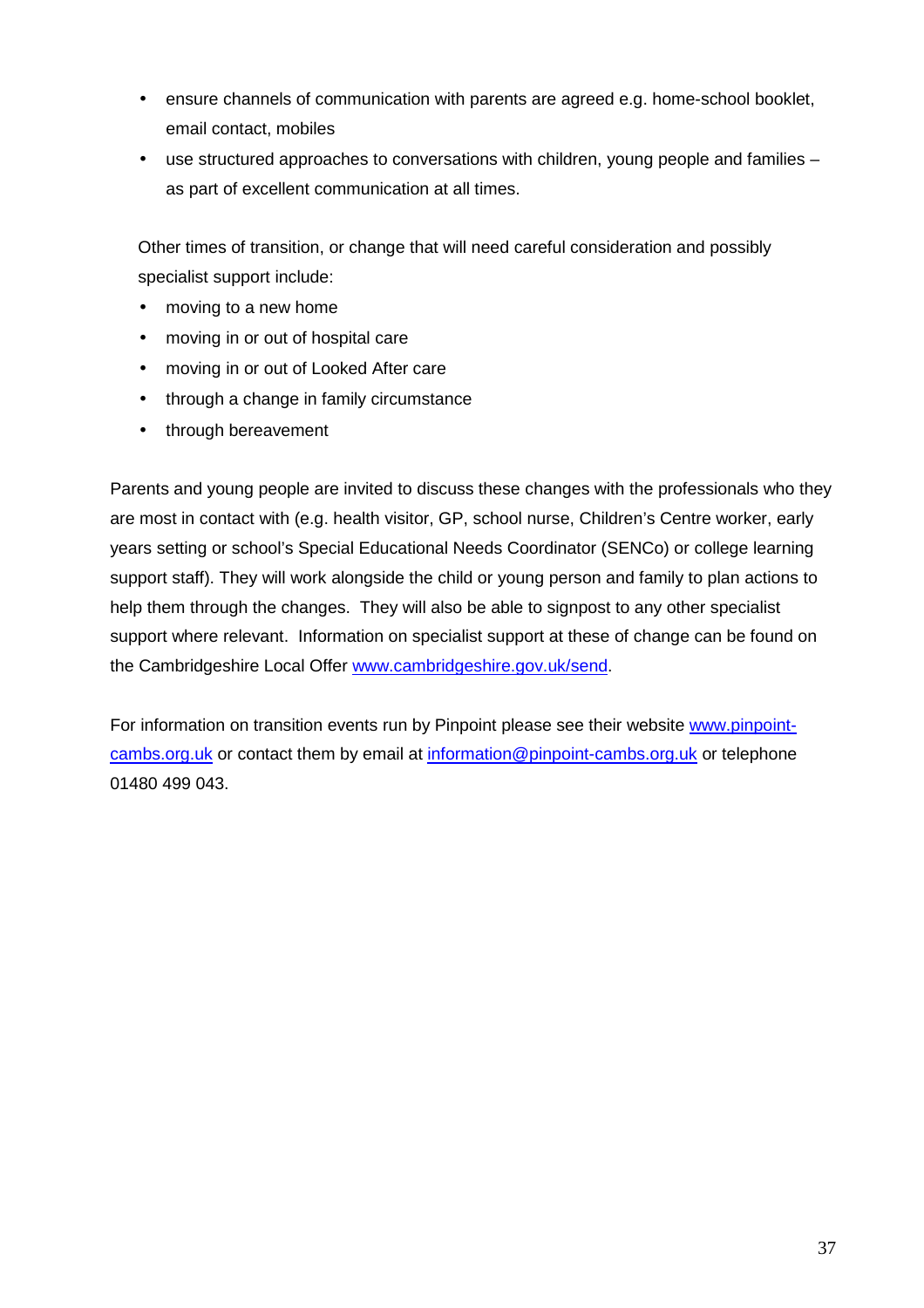# **The route through to adulthood**

Support will start early in school to prepare for life in adulthood. During Year 9, young people with Statements of Educational Needs or an Education, Health and Care Plans (EHC Plans) will meet a local authority adviser e.g. an additional needs adviser (ANA) or guidance adviser (GA). The adviser will liaise with the young person, their family and carers, the school and other professionals who will work together through the EHCP planning process to identify what is important to the young person and how best to work together to achieve it. For young people who are likely to require social care support in adult life, a referral will be made to adult social care and the appropriate team will start discussions from the age of 16 as part of the EHCP.

If your son or daughter has a children's social worker they will have a key role in ensuring that any social care support provided is focussed on thinking about and planning for the future. The appropriate identified Adult Social Care Team will provide support as young people turn 18.

Information on what happens at transition can be found on http://www.cambridgeshire.gov.uk/info/20136/special\_educational\_needs\_and\_disabilities\_local \_offer/533/age\_16\_-\_25/2

#### **Young People without a Statement of Educational Needs or EHCP**

Young people without a Statement of Educational Needs or an Education, Health and Care Plan will be supported by their school's Special Educational Needs Co-ordinator (SENCo). Parents/carers are invited to contact their SENCo via the school. They are also invited to contact adult social care who can provide advice regarding an assessment and their eligibility for social care support post 18 years of age.

Young people will continue to receive support in Higher Education if they are eligible for a Disabled Student Allowance (DSA). For further information on the DSA please see www.gov.uk/disabled-students-allowances-dsas.

#### **Diagnosis and support for autism in adulthood**

An Adult Autism Diagnostic and Care Pathway for people with autism is currently in development by the Adult Autism Consortium. It will describe the route through assessment and diagnosis in adulthood and how to access support.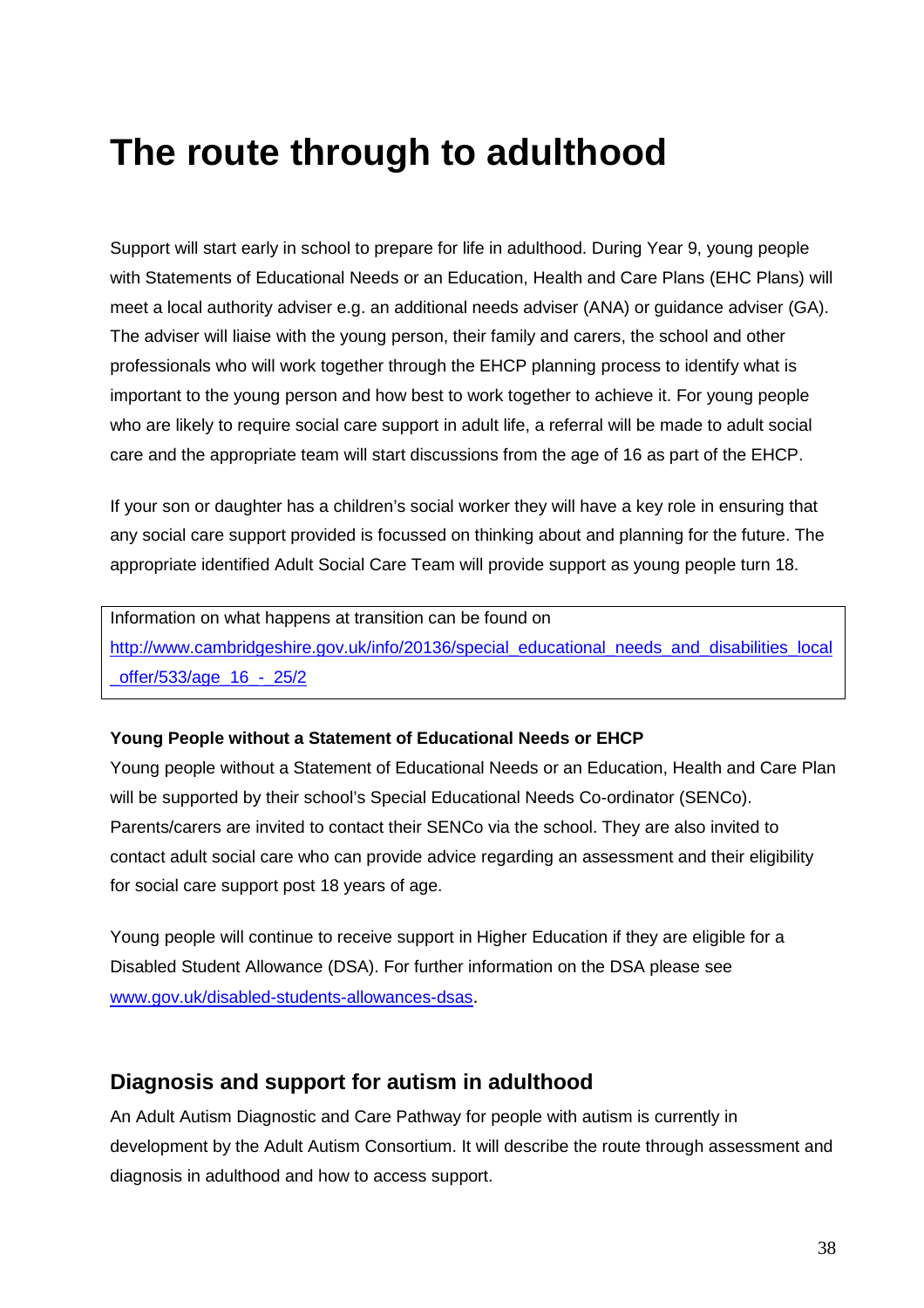The Autism and Adult Support team supports people with Autism Spectrum Disorder (ASD) from the age of 18 who may be considered vulnerable in their communities, but do not have another diagnosis which would mean their needs could be met by any of the other adult social care teams for example Physical Disability, Learning Disability or Mental Health.

Where a young person has a diagnosis of autism and will require support from Health Services in adulthood, the Children's Health Services will refer them to the Adult Health Teams.

For those young people over the age of 18 years who do not already have a diagnosis of autism or are not already involved with Children's Health, the route to Adult Health Services for autism is through the young person's GP.

If a young adult with autism has concerns and is attending further education, university, or is in training or employment, they should talk with their GP. They can also contact their Student Union Counselling Service or University/ College Support Department or the National Autistic Society. They will be put in contact with people who will be able to listen and signpost them to specialist advice and support.

Information for people with **autism as adults** is available on www.cambridgeshire.gov.uk/careandsupport

### **Events to support transition to adulthood**

Pinpoint hold 'Transition to Adulthood' events for young people, parents and carers. Information on when and where these are next taking place can be found at www.pinpoint-cambs.org.uk

We are currently working to integrate the Autism Pathway 0-25 years and the Adult Autism Pathway. We are working with young people and families to respond to the Government's new strategy for improving the lives of adults with autism, 'Think Autism' (April 2014). The full strategy is available at:

www.gov.uk/government/publications/think-autism-an-update-to-the-government-adultautismstrategy

National Autistic Society has produced a summary of Think Autism which can be found at www.cambridge-autism.org.uk. For further information please contact their campaigns team at campaign@nas.org.uk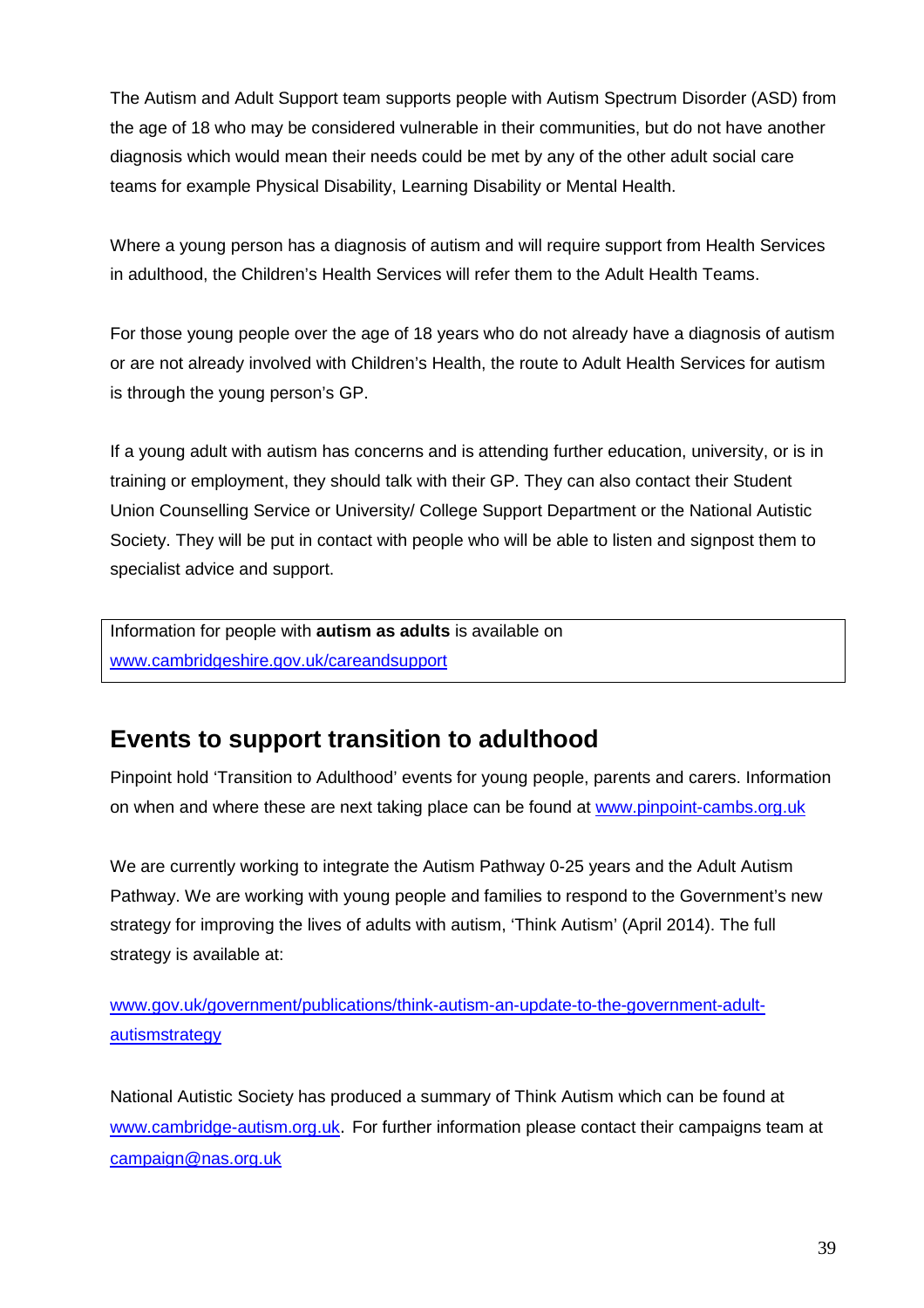# **The Chitra Sethia Autism Centre**

The Chitra Sethia Centre at Fulbourn Hospital, provides:

- A diagnostic service for adults, known as the CLASS (Cambridge Lifespan Asperger Syndrome Service) Clinic
- Parent/carer support groups for both parents of children and adults, hosted by the local National Autistic Society Branch. Further information can be found at http://www.cambridge-autism.org.uk/
- Family support for families of children with an autism spectrum disorder, including a regular drop in facility
- Support, advice and information for adults with autism through two Autism Support Managers who work across Cambridgeshire
- A Cambridgeshire meeting space for autism organisations, groups and family advice and information seminars
- Links across the geographical area to raise awareness of autism

In the future the Centre hopes to provide:

- Adult post diagnostic support through information, advice and signposting services
- Voluntary and supported employment opportunities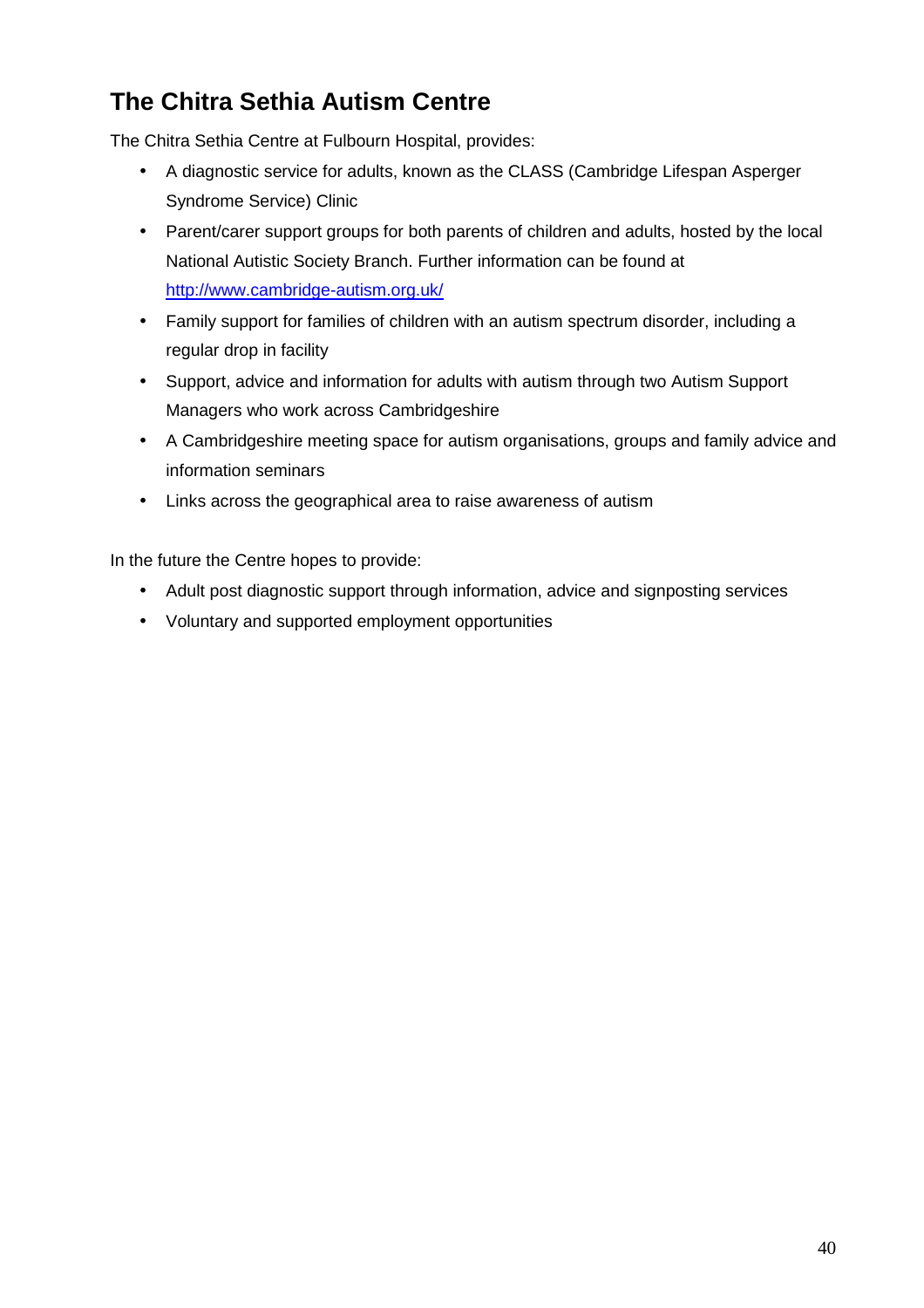# **Workforce development**

#### **Training for professionals**

The Local Authority is working with partners across services to develop a common approach to Special Educational Needs Competencies (the level of knowledge and skills expected of all staff) in Special Educational Need and Disability including autism.

An awareness of special educational needs including autism is included in the Cambridgeshire County Council Induction Programme for new staff.

In addition, services within Health and the Local Authority organise continuing professional development in autism through in-house training. Schools can access three levels of autism training through the Autism Education Trust (AET). Cambridgeshire County Council is the training hub for the AET Eastern Region. For more information please contact AutismTrainingAA3@cambridgeshire.gov.uk.

# **And finally**

This document is intended as an initial guide to provision for autism in Cambridgeshire. We welcome your thoughts and comments on provision for Cambridgeshire children and young people with autism and their families. We are keen for young people, parents, carers and professionals across services to become involved in decision making about current and future provision. To find out some of the many ways to get involved please go to www.cambridgeshire.gov.uk/send or contact one of the services at the end of this section.

We look forward to hearing from you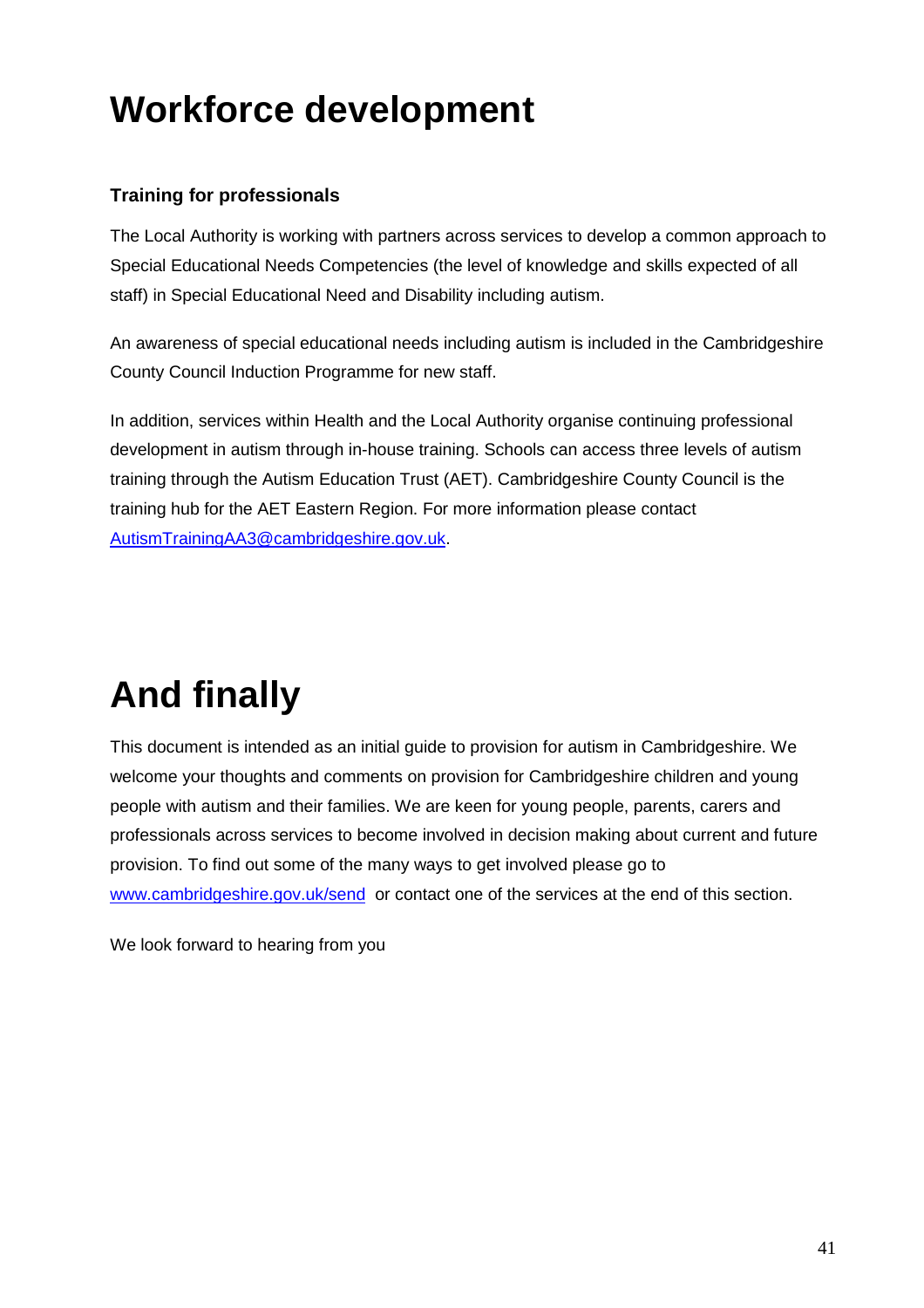# **Signs and Symptoms of Autism**

### **0–4 years old or equivalent developmental age**

#### **Social interaction and reciprocal communication behaviours**

#### **Spoken language:**

- Language delay (in babble or words, for example less than ten words by the age of 2 years).
- Regression in or loss of use of speech.
- Spoken language (if present) may include unusual:
	- o non-speech like vocalisations
	- o odd or flat intonation
	- o frequent repetition of set words and phrases ('echolalia')
	- o reference to self by name or 'you' or 'she/he' beyond 3 years.
	- o Reduced and/or infrequent use of language for communication, for example use of single words

#### **Responding to others:**

- Absent or delayed response to name being called, despite normal hearing.
- Reduced or absent responsive social smiling.
- Reduced or absent responsiveness to other people's facial expressions or feelings.
- Unusually negative response to the requests of others (demand avoidant behaviour).
- Rejection of cuddles initiated by parent or carer, although may initiate cuddles themselves.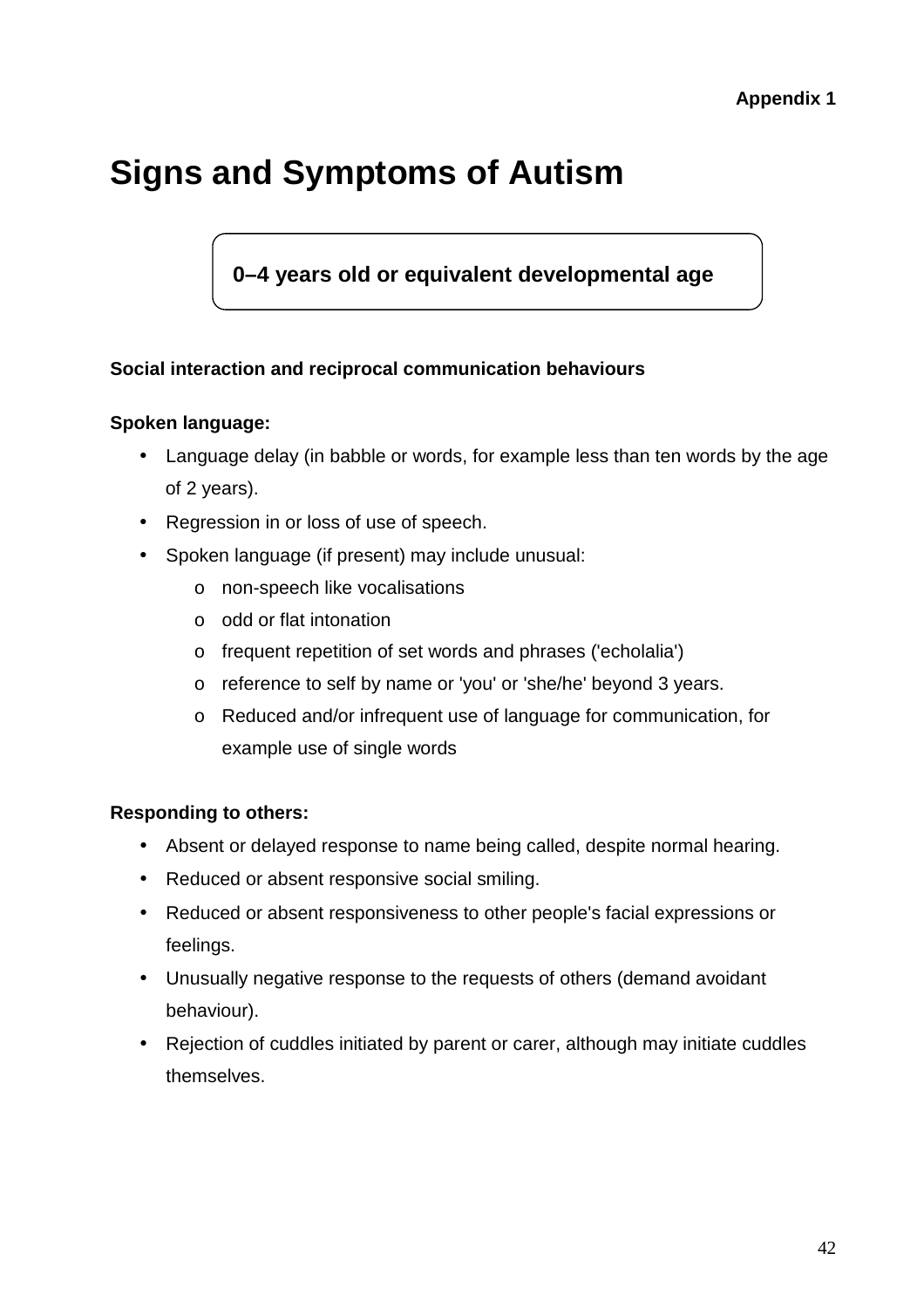#### **Interacting with others:**

- Reduced or absent awareness of personal space, or unusually intolerant of people entering their personal space.
- Reduced or absent social interest in others, including children of his/her own age – may reject others; if interested in others, may approach others inappropriately, seeming to be aggressive or disruptive.
- Reduced or absent imitation of others' actions.
- Reduced or absent initiation of social play with others, plays alone.
- Reduced or absent enjoyment of situations that most children like, for example, birthday parties.
- Reduced or absent sharing of enjoyment.

#### **Eye contact, pointing and other gestures:**

- Reduced or absent use of gestures and facial expressions to communicate (although may place adult's hand on objects).
- Reduced and poorly integrated gestures, facial expressions, body orientation, eye contact (looking at people's eyes when speaking) and speech used in social communication.
- Reduced or absent social use of eye contact, assuming adequate vision.
- Reduced or absent joint attention shown by lack of:
	- o gaze switching
	- $\circ$  following a point (looking where the other person points to may look at hand)
	- o using pointing at or showing objects to share interest.

#### **Ideas and imagination:**

• Reduced or absent imagination and variety of pretend play.

#### **Unusual or restricted interests and/or rigid and repetitive behaviours**

- Repetitive 'stereotypical' movements such as hand flapping, body rocking while standing, spinning, finger flicking.
- Repetitive or stereotyped play, for example opening and closing doors.
- Over-focused or unusual interests.
- although able to speak in sentences.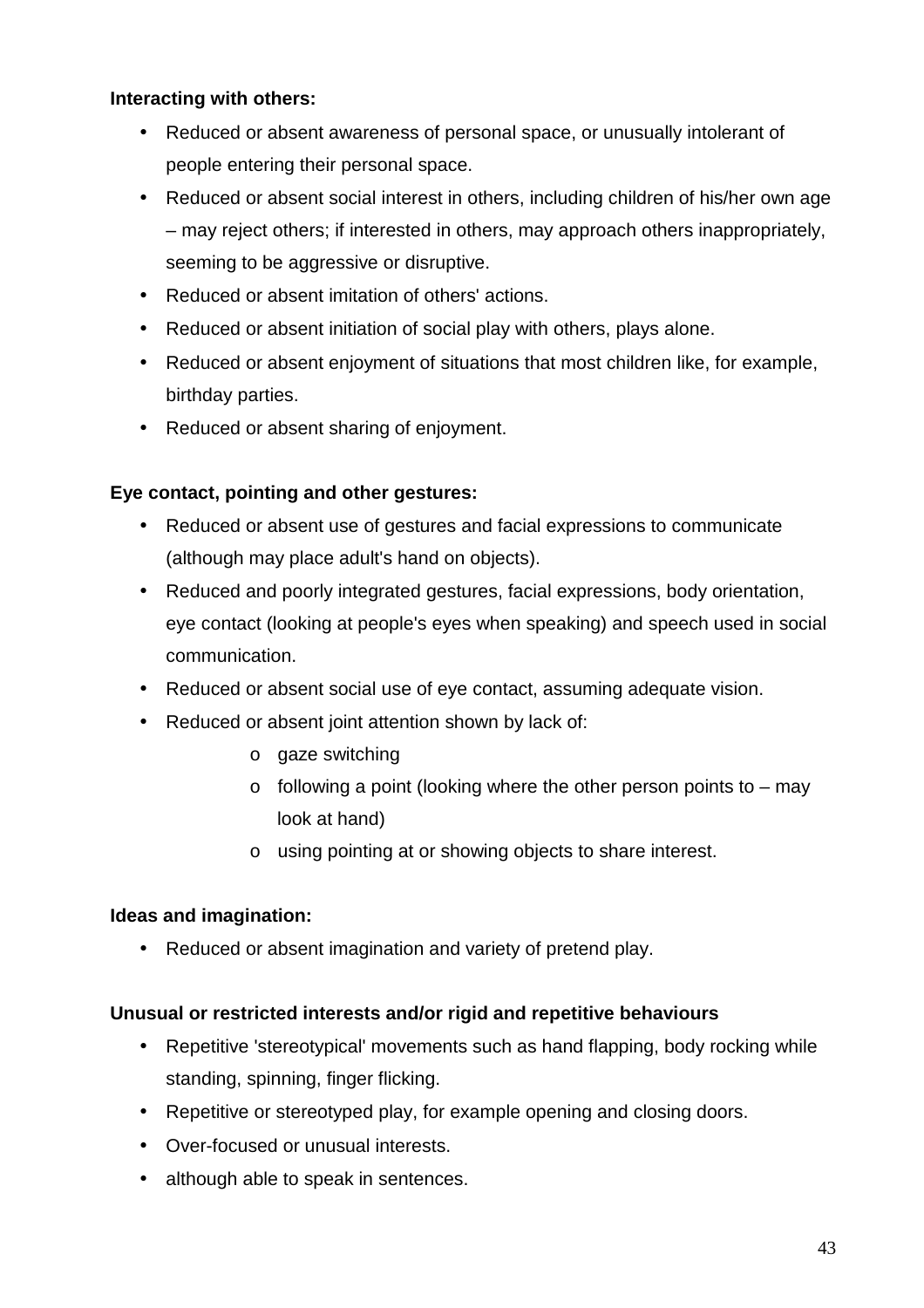#### **Unusual or restricted interests and/or rigid and repetitive behaviours**

- Repetitive 'stereotypical' movements such as hand flapping, body rocking while standing, spinning, finger flicking.
- Repetitive or stereotyped play, for example opening and closing doors.
- Over-focused or unusual interests.
- Excessive insistence on following own agenda.
- Extremes of emotional reactivity to change or new situations, insistence on things being 'the same'.
- Over or under reaction to sensory stimuli, for example textures, sounds, smells.
- Excessive reaction to taste, smell, texture or appearance of food or extreme food fads.

**5–11 years old or equivalent developmental age** 

#### **Social interaction and reciprocal communication behaviours**

#### **Spoken language:**

- Spoken language may be unusual in several ways:
	- o very limited use
	- o monotonous tone
	- o repetitive speech, frequent use of stereotyped (learnt) phrases, content dominated by excessive information on topics of own interest
	- o talking 'at' others rather than sharing a two-way conversation
	- o responses to others can seem rude or inappropriate.

#### **Responding to others:**

- Reduced or absent response to other people's facial expression or feelings.
- Reduced or delayed response to name being called, despite normal hearing.
- Subtle difficulties in understanding other's intentions; may take things literally and misunderstand sarcasm or metaphor.
- Unusually negative response to the requests of others (demand avoidant behaviour).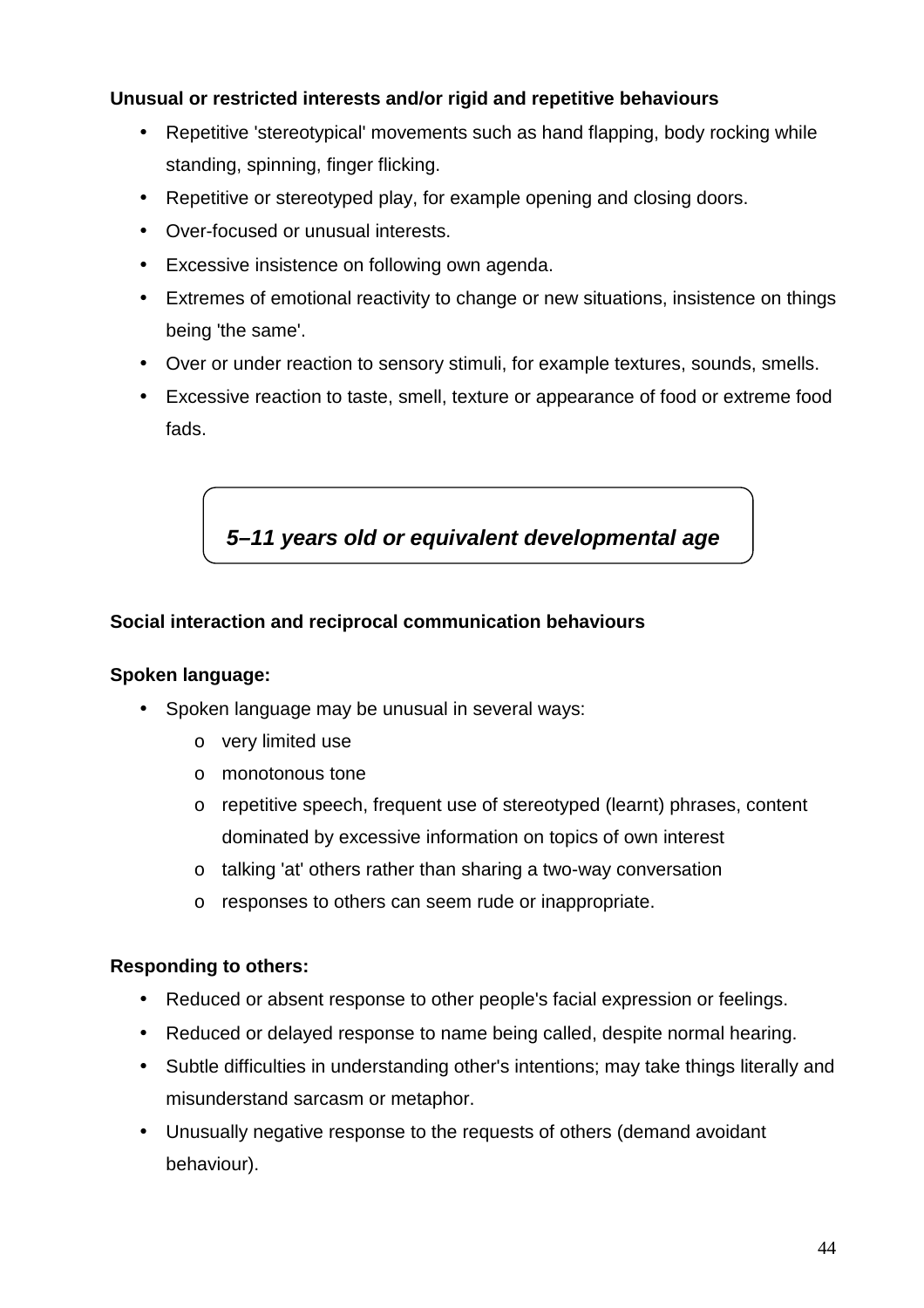#### **Interacting with others:**

- Reduced or absent awareness of personal space, or unusually intolerant of people entering their personal space.
- Reduced or absent social interest in people, including children of his/her own age – may reject others; if interested in others, may approach others inappropriately, seeming to be aggressive or disruptive.
- Reduced or absent greeting and farewell behaviours.
- Reduced or absent awareness of socially expected behaviour.
- Reduced or absent ability to share in the social play or ideas of others, plays alone.
- Unable to adapt style of communication to social situations, for example may be overly formal or inappropriately familiar.
- Reduced or absent enjoyment of situations that most children like.

#### **Eye contact, pointing and other gestures:**

- Reduced and poorly integrated gestures, facial expressions and body orientation, eye contact (looking at people's eyes when speaking) and speech used in social communication.
- Reduced or absent social use of eye contact, assuming adequate vision.
- Reduced or absent joint attention shown by lack of:
	- o gaze switching
	- $\circ$  following a point (looking where the other person points to may look at hand)
	- o using pointing at or showing objects to share interest.

#### **Ideas and imagination:**

- Reduced or absent flexible imaginative play or creativity, although scenes seen on visual media (for example, television) may be re-enacted.
- Makes comments without awareness of social niceties or hierarchies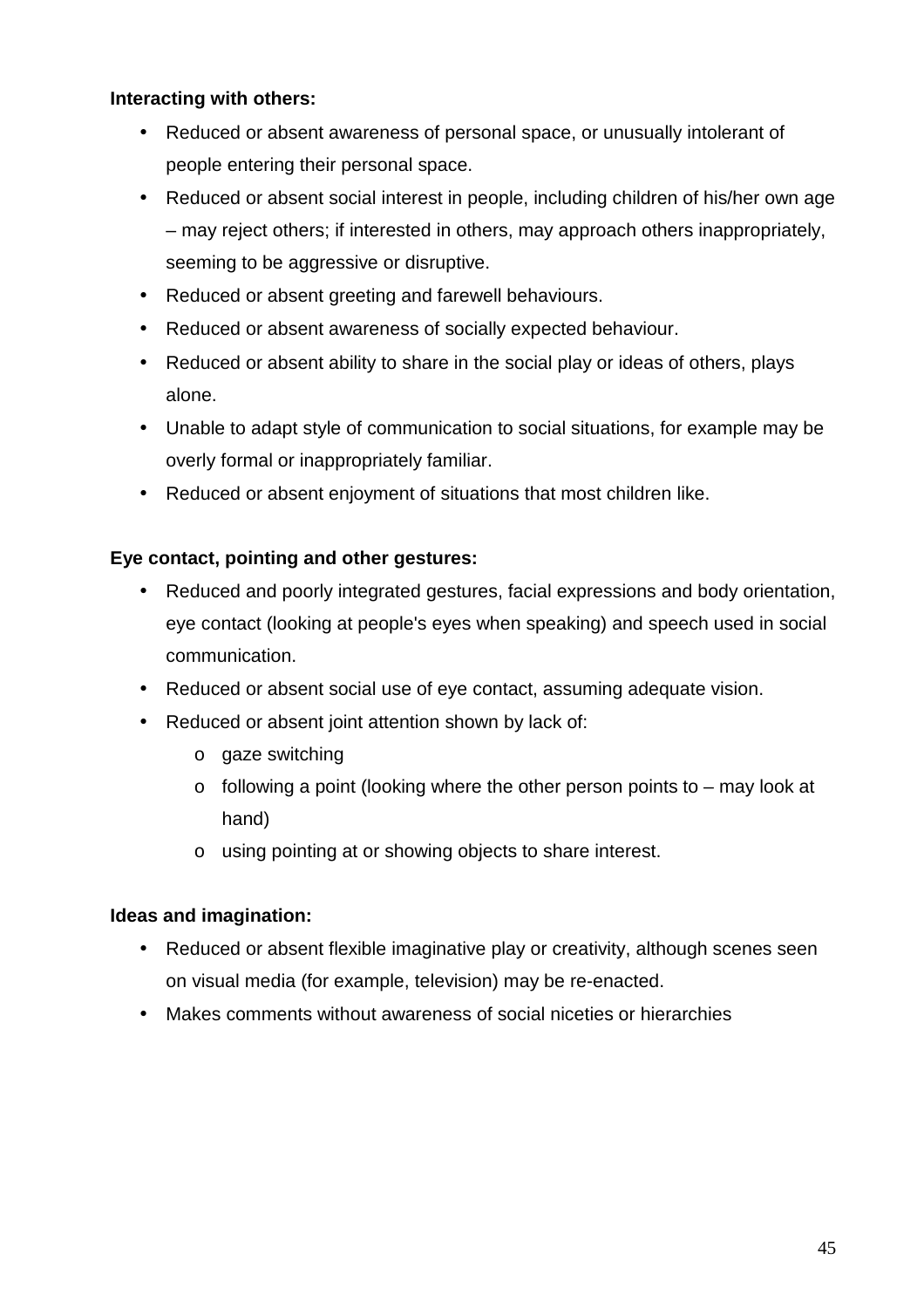#### **Unusual or restricted interests and/or rigid and repetitive behaviours**

- Repetitive 'stereotypical' movements such as hand flapping, body rocking while standing, spinning, finger flicking.
- Play repetitive and oriented towards objects rather than people.
- Over-focused or unusual interests.
- Rigid expectation that other children should adhere to rules of play.
- Excessive insistence on following own agenda.
- Extremes of emotional reactivity that are excessive for the circumstances.
- Strong preferences for familiar routines and things being 'just right'.
- Dislike of change, which often leads to anxiety or other forms of distress (including aggression).
- Over or under reaction to sensory stimuli, for example textures, sounds, smells.
- Excessive reaction to taste, smell, texture or appearance of food or extreme food fads.

#### **Other factors that may support a concern about autism**

• Unusual profile of skills or deficits (for example, social or motor coordination skills poorly developed, while particular areas of knowledge, reading or vocabulary skills are advanced for chronological or mental age)

 **Older that 11 years old or equivalent developmental age**

#### **Social interaction and reciprocal communication behaviours**

#### • **Spoken language:**

- Spoken language may be unusual in several ways:
	- o very limited use
	- o monotonous tone
	- o repetitive speech, frequent use of stereotyped (learnt) phrases, content dominated by excessive information on topics of own interest
	- o talking 'at' others rather than sharing a two-way conversation
	- o responses to others can seem rude or inappropriate.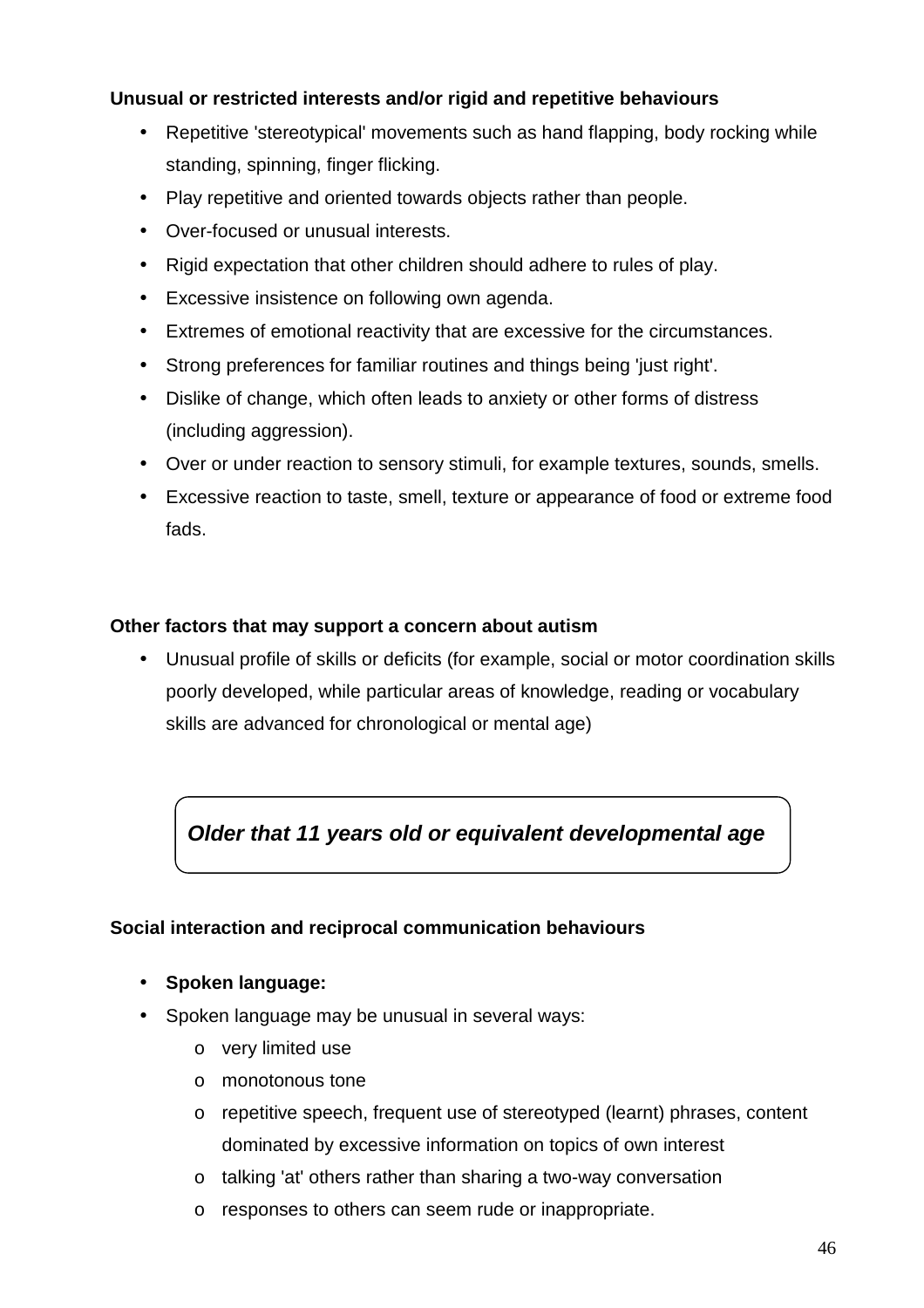#### **Interacting with others:**

- Reduced or absent awareness of personal space, or unusually intolerant of people entering their personal space.
- Long-standing difficulties in reciprocal social communication and interaction: few close friends or reciprocal relationships.
- Reduced or absent understanding of friendship; often an unsuccessful desire to have friends (although may find it easier with adults or younger children).
- Social isolation and apparent preference for aloneness.
- Reduced or absent greeting and farewell behaviours.
- Lack of awareness and understanding of socially expected behaviour.
- Problems losing at games, turn-taking and understanding 'changing the rules'.
- May appear unaware or uninterested in what other young people his or her age are interested in.
- Unable to adapt style of communication to social situations, for example may be overly formal or inappropriately familiar.
- Subtle difficulties in understanding other's intentions; may take things literally and misunderstand sarcasm or metaphor.
- Makes comments without awareness of social niceties or hierarchies.
- Unusually negative response to the requests of others (demand avoidant behaviour).

#### **Eye contact, pointing and other gestures:**

• Poorly integrated gestures, facial expressions, body orientation, eye contact (looking at people's eyes when speaking) assuming adequate vision, and spoken language used in social communication.

#### **Ideas and imagination:**

• History of a lack of flexible social imaginative play and creativity, although scenes seen on visual media (for example, television) may be re-enacted.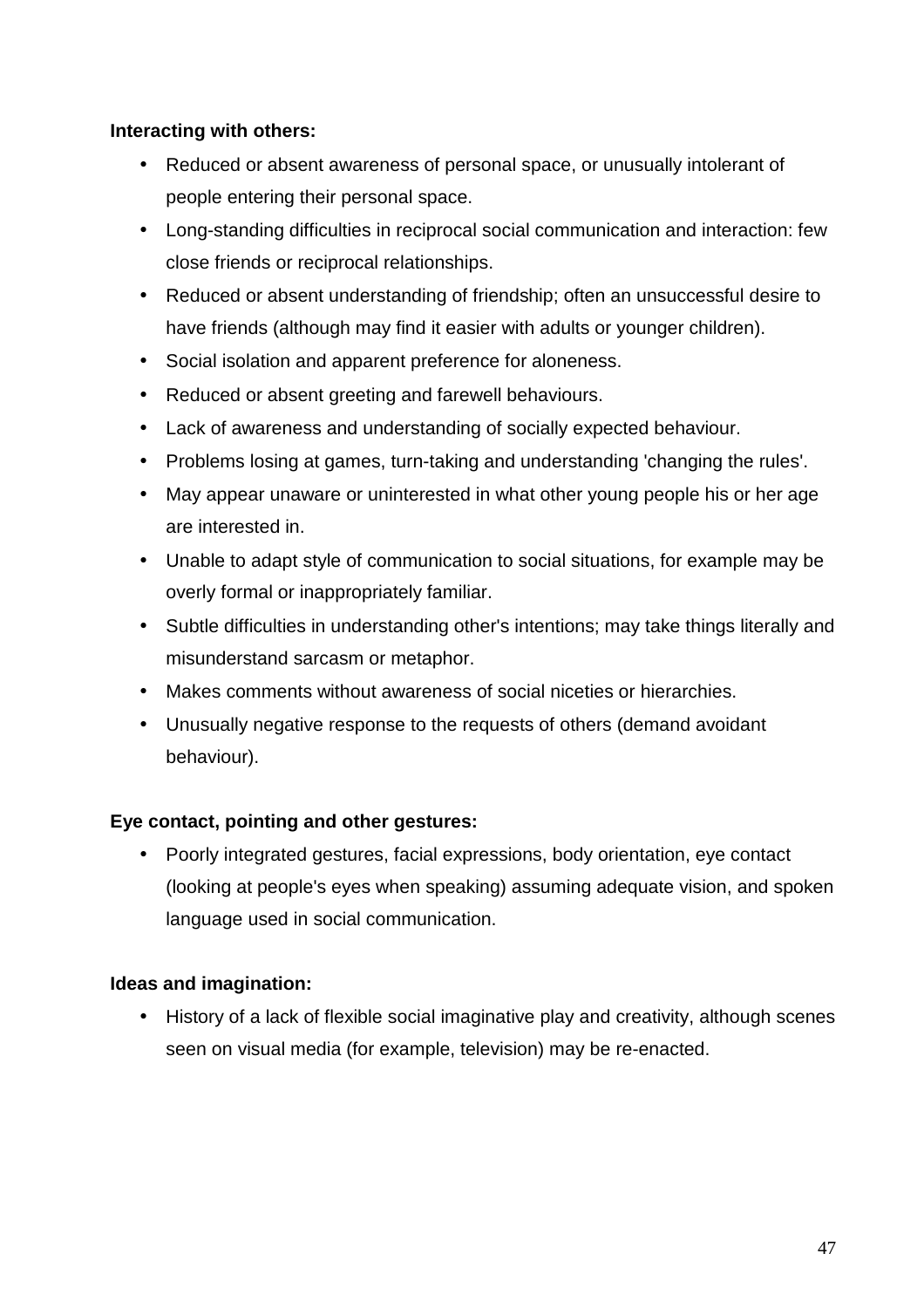#### **Unusual or restricted interests and/or rigid and repetitive behaviours**

- Repetitive 'stereotypical' movements such as hand flapping, body rocking while standing, spinning, finger flicking.
- Preference for highly specific interests or hobbies.
- A strong adherence to rules or fairness that leads to argument.
- Highly repetitive behaviours or rituals that negatively affect the young person's daily activities.
- Excessive emotional distress at what seems trivial to others, for example change in routine.
- Dislike of change, which often leads to anxiety or other forms of distress including aggression.
- Over or under reaction to sensory stimuli, for example textures, sounds, smells.
- Excessive reaction to taste, smell, texture or appearance of food and/or extreme food fads.

#### **Other factors that may support a concern about autism**

- Unusual profile of skills and deficits (for example, social or motor coordination skills poorly developed, while particular areas of knowledge, reading or vocabulary skills are advanced for chronological or mental age).
- Social and emotional development more immature than other areas of development, excessive trusting (naivety), lack of common sense, less independent than peers.